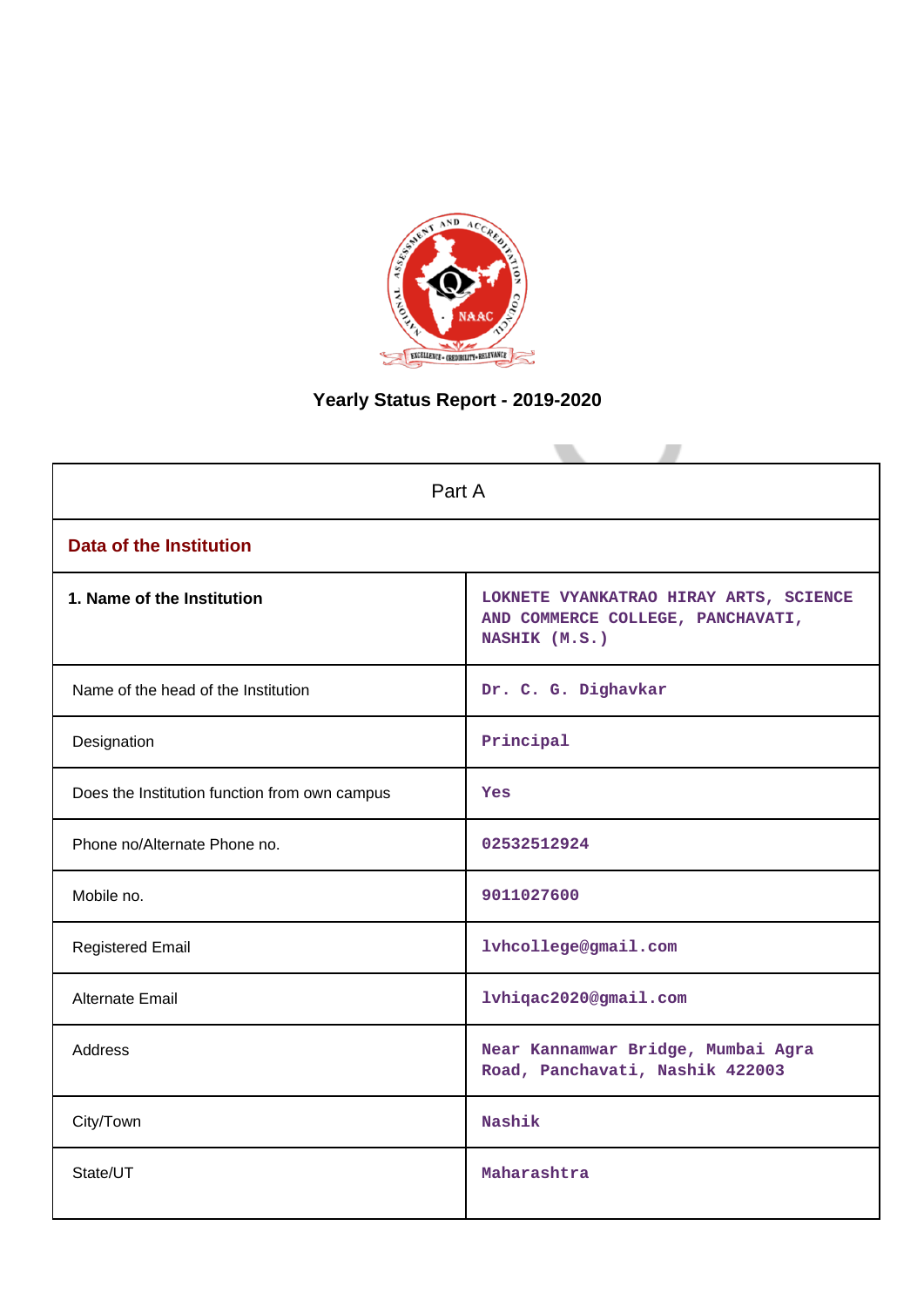| Pincode                                                                  | 422003                                                               |
|--------------------------------------------------------------------------|----------------------------------------------------------------------|
| 2. Institutional Status                                                  |                                                                      |
| Affiliated / Constituent                                                 | Affiliated                                                           |
| Type of Institution                                                      | Co-education                                                         |
| Location                                                                 | Urban                                                                |
| <b>Financial Status</b>                                                  | Self financed and grant-in-aid                                       |
| Name of the IQAC co-ordinator/Director                                   | Prof. Dr. Mrunal Bhardwaj                                            |
| Phone no/Alternate Phone no.                                             | 02532512924                                                          |
| Mobile no.                                                               | 9764918400                                                           |
| <b>Registered Email</b>                                                  | lvhiqac2020@gmail.com                                                |
| <b>Alternate Email</b>                                                   | drmabhardwaj@gmail.com                                               |
| 3. Website Address                                                       |                                                                      |
| Web-link of the AQAR: (Previous Academic Year)                           | https://lvhcollege.com/downloads/AOA<br>R2018_19secondsubmission.pdf |
| 4. Whether Academic Calendar prepared during<br>the year                 | Yes                                                                  |
| if yes, whether it is uploaded in the institutional website:<br>Weblink: | https://lvhcollege.com/images/pdf/Acade<br>mic_calendar_2019-20.pdf  |

## **5. Accrediation Details**

| Cycle | Grade | <b>CGPA</b> | Year of      | Validity          |                   |
|-------|-------|-------------|--------------|-------------------|-------------------|
|       |       |             | Accrediation | Period From       | Period To         |
|       | $B+$  | 78.30       | 2004         | $08 - Jan - 2004$ | $07 - Jan - 2009$ |
| 2     | А     | 3.01        | 2014         | $24 - Sep-2014$   | $23 - Sep - 2019$ |

**6. Date of Establishment of IQAC** 20-Jun-2004

**7. Internal Quality Assurance System**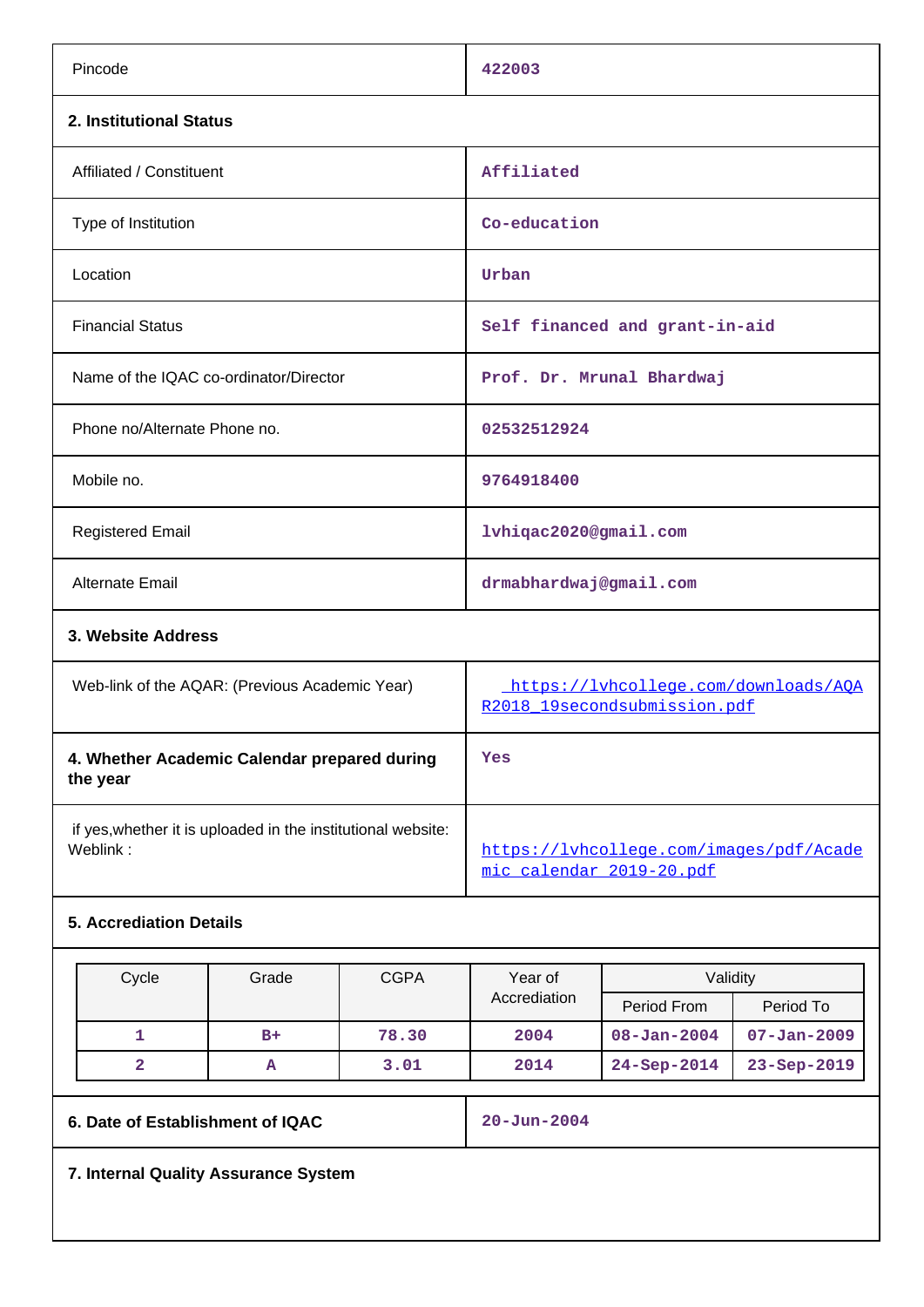| Quality initiatives by IQAC during the year for promoting quality culture                                                                                    |                                            |                                       |  |  |
|--------------------------------------------------------------------------------------------------------------------------------------------------------------|--------------------------------------------|---------------------------------------|--|--|
| Item /Title of the quality initiative by<br><b>IQAC</b>                                                                                                      | Date & Duration                            | Number of participants/ beneficiaries |  |  |
| Preparation of Plan of<br>Action                                                                                                                             | $24 - Jun - 2019$<br>7                     | 18                                    |  |  |
| Preparation of Action<br>Taken Report on Plan of<br>Action of AY 2019-20                                                                                     | $25 - Jun - 2020$<br>7                     | 18                                    |  |  |
| Preparation of Academic<br>Calendar                                                                                                                          | $15 - Jun - 2019$<br>7                     | 18                                    |  |  |
| Organized a National<br>Conference on 'Best<br>Practces in Higher<br>Education'                                                                              | $30 - Jan - 2020$<br>$\overline{2}$        | 67                                    |  |  |
| Timely submission of AQAR<br>2018-19 to NAAC                                                                                                                 | $15 - \text{Mar} - 2020$<br>90             | 18                                    |  |  |
| Stakeholder feedback<br>collection and analysis                                                                                                              | $17 - \text{Feb} - 2020$<br>30             | 18                                    |  |  |
| Organized a Faculty<br>Development Programme of<br>HRDC, SPPU Pune                                                                                           | $19 - Ju1 - 2019$<br>10                    | 60                                    |  |  |
| Academic and<br>Administrative Audit                                                                                                                         | 29-Feb-2020<br>30                          | 18                                    |  |  |
| Organized a Research<br>Course work for Ph. D.<br>Scholars                                                                                                   | $04 - Jan - 2020$<br>21                    | 30                                    |  |  |
| Organized the KBH<br>National level<br>intercollegiate Debate<br>Competition on ' There is<br>a Need or no Need in<br>Citizenship Amendment Act<br>in India' | $10 - \text{Mar} - 2020$<br>$\overline{a}$ | 120                                   |  |  |
|                                                                                                                                                              | <u>View File</u>                           |                                       |  |  |

## **8. Provide the list of funds by Central/ State Government- UGC/CSIR/DST/DBT/ICMR/TEQIP/World Bank/CPE of UGC etc.**

| Institution/Departmen<br>t/Faculty | Scheme                          | <b>Funding Agency</b> | Year of award with<br>duration | Amount  |
|------------------------------------|---------------------------------|-----------------------|--------------------------------|---------|
| Institute                          | <b>B.Voc Grant</b>              | <b>UGC</b>            | 2018<br>1095                   | 568000  |
| Institute                          | Community<br>College Grant      | <b>UGC</b>            | 2019<br>365                    | 2330000 |
| Institute/Facul<br>ty              | Teachers<br>Fellowship<br>Grant | <b>UGC</b>            | 2019<br>365                    | 109919  |
| Institute                          | University<br>Examination       | University            | 2019<br>365                    | 1950238 |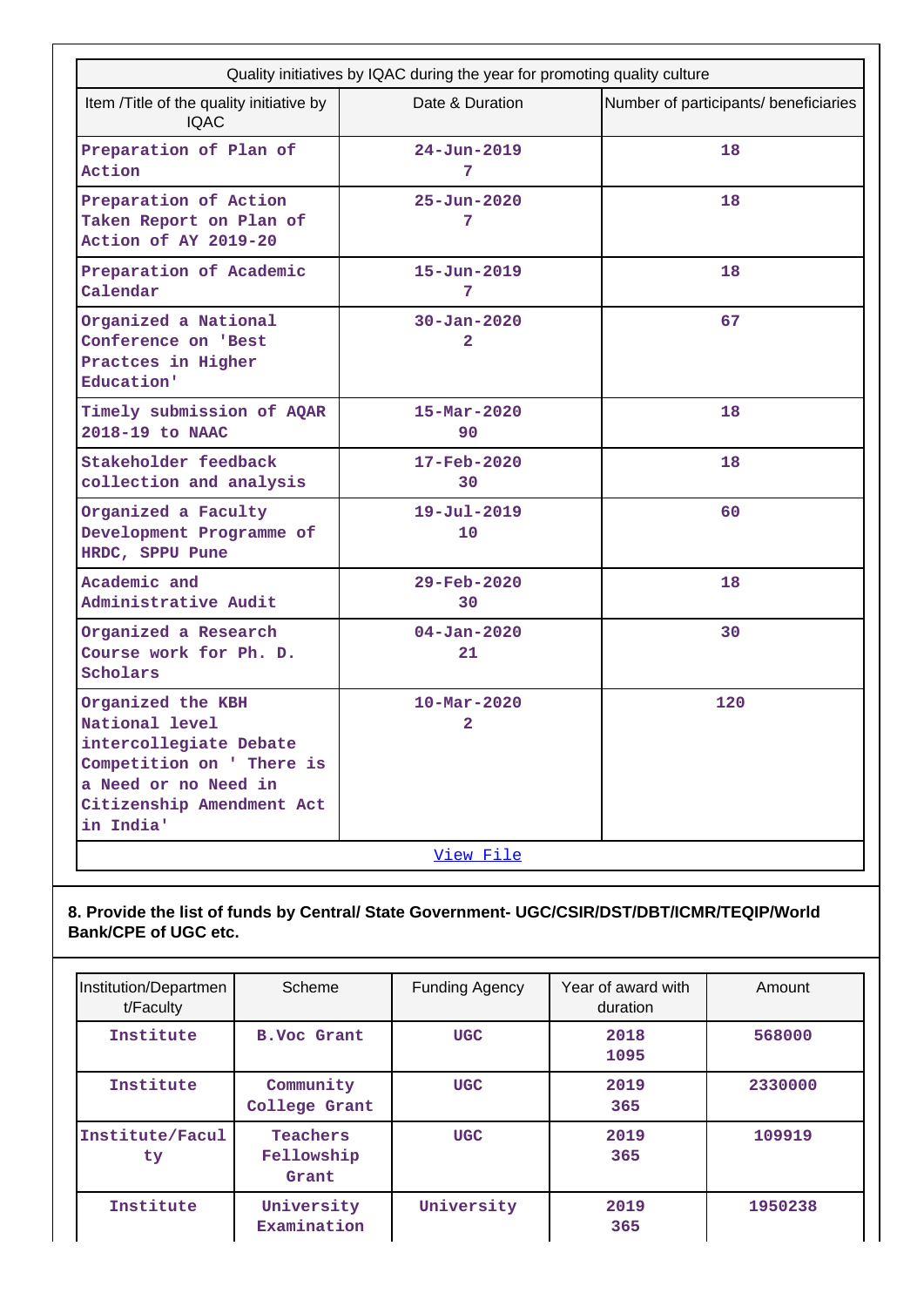|                         | Grant                                                                                                                                                                                                                                                                                                                                                     |            |             |        |
|-------------------------|-----------------------------------------------------------------------------------------------------------------------------------------------------------------------------------------------------------------------------------------------------------------------------------------------------------------------------------------------------------|------------|-------------|--------|
| Institute               | Solar Grant                                                                                                                                                                                                                                                                                                                                               | University | 2019<br>365 | 150000 |
| Faculty                 | University BCUD<br>Project Grant                                                                                                                                                                                                                                                                                                                          | University | 2019<br>365 | 100000 |
|                         |                                                                                                                                                                                                                                                                                                                                                           | View File  |             |        |
| <b>NAAC</b> guidelines: | 9. Whether composition of IQAC as per latest                                                                                                                                                                                                                                                                                                              | Yes        |             |        |
|                         | Upload latest notification of formation of IQAC                                                                                                                                                                                                                                                                                                           | View File  |             |        |
| year :                  | 10. Number of IQAC meetings held during the                                                                                                                                                                                                                                                                                                               | 4          |             |        |
| website                 | The minutes of IQAC meeting and compliances to the<br>decisions have been uploaded on the institutional                                                                                                                                                                                                                                                   | Yes        |             |        |
|                         | Upload the minutes of meeting and action taken report                                                                                                                                                                                                                                                                                                     | View File  |             |        |
| during the year?        | 11. Whether IQAC received funding from any of<br>the funding agency to support its activities                                                                                                                                                                                                                                                             | No         |             |        |
|                         | 12. Significant contributions made by IQAC during the current year(maximum five bullets)                                                                                                                                                                                                                                                                  |            |             |        |
| COVID 19 pandemic.      | Proposals were submitted for Grants for organizing<br>Workshops/Seminars/Conferences. 01 National Conference was organized<br>successfully. 01 scheduled International conference could not be conducted due to                                                                                                                                           |            |             |        |
|                         | Organized 01 Faculty Development Programme and 01 Research Course work for Ph.D.<br>scholars. Faculty members developed e-content.                                                                                                                                                                                                                        |            |             |        |
|                         | Efforts were taken to enhance the quantity and quality of research culture<br>through the Research Centres, research publication, research projects,<br>paper/poster presentation, book publication, etc. These efforts are being<br>reflected in the enhanced output of research. A new Research Centre in Botany is<br>started from this academic year. |            |             |        |
|                         | 03 Community College Diploma programmes in Beauty and Wellness, Electronics and<br>Electrical Devices Repairing, and Travel and Tourism, and 01 M.Voc programme in<br>Automobile Technology is successfully started.                                                                                                                                      |            |             |        |
|                         | "50 new MoUs were signed for running newly sanctioned programmes under B.Voc and<br>Community College schemes of UGC under NSQF. The College signed 01 International<br>MoU. The Dept. of English signed 01 International MoU. "                                                                                                                          |            |             |        |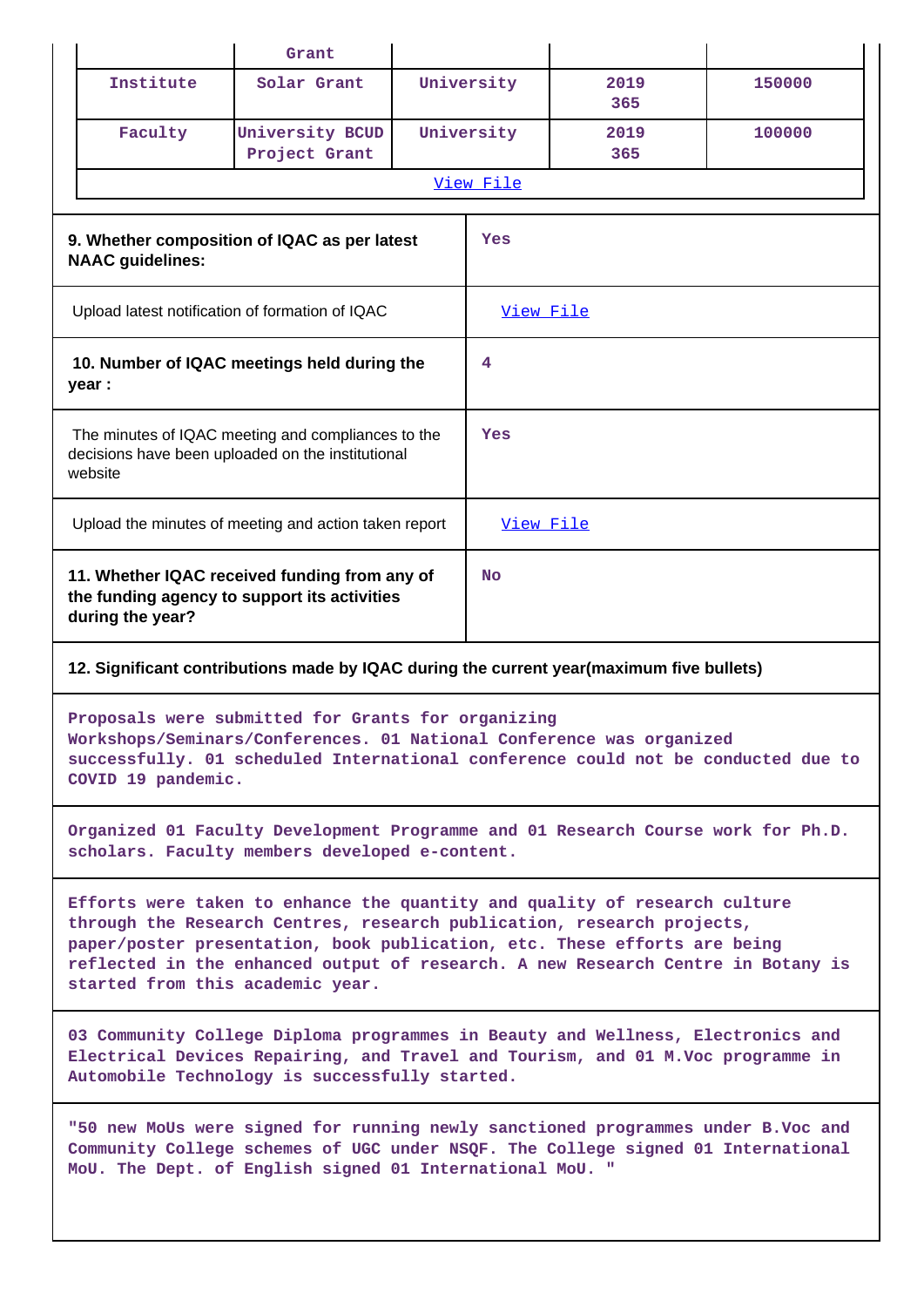## [View File](https://assessmentonline.naac.gov.in/public/Postacc/Contribution/8175_Contribution.xlsx)

**13. Plan of action chalked out by the IQAC in the beginning of the academic year towards Quality Enhancement and outcome achieved by the end of the academic year**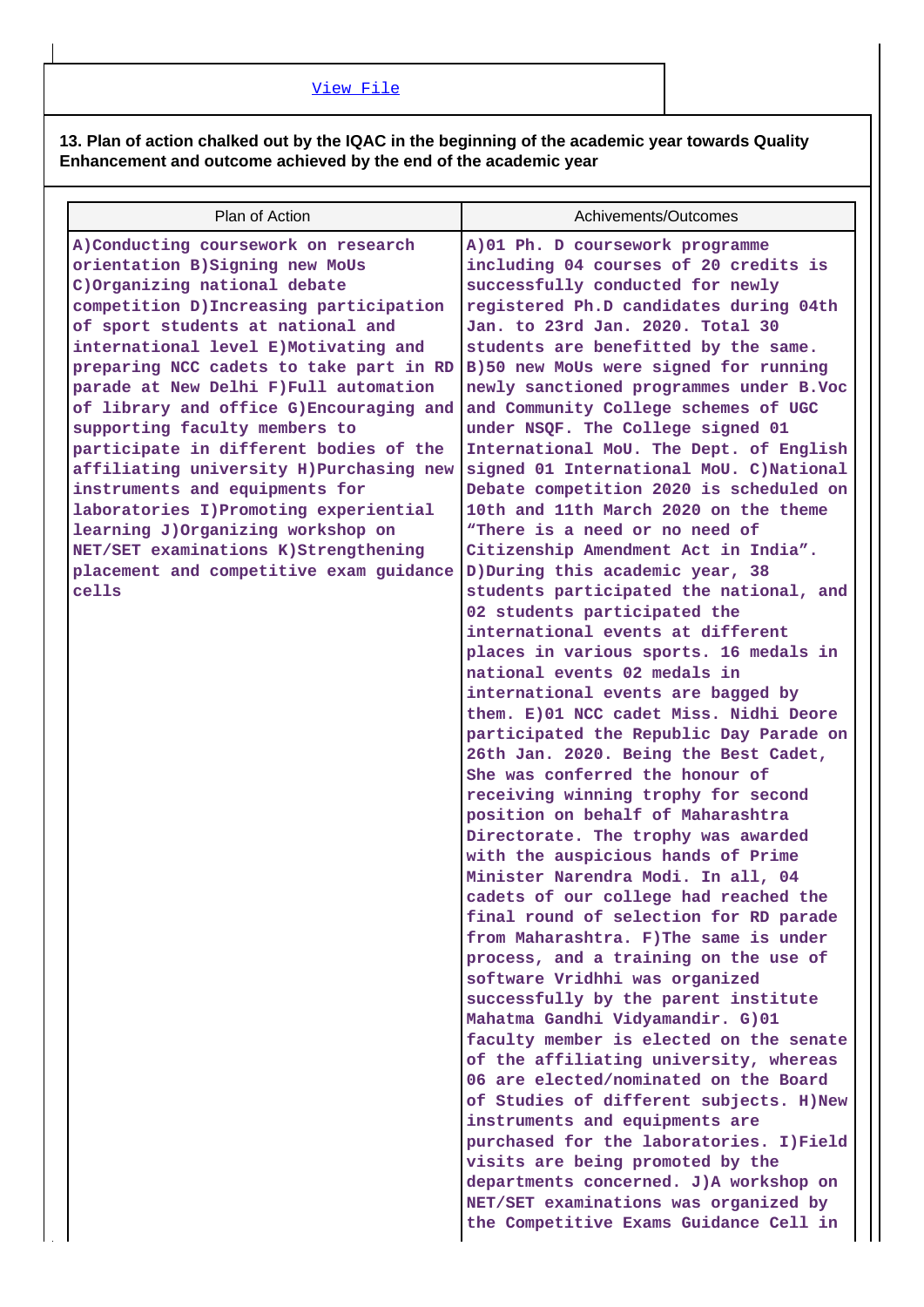|                                                                | collaboration with all PG departments.<br>K) The cells are being strengthened by<br>laying down new quality parameters for<br>the same.                                                                                                                                                                                                                                               |
|----------------------------------------------------------------|---------------------------------------------------------------------------------------------------------------------------------------------------------------------------------------------------------------------------------------------------------------------------------------------------------------------------------------------------------------------------------------|
| Student encouragement for research<br>activities               | Students have participated in the<br>Avishkar competition. The PG students<br>have been given research projects by<br>the departments concerned.                                                                                                                                                                                                                                      |
| Faculty encouragement for recognition<br>and awards            | Some of the faculty members have<br>received different prestigious awards<br>and recognitions from the institutes of<br>repute.                                                                                                                                                                                                                                                       |
| Registering more number of students in<br>the research centers | In all, all of the research centres<br>have registered 12 fresh research<br>candidates during the academic year.                                                                                                                                                                                                                                                                      |
| Applying for new research centers                              | 01 research centre in Botany is<br>approved by the affiliating university<br>and 01 research centre in Mathematics<br>is under process for the same.                                                                                                                                                                                                                                  |
| Submitting proposals for new B.Voc &<br>M. Voc programmes      | Proposals were submitted to UGC for the<br>same. As a output, the college has<br>received permission and grants for 01<br>new B. Voc programme in Winery, 03<br>Community College Diploma programmes in<br>Beauty and Wellness, Electronics and<br>Electrical Devices Repairing, and<br>Travel and Tourism, 02 M.Voc programmes<br>in Automobile Technology and Retail<br>Management. |
| E-content development                                          | A faculty development programme on e-<br>content development was conducted in<br>the college. Faculty members recorded<br>lectures/presentations and have<br>successfully uploaded them on youtube.<br>The same will be uploaded on the<br>college website too.                                                                                                                       |
| Registering more patents & copyrights                          | 01 Patent from the Dept. of Chemistry<br>and 01 Copyright from Dept. of<br>Psychology were successfully<br>registered.                                                                                                                                                                                                                                                                |
| To apply for grants from ICSSR, UGC &<br><b>BCUD</b> etc       | Proposals were submitted for the same.<br>Grants were received under QIP for<br>organizing 01 national and 01<br>international conference.                                                                                                                                                                                                                                            |
| To organize National and International<br>conferences          | Organized 01 National conference on<br>"Best Practices in Higher Education" on<br>30th 31st Jan. 2020, and 01<br>International conference on<br>"Multidisciplinary Innovative Research<br>and Practices" was scheduled on 20th<br>21st March 2020 under Quality<br>Improvement Programme of S P Pune<br>University. But due to COVID Pandemic,<br>it could not be organized.          |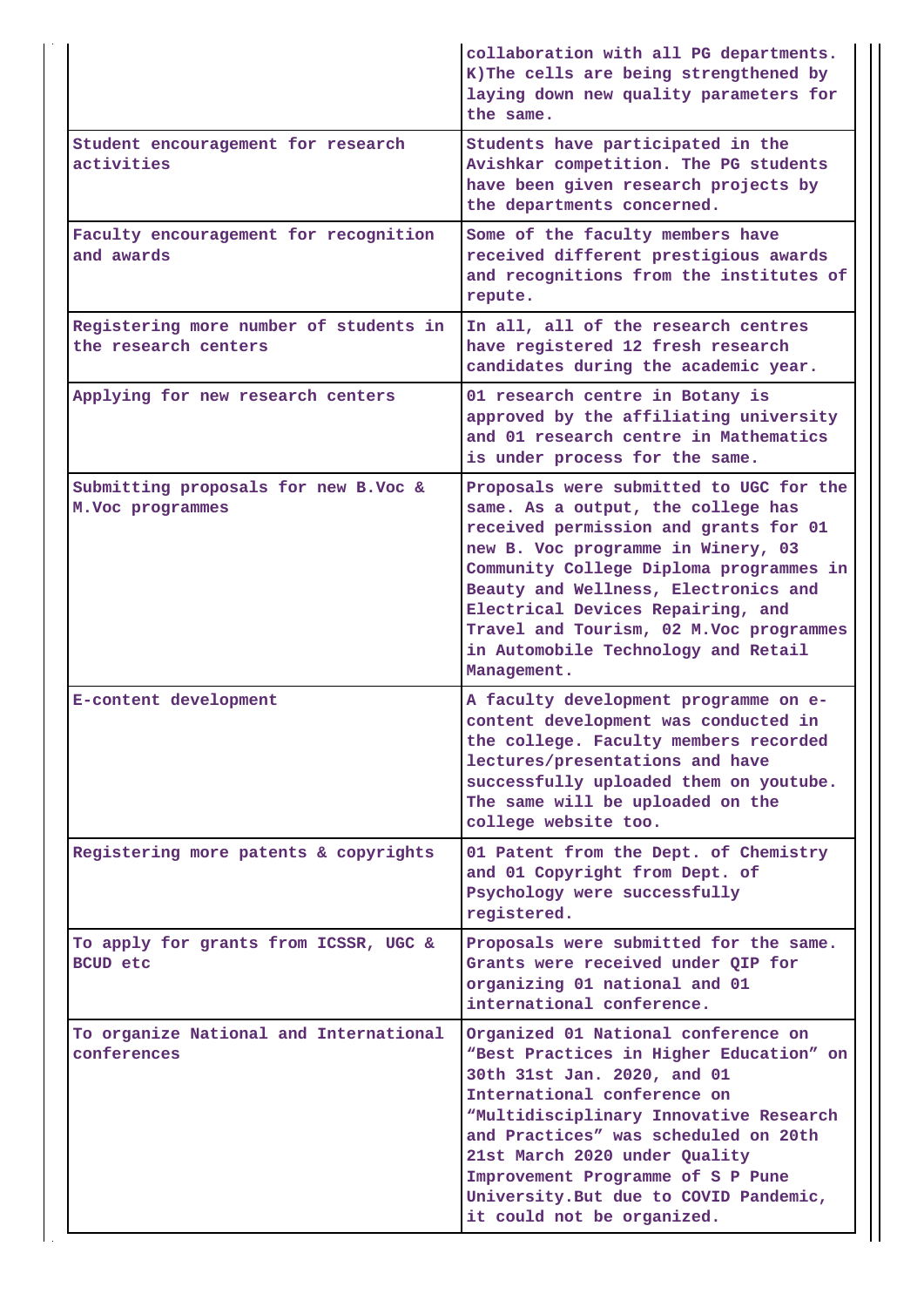| View File                                                                                                            |                                                                                                                                                                                                                                                                                                                                                                                                                                                                                                                                                                                                                                                                                                                                                                                                                                                                                                                                                                                                                                                                                                                                                                                                                                                                                                      |  |  |
|----------------------------------------------------------------------------------------------------------------------|------------------------------------------------------------------------------------------------------------------------------------------------------------------------------------------------------------------------------------------------------------------------------------------------------------------------------------------------------------------------------------------------------------------------------------------------------------------------------------------------------------------------------------------------------------------------------------------------------------------------------------------------------------------------------------------------------------------------------------------------------------------------------------------------------------------------------------------------------------------------------------------------------------------------------------------------------------------------------------------------------------------------------------------------------------------------------------------------------------------------------------------------------------------------------------------------------------------------------------------------------------------------------------------------------|--|--|
| 14. Whether AQAR was placed before statutory<br>body?                                                                | Yes                                                                                                                                                                                                                                                                                                                                                                                                                                                                                                                                                                                                                                                                                                                                                                                                                                                                                                                                                                                                                                                                                                                                                                                                                                                                                                  |  |  |
| Name of Statutory Body                                                                                               | <b>Meeting Date</b>                                                                                                                                                                                                                                                                                                                                                                                                                                                                                                                                                                                                                                                                                                                                                                                                                                                                                                                                                                                                                                                                                                                                                                                                                                                                                  |  |  |
| College Development Committee                                                                                        | $01 - Oct - 2020$                                                                                                                                                                                                                                                                                                                                                                                                                                                                                                                                                                                                                                                                                                                                                                                                                                                                                                                                                                                                                                                                                                                                                                                                                                                                                    |  |  |
| 15. Whether NAAC/or any other accredited<br>body(s) visited IQAC or interacted with it to<br>assess the functioning? | <b>No</b>                                                                                                                                                                                                                                                                                                                                                                                                                                                                                                                                                                                                                                                                                                                                                                                                                                                                                                                                                                                                                                                                                                                                                                                                                                                                                            |  |  |
| 16. Whether institutional data submitted to<br><b>AISHE:</b>                                                         | Yes                                                                                                                                                                                                                                                                                                                                                                                                                                                                                                                                                                                                                                                                                                                                                                                                                                                                                                                                                                                                                                                                                                                                                                                                                                                                                                  |  |  |
| Year of Submission                                                                                                   | 2020                                                                                                                                                                                                                                                                                                                                                                                                                                                                                                                                                                                                                                                                                                                                                                                                                                                                                                                                                                                                                                                                                                                                                                                                                                                                                                 |  |  |
| Date of Submission                                                                                                   | $27 - Jan - 2020$                                                                                                                                                                                                                                                                                                                                                                                                                                                                                                                                                                                                                                                                                                                                                                                                                                                                                                                                                                                                                                                                                                                                                                                                                                                                                    |  |  |
| 17. Does the Institution have Management<br><b>Information System?</b>                                               | Yes                                                                                                                                                                                                                                                                                                                                                                                                                                                                                                                                                                                                                                                                                                                                                                                                                                                                                                                                                                                                                                                                                                                                                                                                                                                                                                  |  |  |
| If yes, give a brief descripiton and a list of modules<br>currently operational (maximum 500 words)                  | M.I. S. used in college administration<br>is VRIDDHI ERP having following<br>features: • Network Based Multiuser<br>System. . Easy menu driven system. .<br>Fully customizable by user without<br>source code. . Real Time admission<br>receipt voucher printing. . Can setup<br>Multiple Admission Counter during rush<br>hours. . Compatible with all versions<br>of Windows Operating System. . Quick<br>Report Printing with preview. . Search<br>within report, zoom within output<br>report view . Output exportable in file<br>formats like . DOCX, . XLSX, PDF, . TXT,<br>.HTML, .XML. . Multiuser with user<br>level and institution level privileges<br>and security. . Designed using world's<br>fastest free desktop database. . No<br>need to purchase additional expensive<br>BackEnd database. . 100 portable and<br>secured database from any unauthorized<br>access. • Software carries various<br>modules sections and all modules are<br>integrated. . Single point data entry<br>to avoid repetitive data entry work. .<br>Interface with Web Camera Scanners for<br>Photo capturing. . Easy Customization<br>in report by user himself. . No limit<br>over number of transactions, Number of<br>Institutions. . Designed to meet total<br>computerization of day to day work in |  |  |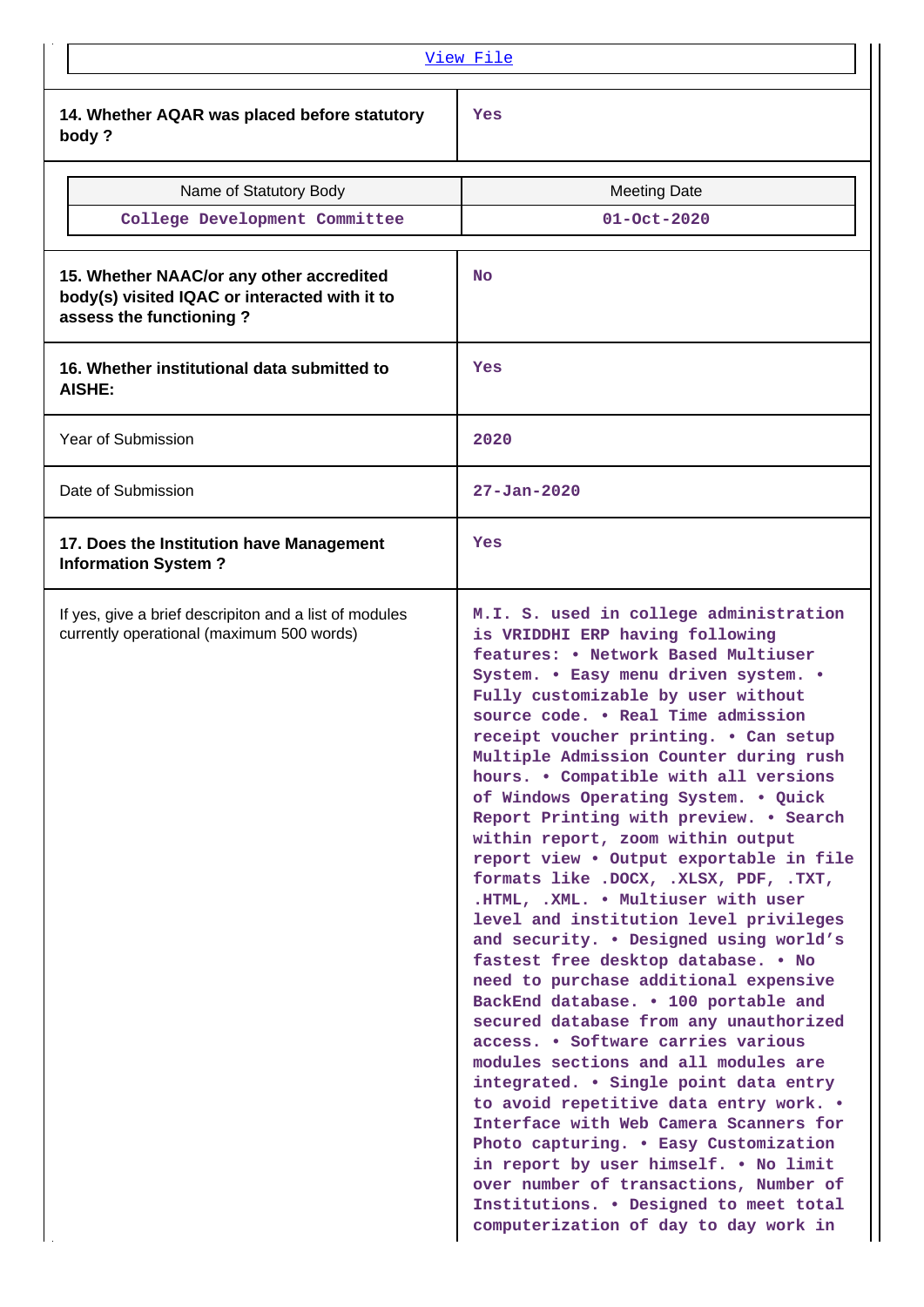**office. • User level Configuration settings and parameter setup made it flexible. • Keeps track of a student those are admitted not yet confirm his admission. • Use of Barcode for Library Books Circulation. • Integrated with Digital Library. • Multi lingual OPAC for Library. • User level control over menu and function accessibility. • User can open unlimited faculties, unlimited course as per the need of college. • User can define each Fee Head name type of Fee head. • User can predefine required amount to be collected under each fee head as per the fee structure of the course. • Flexible to modified fee amount on case to case basis at the time of actual admission. • Each report available from Vriddhi is real time query base report. • Format of the output report changes as per the change in user parameters. • Online application of Vriddhi classic is available. • Online data will be completely synchronized with college server. • Online application reduces traditional data entry performed by the college staff. • Online application provides important information for parents, teachers and students.**

**Part B** 

## **CRITERION I – CURRICULAR ASPECTS**

### **1.1 – Curriculum Planning and Implementation**

 1.1.1 – Institution has the mechanism for well planned curriculum delivery and documentation. Explain in 500 words

 **The institution follows the curriculum prescribed by the affiliating Savitribai Phule Pune University. At the beginning of the session, the Principal conducts the meeting of the College Development Committee to develop strategies for effective implementation of the curriculum. Accordingly, every department prepares its academic calendar. Heads of the Departments conduct meeting with all faculties for subject allocation. Session Plan is prepared by every faculty. Faculties are encouraged to impart the curriculum through innovative teaching methods such as presentations, assignments, discussions, workshops,seminars and industrial visits besides the regular/traditional chalk and talk methods. At the beginning of every term/ semester, HoD holds a meeting where the academic calendar and lesson plan (prepared by the respective faculty) for the semester is discussed and a plan of action is formulated. Once the term/semester commences, the teachers identify the slow learners and fast learners through direct and indirect assessment and take remedial classes for slow learners and arrange for additional support for advanced learners. The Feedback from the students on the curriculum, its relevance, the teaching and learning, infrastructure, quality of teachers, job opportunities were annually obtained, analyzed and remedial measures initiated to improve the system. As an affiliated College, we have aligned the curriculum design and transaction of**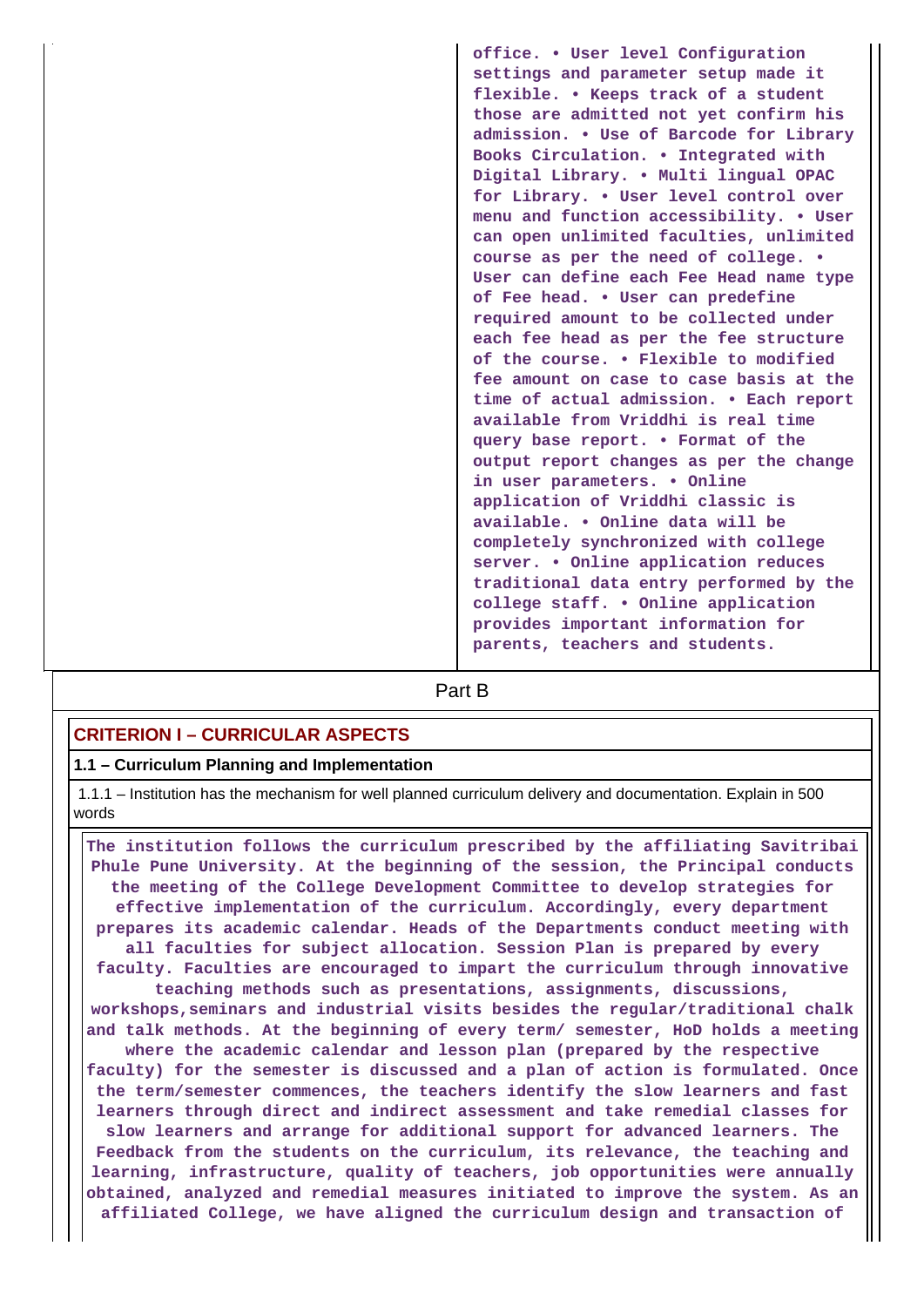**the curriculum with the College vision, mission, and objectives. Elective options are available in all programmes of study. Besides the degree programmes, certificate courses are also being provided to develop additional skills of the students. A focus of each department is also to ensure that all projects, case studies, experiential learning is interdisciplinary in its focus and approach. Pedagogy is adapted to cater to the demands of the fresher's and facilitate easy and proper learning. Measures were taken for improvement in the form of departmental meetings as well as the college meetings by the Principal.All faculties of the college are permitted to attend FDPs, Orientation and Refresher Courses conducted by various HRDCs of India. For advanced learners,enrichment activities are offered by the Departments which are taken in the form of interactive deliberation sessions, industry-academia visits, workshops and conferences organized from time to time by the support of funding agencies like UGC and BCUD. Extension activities are introduced by giving students topics that are beyond the classroom textbook study to provoke their individual and creative thinking. Students are encouraged to participate in all academia related intercollegiate competitions and co-scholastic competitions. To help the slow learners, remedial coaching is provided.**

| 1.1.2 – Certificate/ Diploma Courses introduced during the academic year |                                                                |                          |          |                                                 |                                                                                                                                                                                       |  |
|--------------------------------------------------------------------------|----------------------------------------------------------------|--------------------------|----------|-------------------------------------------------|---------------------------------------------------------------------------------------------------------------------------------------------------------------------------------------|--|
| Certificate                                                              | Diploma Courses                                                | Dates of<br>Introduction | Duration | Focus on employ<br>ability/entreprene<br>urship | Skill<br>Development                                                                                                                                                                  |  |
| $\mathbf 0$                                                              | Diploma in<br>Beauty and<br>Wellness                           | 30/07/2019               | 365      | Employabil<br>ity / Entrep<br>reneurship        | Get basic<br>knowledge<br>regarding<br>the area of<br>Beauty and<br>wellness<br>through the<br>expertise of<br>the personal<br>ities from<br>the industry                             |  |
| $\mathbf 0$                                                              | Diploma in<br>Electrical<br>Electronic<br>Devices<br>Repairing | 30/07/2019               | 365      | Employabil<br>ity / Entrep<br>reneurship        | Get basic<br>knowledge<br>regarding<br>the area of<br>Electronics<br>and<br>Electrical d<br>evices/items<br>through the<br>expertise of<br>the personal<br>ities from<br>the industry |  |
| 0                                                                        | Diploma in<br>Travel<br>Tourism                                | 30/07/2019               | 365      | Employabil<br>ity / Entrep<br>reneurship        | Get basic<br>knowledge<br>regarding<br>the area of<br>Travels and<br>Tourism<br>through the<br>expertise of<br>the personal<br>ities from                                             |  |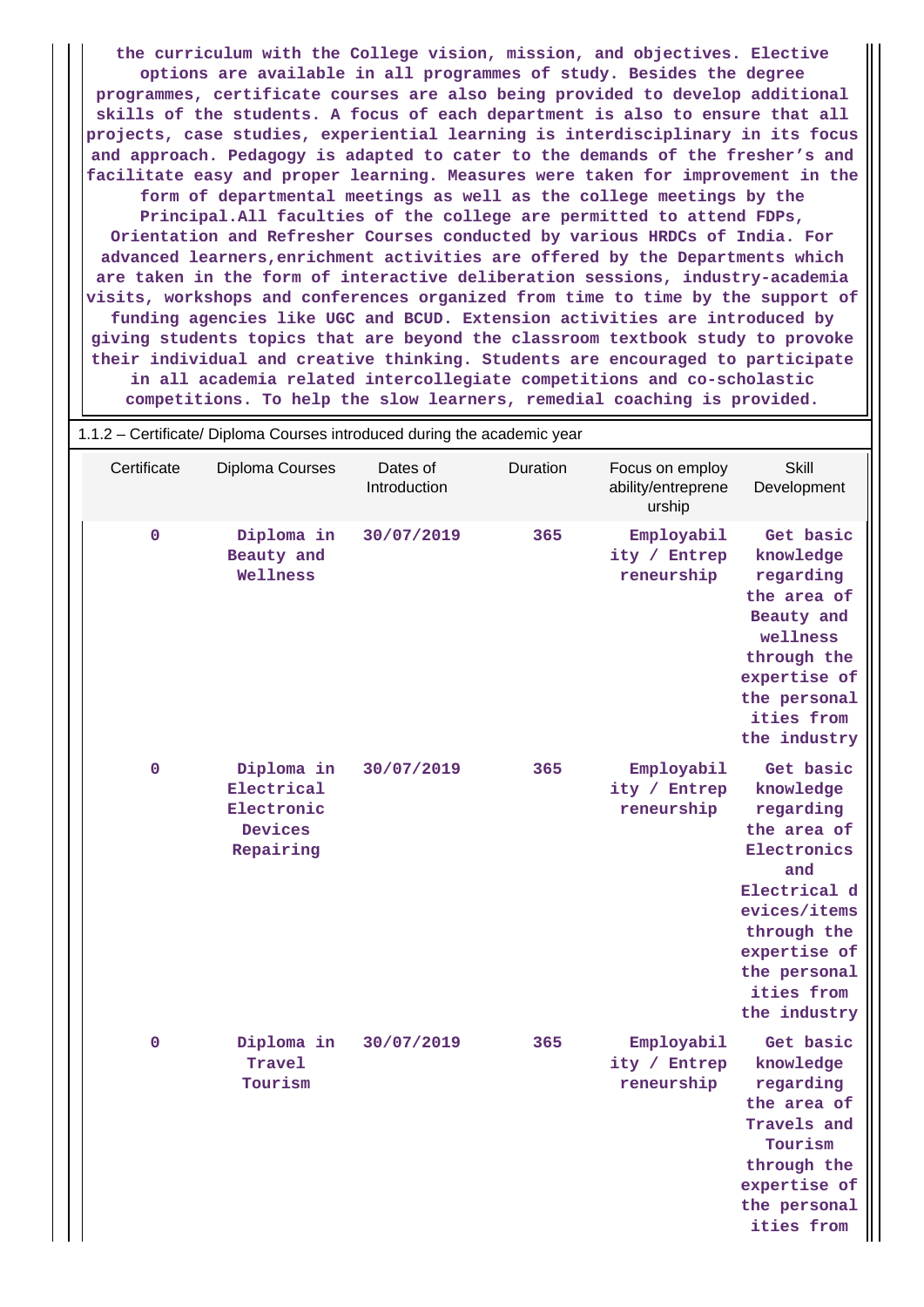**1.2 – Academic Flexibility**

| 1.2.1 – New programmes/courses introduced during the academic year |                          |                       |  |  |
|--------------------------------------------------------------------|--------------------------|-----------------------|--|--|
| Programme/Course                                                   | Programme Specialization | Dates of Introduction |  |  |
| PhD or DPhil                                                       | <b>Botany</b>            | 26/06/2019            |  |  |
| MSC                                                                | <b>Botany</b>            | 15/06/2019            |  |  |
| Automobile Technology<br>15/06/2019<br>MVoc                        |                          |                       |  |  |
| View File                                                          |                          |                       |  |  |

**the industry**

 1.2.2 – Programmes in which Choice Based Credit System (CBCS)/Elective course system implemented at the affiliated Colleges (if applicable) during the academic year.

|                                                  | Name of programmes adopting                                                                     | Programme Specialization                                                                                                                       | Date of implementation of          |
|--------------------------------------------------|-------------------------------------------------------------------------------------------------|------------------------------------------------------------------------------------------------------------------------------------------------|------------------------------------|
|                                                  | <b>CBCS</b>                                                                                     |                                                                                                                                                | <b>CBCS/Elective Course System</b> |
|                                                  | <b>BA</b>                                                                                       | F.Y.B.A. (All)<br>Subjects/Courses)                                                                                                            | 15/06/2019                         |
|                                                  | <b>BCom</b>                                                                                     | F.Y.B.Com (All<br>Subjects/Courses)                                                                                                            | 15/06/2019                         |
|                                                  | <b>BSC</b>                                                                                      | F.Y.B.Sc. (All<br>Subjects/Courses)                                                                                                            | 15/06/2019                         |
|                                                  | M.A. Part-I (Marathi,<br><b>MA</b><br>English, Psychology,<br>Geography, History,<br>Economics) |                                                                                                                                                | 15/06/2019                         |
|                                                  | <b>MCom</b>                                                                                     | M.Com. Part-I (Business<br>Administration, Strategic<br>Management, Management<br>Accounting, Advanced<br>Accounting, Financial<br>Management) | 15/06/2019                         |
|                                                  | <b>MSC</b>                                                                                      | M.Sc. Part-I<br>(Chemistry, Botany,<br>Zoology, Electronic<br>Science, Mathematics,<br>Geography)                                              | 15/06/2019                         |
|                                                  | 1.2.3 - Students enrolled in Certificate/ Diploma Courses introduced during the year            |                                                                                                                                                |                                    |
|                                                  |                                                                                                 | Certificate                                                                                                                                    | Diploma Course                     |
|                                                  | <b>Number of Students</b>                                                                       | Nil                                                                                                                                            | 78                                 |
|                                                  | 1.3 - Curriculum Enrichment                                                                     |                                                                                                                                                |                                    |
|                                                  | 1.3.1 - Value-added courses imparting transferable and life skills offered during the year      |                                                                                                                                                |                                    |
|                                                  | Value Added Courses                                                                             | Date of Introduction                                                                                                                           | <b>Number of Students Enrolled</b> |
|                                                  | Certificate course in<br>English for Business                                                   | 01/07/2019                                                                                                                                     | 21                                 |
|                                                  | Certificate course in<br>Soft Skills Development                                                | 01/07/2019                                                                                                                                     | 20                                 |
| Certificate course in<br>01/07/2019<br>Modi Lipi |                                                                                                 |                                                                                                                                                | 41                                 |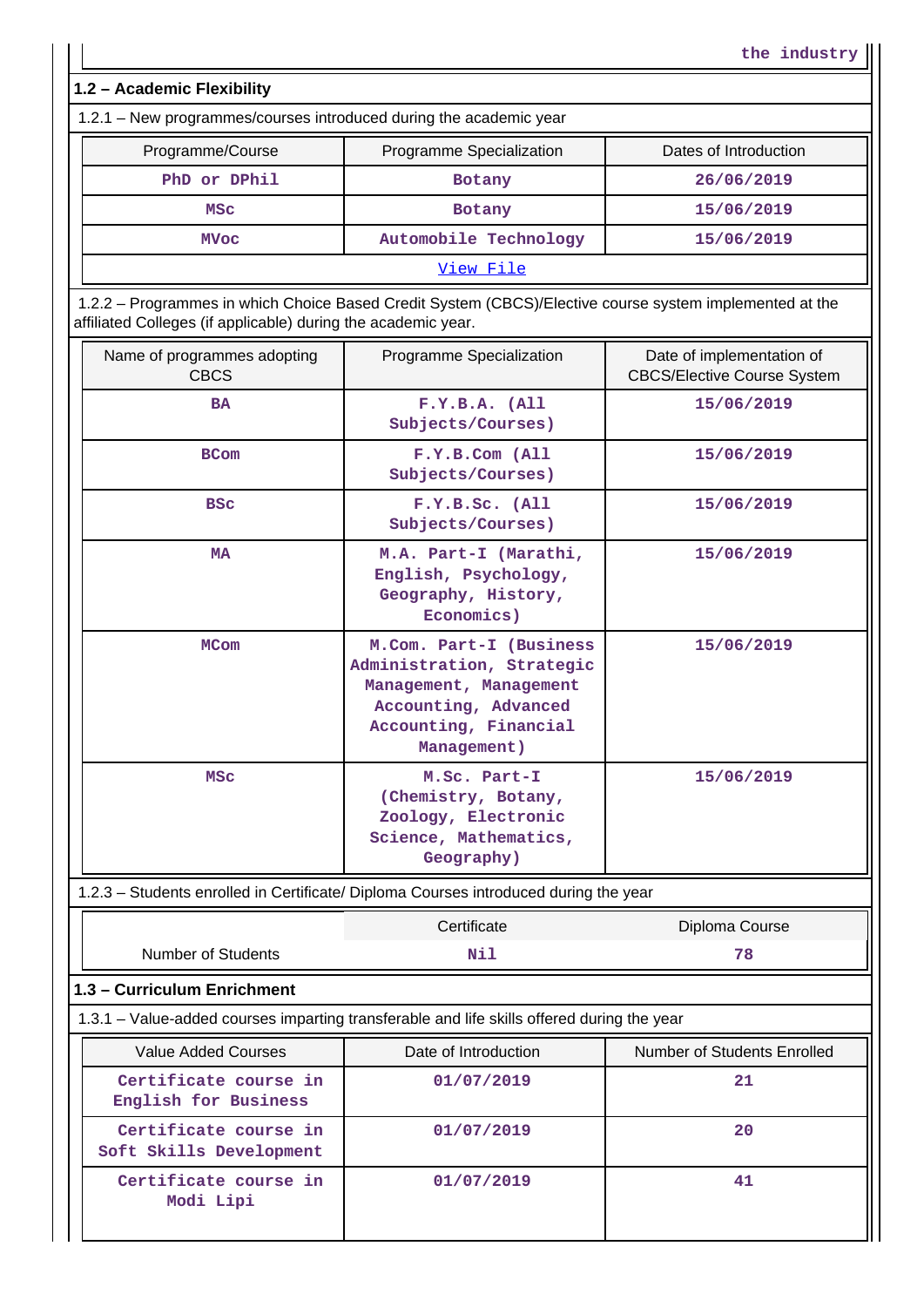| Certificate course in<br><b>Event Management</b>                                                                                    | 01/07/2019                        | 30                                                           |  |  |  |
|-------------------------------------------------------------------------------------------------------------------------------------|-----------------------------------|--------------------------------------------------------------|--|--|--|
|                                                                                                                                     | View File                         |                                                              |  |  |  |
| 1.3.2 - Field Projects / Internships under taken during the year                                                                    |                                   |                                                              |  |  |  |
| Project/Programme Title                                                                                                             | Programme Specialization          | No. of students enrolled for Field<br>Projects / Internships |  |  |  |
| <b>MA</b>                                                                                                                           | (BA+BSc+MA+Diploma)<br>Psychology | 66                                                           |  |  |  |
| <b>MA</b>                                                                                                                           | Geography                         | 36                                                           |  |  |  |
| <b>MCom</b>                                                                                                                         | Commerce                          | 34                                                           |  |  |  |
| <b>MSC</b>                                                                                                                          | Chemistry                         | 36                                                           |  |  |  |
| <b>MA</b>                                                                                                                           | (BA+MA) History                   | 106                                                          |  |  |  |
| <b>MSC</b>                                                                                                                          | (BSC+MSc) Electronic<br>Science   | 30                                                           |  |  |  |
| <b>MSC</b>                                                                                                                          | (BSC+MSc) Botany                  | 59                                                           |  |  |  |
| <b>MSC</b>                                                                                                                          | (BSC+MSC) Zoology                 | 35                                                           |  |  |  |
| <b>MA</b>                                                                                                                           | (BA+MA) Economics                 | 20                                                           |  |  |  |
| <b>BVoc</b>                                                                                                                         | Automobile Technology             | 11                                                           |  |  |  |
|                                                                                                                                     | View File                         |                                                              |  |  |  |
| 1.4 - Feedback System                                                                                                               |                                   |                                                              |  |  |  |
| 1.4.1 – Whether structured feedback received from all the stakeholders.                                                             |                                   |                                                              |  |  |  |
| <b>Students</b>                                                                                                                     |                                   | Yes                                                          |  |  |  |
| <b>Teachers</b>                                                                                                                     |                                   | Yes                                                          |  |  |  |
| Employers                                                                                                                           |                                   | No                                                           |  |  |  |
| Alumni                                                                                                                              |                                   | Yes                                                          |  |  |  |
| Parents                                                                                                                             |                                   | Yes                                                          |  |  |  |
| 1.4.2 - How the feedback obtained is being analyzed and utilized for overall development of the institution?<br>(maximum 500 words) |                                   |                                                              |  |  |  |
| <b>Feedback Obtained</b>                                                                                                            |                                   |                                                              |  |  |  |

**The college has formed a Feedback Committee which works under the guidance of IQAC and monitors the feedback process. Feedback is received on varied aspects of the college including courses offered, teachers and teaching methods,departmental facilities, library, administration and different activities. The feedback obtained is analysed and the suggestions mentioned by the students are summarized. The different areas where improvements are required are discussed in respective committees/departments. The proposals given by the different committees and departments are discussed in CDC of the college for corrective action. The necessary decisions are taken in the meeting of the CDC for further action. These decisions are communicated to the concerned for implementation.The Principal and IQAC monitors the activity of implementation. It with the help of teachers and HoDs, the feedback committee also separately collects the feedback on curriculum from students other stakeholders. It is analyzed and, if necessary, suggestions are communicated by the concerned subject teachers/Hods of our college to BOS through the occasions like various meetings, seminars,conferences with them. They are also discussed in seminars and workshops on curriculum revision organized by various colleges**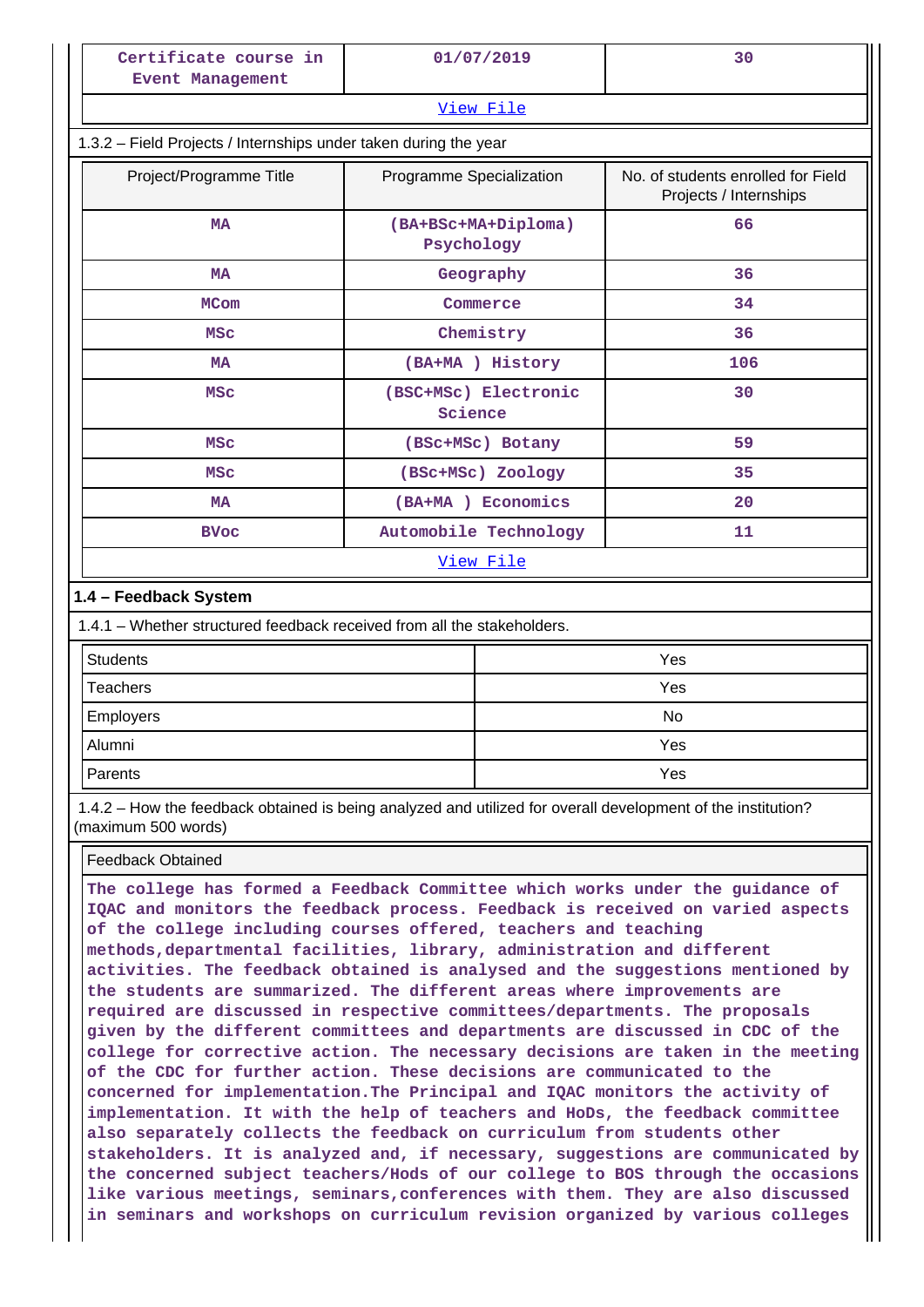**affiliated to S.P. Pune University for the restructuring of syllabus. Some of our own faculty members, too, have been the members of BOS syllabus revision committees of university.In such situations they take in to consideration feedback collected analyzed at college level while doing work/decisions on curriculum. The same feedback is also used while implementing enrichment activities/programmes at college level.**

## **CRITERION II – TEACHING- LEARNING AND EVALUATION**

## **2.1 – Student Enrolment and Profile**

## 2.1.1 – Demand Ratio during the year

| Name of the<br>Programme                                                                               |                                                              | Programme<br>Specialization |                                                              | Number of seats<br>available                                                                     |  | Number of<br>Application received                                                                | <b>Students Enrolled</b>                                    |
|--------------------------------------------------------------------------------------------------------|--------------------------------------------------------------|-----------------------------|--------------------------------------------------------------|--------------------------------------------------------------------------------------------------|--|--------------------------------------------------------------------------------------------------|-------------------------------------------------------------|
| <b>MA</b>                                                                                              |                                                              | Psychology                  |                                                              | 24                                                                                               |  | 49                                                                                               | 24                                                          |
| <b>MA</b>                                                                                              | Geography                                                    |                             |                                                              | 24                                                                                               |  | 62                                                                                               | 23                                                          |
| <b>MA</b>                                                                                              | English                                                      |                             |                                                              | 60                                                                                               |  | 72                                                                                               | 58                                                          |
| <b>BVoc</b>                                                                                            | Film Art                                                     |                             |                                                              | 50                                                                                               |  | 20                                                                                               | 7                                                           |
| <b>BVoc</b>                                                                                            | Food<br>Processing<br>Technology                             |                             | 50                                                           |                                                                                                  |  | 50                                                                                               | 18                                                          |
| <b>BVoc</b>                                                                                            | Retail<br>Management                                         |                             |                                                              | 50                                                                                               |  | 40                                                                                               | 31                                                          |
| <b>BVoc</b>                                                                                            | Automobile<br>technology                                     |                             |                                                              | 50                                                                                               |  | 60                                                                                               | 46                                                          |
| <b>BSC</b>                                                                                             | All subjects<br>of Science                                   |                             |                                                              | 264                                                                                              |  | 300                                                                                              | 255                                                         |
| <b>BCom</b>                                                                                            | All subjects<br>of Commerce                                  |                             |                                                              | 528                                                                                              |  | 550                                                                                              | 519                                                         |
| <b>BA</b>                                                                                              | All subjects<br>of ARTS                                      |                             | 660                                                          |                                                                                                  |  | 700                                                                                              | 655                                                         |
|                                                                                                        |                                                              |                             |                                                              | View File                                                                                        |  |                                                                                                  |                                                             |
| 2.2 - Catering to Student Diversity                                                                    |                                                              |                             |                                                              |                                                                                                  |  |                                                                                                  |                                                             |
| 2.2.1 - Student - Full time teacher ratio (current year data)                                          |                                                              |                             |                                                              |                                                                                                  |  |                                                                                                  |                                                             |
| Year                                                                                                   | Number of<br>students enrolled<br>in the institution<br>(UG) |                             | Number of<br>students enrolled<br>in the institution<br>(PG) | Number of<br>fulltime teachers<br>available in the<br>institution<br>teaching only UG<br>courses |  | Number of<br>fulltime teachers<br>available in the<br>institution<br>teaching only PG<br>courses | Number of<br>teachers<br>teaching both UG<br>and PG courses |
| 2019                                                                                                   | 3164                                                         |                             | 933                                                          | 42                                                                                               |  | 30                                                                                               | 67                                                          |
| 2.3 - Teaching - Learning Process                                                                      |                                                              |                             |                                                              |                                                                                                  |  |                                                                                                  |                                                             |
| 2.2.1 Perceptage of togebors using ICT for offective togebing with Learning Management Systems (LMS) E |                                                              |                             |                                                              |                                                                                                  |  |                                                                                                  |                                                             |

 2.3.1 – Percentage of teachers using ICT for effective teaching with Learning Management Systems (LMS), Elearning resources etc. (current year data)

| Number of<br>Teachers on Roll        | Number of<br>teachers using<br>ICT (LMS, e-<br>Resources) | <b>ICT Tools and</b><br>resources<br>available | Number of ICT<br>enabled<br><b>Classrooms</b> | Numberof smart<br>classrooms | E-resources and<br>techniques used |  |
|--------------------------------------|-----------------------------------------------------------|------------------------------------------------|-----------------------------------------------|------------------------------|------------------------------------|--|
| 79                                   | 79                                                        | 208                                            | 10                                            | Nill                         |                                    |  |
| View File of ICT Tools and resources |                                                           |                                                |                                               |                              |                                    |  |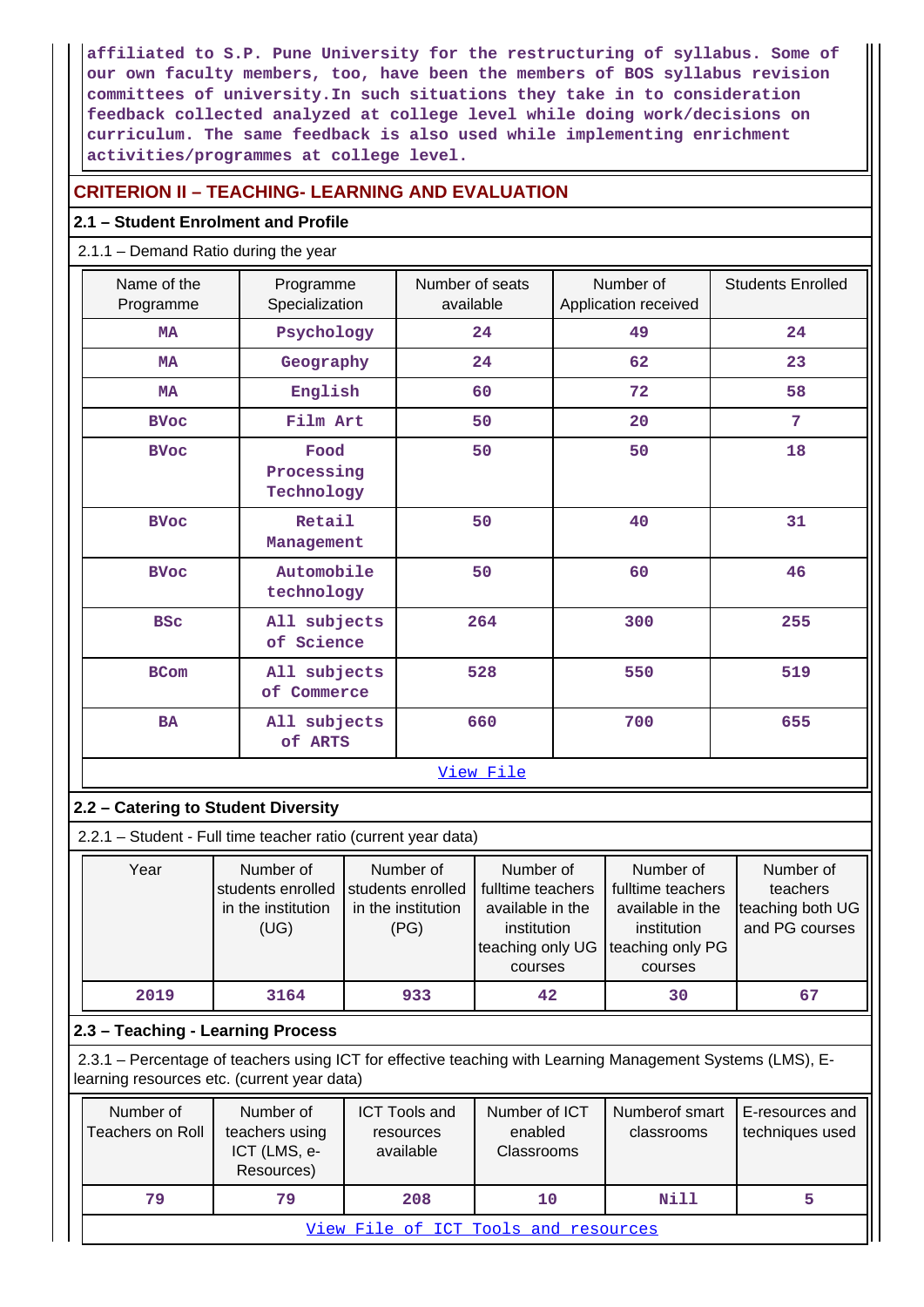## [View File of E-resources and techniques used](https://assessmentonline.naac.gov.in/public/Postacc/e_resource/8175_e_resource_1607583474.xlsx)

## 2.3.2 – Students mentoring system available in the institution? Give details. (maximum 500 words)

 The college has the Mentor system wherein the full-time teachers of the college have been engaged as mentors of each class. Students of each class in the college are having a full-time teacher as their class teacher who performs the role of a mentor. The classes, where there are huge numbers of students, have been assigned more than one mentor. At the beginning of the academic session, the class-wise names of the mentors are displayed on the college notice board. The mentors are responsible for academic progress and psychological wellbeing of their mentees. They are also entrusted with the task of monitoring the attendance and academic progress of the students. They also provide primary psychological counselling to those who need them and refer them for more professional counseling by Dept. of Psychology, if required. At the beginning of the academic session, the mentors conduct a orientation for the mentees, whereby they are acquainted with the institution, its goals and mission, the facilities available and the regulations of the affiliating university. The mentors maintain the biographic details of each individual mentee. They also maintain record of their class attendance, classperformance and academic progress. The mentors use both formal and informal means of mentoring. The mentor system, apart from its formal part, also exists as a robust informal mechanism to boost inclusiveness,gender sensitivity and social responsibility of students.

| Number of students enrolled in the<br>institution | Number of fulltime teachers | Mentor: Mentee Ratio |
|---------------------------------------------------|-----------------------------|----------------------|
| 4289                                              | 72                          | 1:60                 |

## **2.4 – Teacher Profile and Quality**

2.4.1 – Number of full time teachers appointed during the year

| No. of sanctioned<br>positions | No. of filled positions | Vacant positions | <b>Positions filled during</b><br>the current year | No. of faculty with<br>Ph.D |
|--------------------------------|-------------------------|------------------|----------------------------------------------------|-----------------------------|
| 51                             | 42                      |                  | Nill                                               | 32                          |

 2.4.2 – Honours and recognition received by teachers (received awards, recognition, fellowships at State, National, International level from Government, recognised bodies during the year )

| Year of Award | Name of full time teachers<br>receiving awards from<br>state level, national level,<br>international level | Designation            | Name of the award,<br>fellowship, received from<br>Government or recognized<br>bodies |
|---------------|------------------------------------------------------------------------------------------------------------|------------------------|---------------------------------------------------------------------------------------|
| 2019          | Dr. S. S. Chobe                                                                                            | Assistant<br>Professor | Recognised Ph. D.<br>guide in Chemistry                                               |
| 2019          | Dr. Pawar Nandu<br>в.                                                                                      | Associate<br>Professor | Recognised Ph. D.<br>guide in Botany                                                  |
| 2019          | Dr. Shisode Shasi<br>в                                                                                     | Associate<br>Professor | Recognised Ph. D.<br>guide in Botany                                                  |
| 2020          | Dr. Bhardwaj<br>Mrunal A.                                                                                  | Professor              | State level<br>Karmyogi Gaurav<br>Puraskar                                            |
| 2020          | Dr. Bhardwaj<br>Mrunal A.                                                                                  | Professor              | State level<br>Shikshak Ratn<br>Puraskar                                              |
| 2020          | Dr. Bhardwaj<br>Mrunal A.                                                                                  | Professor              | Auropath global<br>award for<br>Excellence in<br>Research                             |
| 2020          | Dr. Manjrekar<br>shrinath D.                                                                               | Assistant<br>Professor | Awarded Ph. D.<br>Degree in<br><b>MATHEMATICS</b>                                     |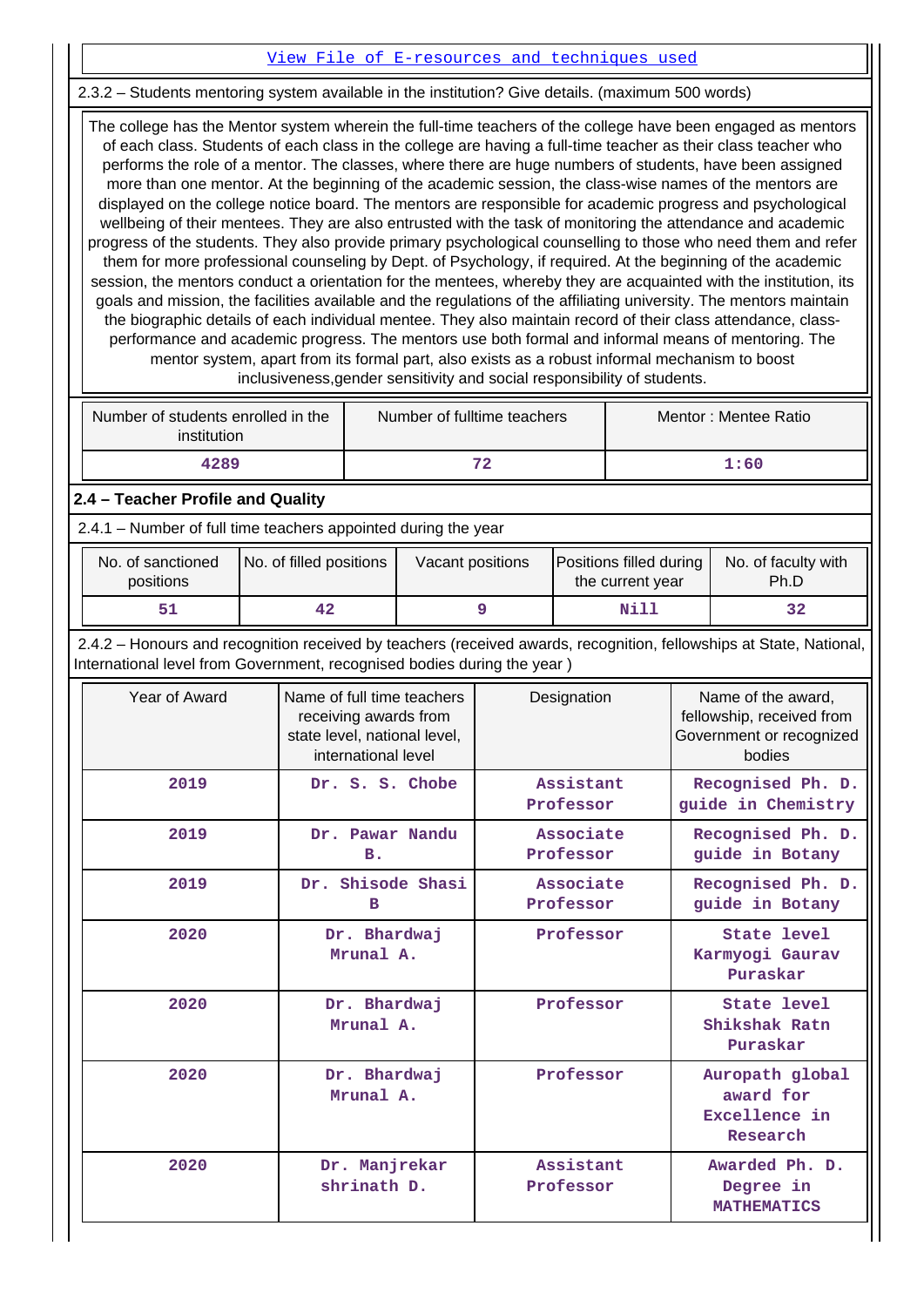#### **2.5 – Evaluation Process and Reforms**

 2.5.1 – Number of days from the date of semester-end/ year- end examination till the declaration of results during the year

| Programme Name | Programme Code | Semester/year    | Last date of the last<br>semester-end/year-<br>end examination | IDate of declaration of<br>results of semester-<br>end/ year- end<br>examination |
|----------------|----------------|------------------|----------------------------------------------------------------|----------------------------------------------------------------------------------|
| <b>MA</b>      | $PG-001$       | Semester         | 20/10/2020                                                     | 17/11/2020                                                                       |
| <b>BSC</b>     | T.Y. B.Sc.     | Semester         | 24/10/2020                                                     | 12/11/2020                                                                       |
| <b>BSC</b>     | S.Y. B.Sc.     | Semester         | 03/11/2020                                                     | 12/11/2020                                                                       |
| <b>BSC</b>     | F.Y. B.SC.     | Semester         | 11/04/2020                                                     | 24/07/2020                                                                       |
| <b>BCom</b>    | T.Y.B.Com.     | Year             | 24/10/2020                                                     | 30/12/2020                                                                       |
| <b>BCom</b>    | S.Y.B.Com.     | Year             | 15/10/2020                                                     | 30/12/2020                                                                       |
| <b>BCom</b>    | F.Y.B.Com.     | Semester         | 07/04/2020                                                     | 08/08/2020                                                                       |
| <b>BA</b>      | T.Y.B.A        | Year             | 31/10/2020                                                     | 12/11/2020                                                                       |
| <b>BA</b>      | S.Y.B.A        | Year             | 29/10/2020                                                     | 12/11/2020                                                                       |
| <b>BA</b>      | F.Y.B.A.       | Semester         | 03/04/2020                                                     | 31/07/2020                                                                       |
|                |                | <u>View File</u> |                                                                |                                                                                  |

#### 2.5.2 – Reforms initiated on Continuous Internal Evaluation(CIE) system at the institutional level (250 words)

 **The college follows the evaluation patterns designed by affiliating university.However, the Continuous Internal Evaluation is ensured in order to measure and improve the academic performance of the students in their respective courses.1) From the academic year 2019-20, the affiliating university has introduced CBCS pattern for the first year undergraduate and Post graduate programmes in Arts, Science and Commerce streams. In it, internal evaluation is done through home assignments,class tests, presentations, seminars, group discussions, oral examinations,project work, practical work, field visits, etc. This ensures the internal evaluation to be continuous as well as multi dimensional in order to assess the progress of the student by using different aspects of learning. 2) The second and third year undergraduate pragrammes are following the semester pattern in which the internal evaluation is done through mid semester written exams as well as presentations, seminars, oral examinations, project work, practicals,field visits, etc. 3) The second year of all of the post graduate programmes offered follows the CBCS pattern since 2013-14 onwrads. The internal evaluation is done by using similar methods as mentioned in point 1 above. 4) All the B.Voc and Community College courses/programs offered in the college do the internal evaluation mostly through practical work, projects and field visits. The CIE is observed with timely and transparent evaluation activities. The performance of the students is shared with them to make them aware about steps to be taken for further progress in academic performance. The faculties monitor progress of the students and take corrective measures as when required.**

 2.5.3 – Academic calendar prepared and adhered for conduct of Examination and other related matters (250 words)

 **The institution adheres to the academic calendar for the conduct of CIE. The academic calendar is prepared by the HoDs of the respective subject for theindividual department. The same is followed for the conduct of internal assessments planned at the departmental level. However, the internal evaluation**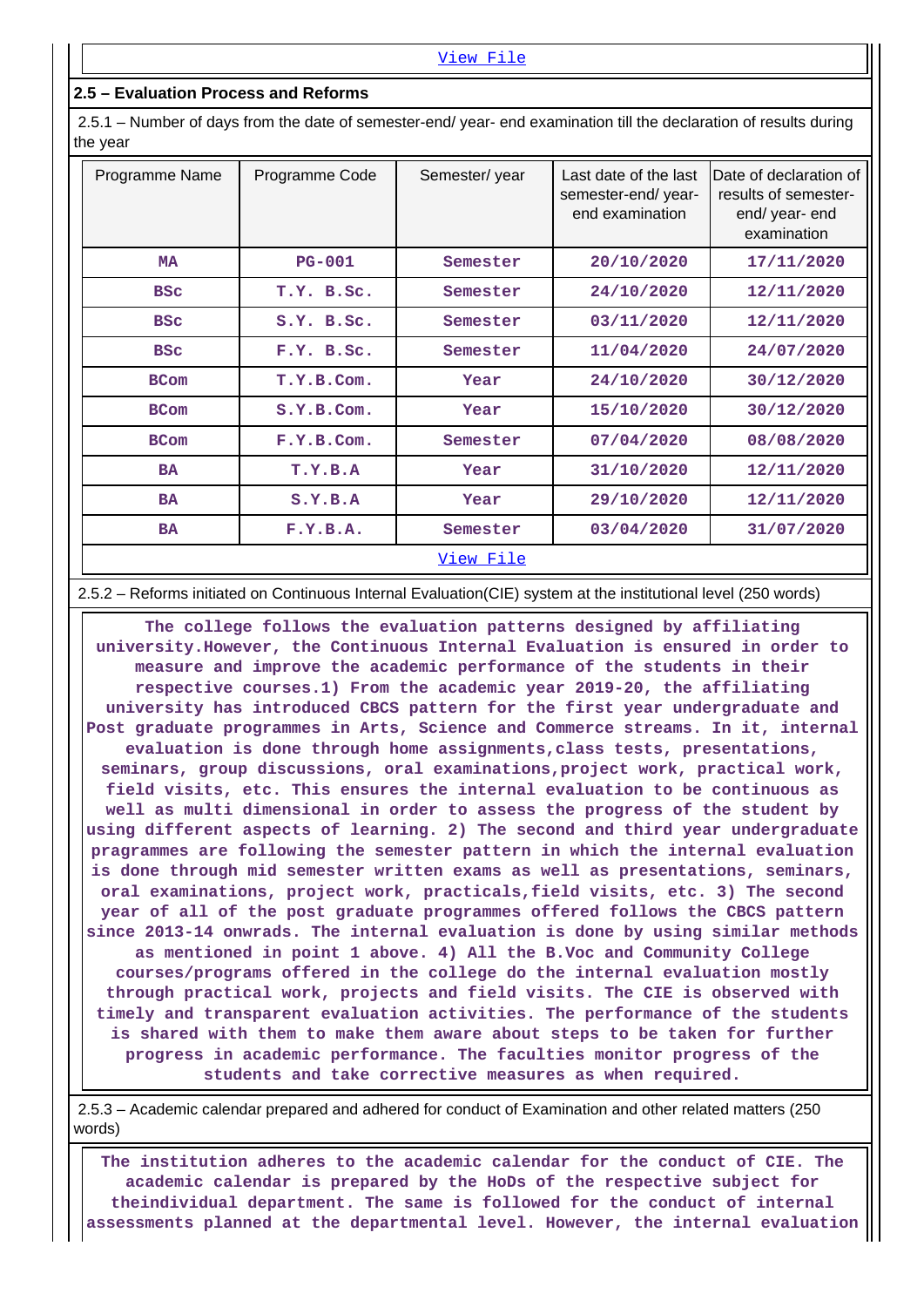**planned at the institute level follows the institutional academic calendar. The departmental Academic Calendars are in line with the institutional Academic Calendar which is designed at the institutional level. At the beginning of the academic session, the students are apprised of the academic calendar and the same is displayed in the respective departments. Head of the institution can incorporate minor changes in the academic calendar which he may deem fit considering the unforeseen circumstances. The Schedule of All Examinations is given in the academic calendar. Assignments are submitted by students as per the dates are given in Academic Calendar. The period of the internal exams is mentioned in the academic calendar. Examination schedule of these exams is announced and displayed in advance**

## **2.6 – Student Performance and Learning Outcomes**

 2.6.1 – Program outcomes, program specific outcomes and course outcomes for all programs offered by the institution are stated and displayed in website of the institution (to provide the weblink)

| https://lvhcollege.com/prg_out.php  |                   |                                                                                                                                          |                                                                       |                                                              |                 |  |  |  |
|-------------------------------------|-------------------|------------------------------------------------------------------------------------------------------------------------------------------|-----------------------------------------------------------------------|--------------------------------------------------------------|-----------------|--|--|--|
| 2.6.2 - Pass percentage of students |                   |                                                                                                                                          |                                                                       |                                                              |                 |  |  |  |
| Programme<br>Code                   | Programme<br>Name | Programme<br>Specialization                                                                                                              | Number of<br>students<br>appeared in the<br>final year<br>examination | Number of<br>students passed<br>in final year<br>examination | Pass Percentage |  |  |  |
| <b>PG 003</b>                       | <b>MSC</b>        | Mathematic<br>s, Botany, Zoo<br>logy, Physica<br>1Chemistry, I<br>norganicChem<br>istry, Organi<br>cChemistry, E<br>lectronicSci<br>ence | 166                                                                   | 159                                                          | 95.78           |  |  |  |
| <b>PG 002</b>                       | <b>MCom</b>       | Commerce                                                                                                                                 | 52                                                                    | 51                                                           | 98.07           |  |  |  |
| <b>PG 001</b>                       | <b>MA</b>         | English, Ps<br>ychology, Eco<br>nomics, Geaog<br>raphy,<br>History,<br>Marathi.                                                          | 155                                                                   | 140                                                          | 90.32           |  |  |  |
| <b>UG 001</b>                       | <b>BA</b>         | English, Ma<br>rathi, Psycho<br>logy, Hindi, E<br>conomics, Pol<br>iticalScienc<br>e, Geaography                                         | 314                                                                   | 258                                                          | 82.16           |  |  |  |
| <b>UG 002</b>                       | <b>BCom</b>       | Commerce                                                                                                                                 | 192                                                                   | 150                                                          | 78.12           |  |  |  |
| UG 003                              | <b>BSC</b>        | Mathematics<br>Psychology, B<br>otany, Zoolog<br>y, Chemistry,<br>Physics, Elec<br>tronicScienc<br>e <sub>1</sub>                        | 185                                                                   | 158                                                          | 85.40           |  |  |  |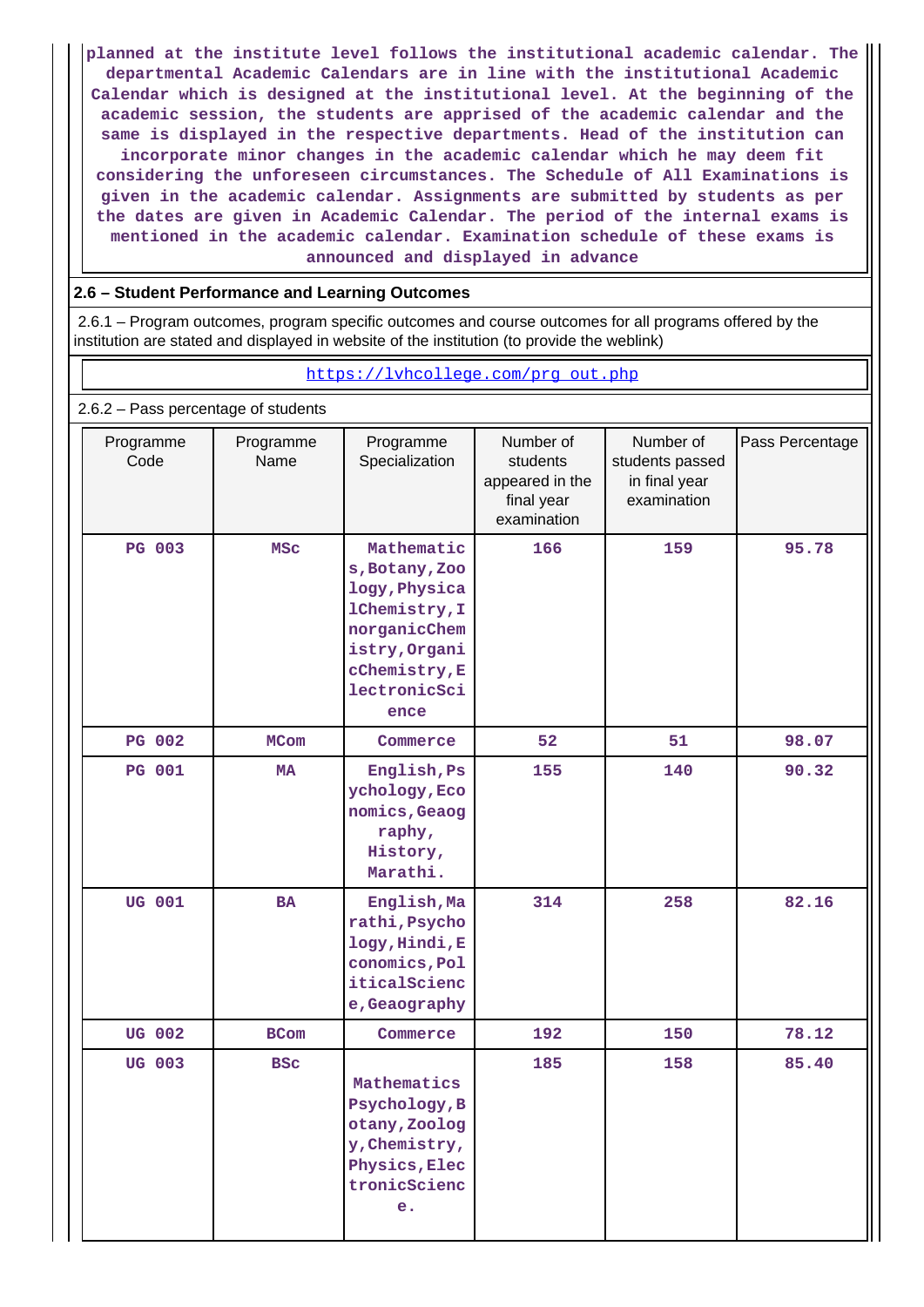| UG 004                                                                                                                                                                    | <b>BVoc</b>                                             |  | Automobile<br>Technology, R           | 63                   |  | 62                        | 98.41                              |  |
|---------------------------------------------------------------------------------------------------------------------------------------------------------------------------|---------------------------------------------------------|--|---------------------------------------|----------------------|--|---------------------------|------------------------------------|--|
|                                                                                                                                                                           |                                                         |  | etailManagem<br>ent                   |                      |  |                           |                                    |  |
| View File                                                                                                                                                                 |                                                         |  |                                       |                      |  |                           |                                    |  |
| 2.7 - Student Satisfaction Survey                                                                                                                                         |                                                         |  |                                       |                      |  |                           |                                    |  |
| 2.7.1 – Student Satisfaction Survey (SSS) on overall institutional performance (Institution may design the<br>questionnaire) (results and details be provided as weblink) |                                                         |  |                                       |                      |  |                           |                                    |  |
|                                                                                                                                                                           | https://lyhcollege.com/downloads/SSS Report 2019 20.pdf |  |                                       |                      |  |                           |                                    |  |
| <b>CRITERION III - RESEARCH, INNOVATIONS AND EXTENSION</b>                                                                                                                |                                                         |  |                                       |                      |  |                           |                                    |  |
| 3.1 - Resource Mobilization for Research                                                                                                                                  |                                                         |  |                                       |                      |  |                           |                                    |  |
| 3.1.1 – Research funds sanctioned and received from various agencies, industry and other organisations                                                                    |                                                         |  |                                       |                      |  |                           |                                    |  |
| Nature of the Project                                                                                                                                                     | Duration                                                |  | Name of the funding<br>agency         |                      |  | Total grant<br>sanctioned | Amount received<br>during the year |  |
| Minor<br>Projects                                                                                                                                                         | 365                                                     |  | Cell, SPPU, Pune                      | BOD, Research        |  | 200000                    | 100000                             |  |
| Minor<br>Projects                                                                                                                                                         | 365                                                     |  | Pune                                  | BCUD, SPPU,          |  | 100000                    | 100000                             |  |
|                                                                                                                                                                           |                                                         |  |                                       | View File            |  |                           |                                    |  |
| 3.2 - Innovation Ecosystem                                                                                                                                                |                                                         |  |                                       |                      |  |                           |                                    |  |
| 3.2.1 – Workshops/Seminars Conducted on Intellectual Property Rights (IPR) and Industry-Academia Innovative<br>practices during the year                                  |                                                         |  |                                       |                      |  |                           |                                    |  |
| Title of workshop/seminar                                                                                                                                                 |                                                         |  |                                       |                      |  |                           |                                    |  |
|                                                                                                                                                                           |                                                         |  | Name of the Dept.                     |                      |  |                           | Date                               |  |
| 1. Best Practices in<br><b>Higher Education</b>                                                                                                                           |                                                         |  | <b>IQAC</b>                           |                      |  |                           | 30/01/2020                         |  |
| 2. Course work for<br>Ph.D.Scholars                                                                                                                                       |                                                         |  |                                       | All Research Centres |  |                           | 14/01/2020                         |  |
| 3. Intellectual Property<br>Rights (IPR)-Patents and<br>Copyrights                                                                                                        |                                                         |  | <b>IQAC</b>                           |                      |  |                           | 09/05/2020                         |  |
| 3.2.2 - Awards for Innovation won by Institution/Teachers/Research scholars/Students during the year                                                                      |                                                         |  |                                       |                      |  |                           |                                    |  |
| Title of the innovation                                                                                                                                                   | Name of Awardee                                         |  | Awarding Agency                       |                      |  | Date of award             | Category                           |  |
| Shiv<br>Chatrapati<br>Krida Puraskar                                                                                                                                      | Mr. Pardeshi<br>Siddarth B.                             |  | State                                 | Maharashtra          |  | 22/02/2020                | State                              |  |
| Best Paper<br>Presentation                                                                                                                                                | Dr.<br>U.P.Shinde                                       |  | Development<br>Association,<br>Jaipur | Research             |  | 23/11/2019                | International                      |  |
| Excellence in<br>Research                                                                                                                                                 | Prof. Dr.<br>M.A.Bhardawaj                              |  | aubindo<br>society,<br>punduchary     | Auropath-shri        |  | 24/11/2019                | National                           |  |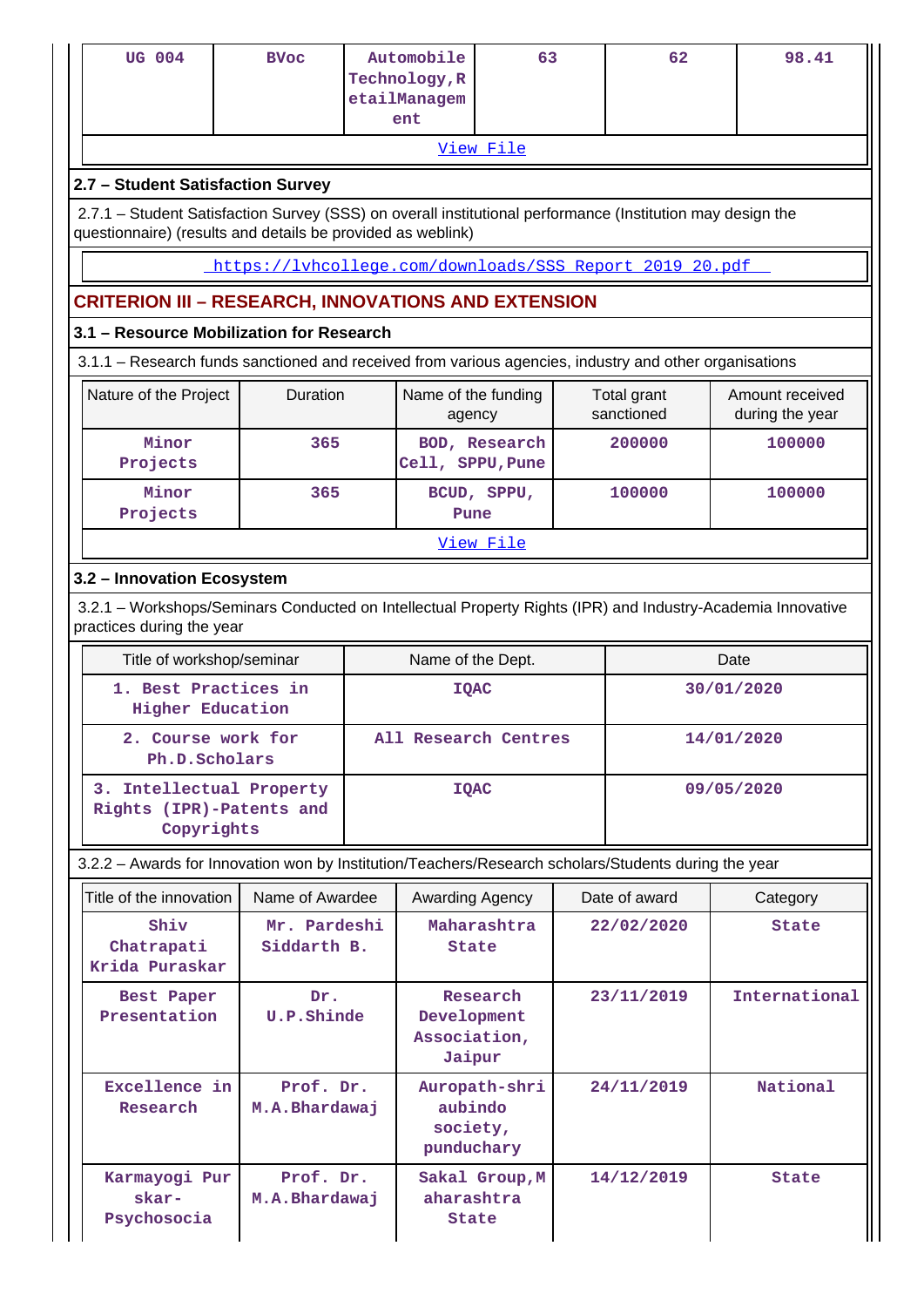|                           | contribution                                                                            |                                                                        |                        |                                             |                                        |                         |              |                                   |        |                         |
|---------------------------|-----------------------------------------------------------------------------------------|------------------------------------------------------------------------|------------------------|---------------------------------------------|----------------------------------------|-------------------------|--------------|-----------------------------------|--------|-------------------------|
|                           | Shikshak<br>Ratna Purskar                                                               | Prof. Dr.<br>M.A.Bhardawaj                                             |                        |                                             | Education<br>Academy                   | Smitharsh               |              | 05/09/2019                        |        | State                   |
|                           | Maharashtra<br>sahitya<br>Parishad, Pune                                                |                                                                        | Prof. Vidya<br>Surve   |                                             | Maharashtra<br>Sahitya<br>Parishad     |                         |              | 28/05/2019                        |        | State                   |
|                           | Gurumauli<br>vishesh sahitya<br>purskar                                                 |                                                                        | Prof. Vidya<br>Surve   | Kadwa<br>Parishthan,<br>palkhed,<br>Dindori |                                        |                         | 20/10/2019   |                                   |        | State                   |
|                           | <b>Best Teacher</b><br>Award                                                            |                                                                        | Prof.<br>S.J.Patil     |                                             | Sawarganik<br>wachanalay,<br>Nashik 3. | Panchavati,             | 09/05/2019   |                                   |        | State                   |
|                           | Bhumi Putra<br>Award                                                                    |                                                                        | Prof. U.D.Lad          |                                             | Group                                  | Sakal News              |              | 24/02/2020                        |        | <b>State</b>            |
|                           | Best Paper<br>Presentation                                                              | Dr.<br>Research<br>U.P.Shinde<br>Development<br>Association,<br>Jaipur |                        | 23/11/2019                                  |                                        | State                   |              |                                   |        |                         |
|                           |                                                                                         |                                                                        |                        |                                             |                                        | View File               |              |                                   |        |                         |
|                           | 3.2.3 - No. of Incubation centre created, start-ups incubated on campus during the year |                                                                        |                        |                                             |                                        |                         |              |                                   |        |                         |
|                           | Incubation<br>Center                                                                    | Name                                                                   |                        |                                             | Sponsered By                           | Name of the<br>Start-up |              | Nature of Start-<br>up            |        | Date of<br>Commencement |
|                           | Science                                                                                 | Chemistry<br>Department                                                | 1.                     |                                             | L.V.H.<br>College,<br><b>IQAC</b>      | Production              |              | Sanitizer                         | Herbal | 15/04/2020              |
|                           | Science                                                                                 | Electronic<br>Science                                                  | 2.                     |                                             | L.V.H.<br>College,<br><b>IQAC</b>      | Creation                |              | Sanitizer<br>achine               | Auto   | 18/04/2020              |
|                           |                                                                                         |                                                                        |                        |                                             |                                        | View File               |              |                                   |        |                         |
|                           | 3.3 - Research Publications and Awards                                                  |                                                                        |                        |                                             |                                        |                         |              |                                   |        |                         |
|                           | 3.3.1 - Incentive to the teachers who receive recognition/awards                        |                                                                        |                        |                                             |                                        |                         |              |                                   |        |                         |
|                           | <b>State</b>                                                                            |                                                                        |                        |                                             | National                               |                         |              | International                     |        |                         |
|                           | 15                                                                                      |                                                                        |                        |                                             | 5                                      |                         |              |                                   |        | 0                       |
|                           | 3.3.2 - Ph. Ds awarded during the year (applicable for PG College, Research Center)     |                                                                        |                        |                                             |                                        |                         |              |                                   |        |                         |
|                           |                                                                                         |                                                                        | Name of the Department |                                             |                                        |                         |              | Number of PhD's Awarded           |        |                         |
|                           |                                                                                         |                                                                        | Nil                    |                                             |                                        |                         |              |                                   | Nill   |                         |
|                           | 3.3.3 - Research Publications in the Journals notified on UGC website during the year   |                                                                        |                        |                                             |                                        |                         |              |                                   |        |                         |
| <b>Type</b><br>Department |                                                                                         |                                                                        |                        | Number of Publication                       |                                        |                         |              | Average Impact Factor (if<br>any) |        |                         |
|                           | International                                                                           |                                                                        |                        | Psychology                                  |                                        |                         | 3            |                                   |        | 0                       |
|                           | International                                                                           |                                                                        |                        | English                                     |                                        |                         | 1            |                                   |        | 0                       |
|                           | National                                                                                |                                                                        |                        | Economics                                   |                                        |                         | $\mathbf{1}$ |                                   |        | 0                       |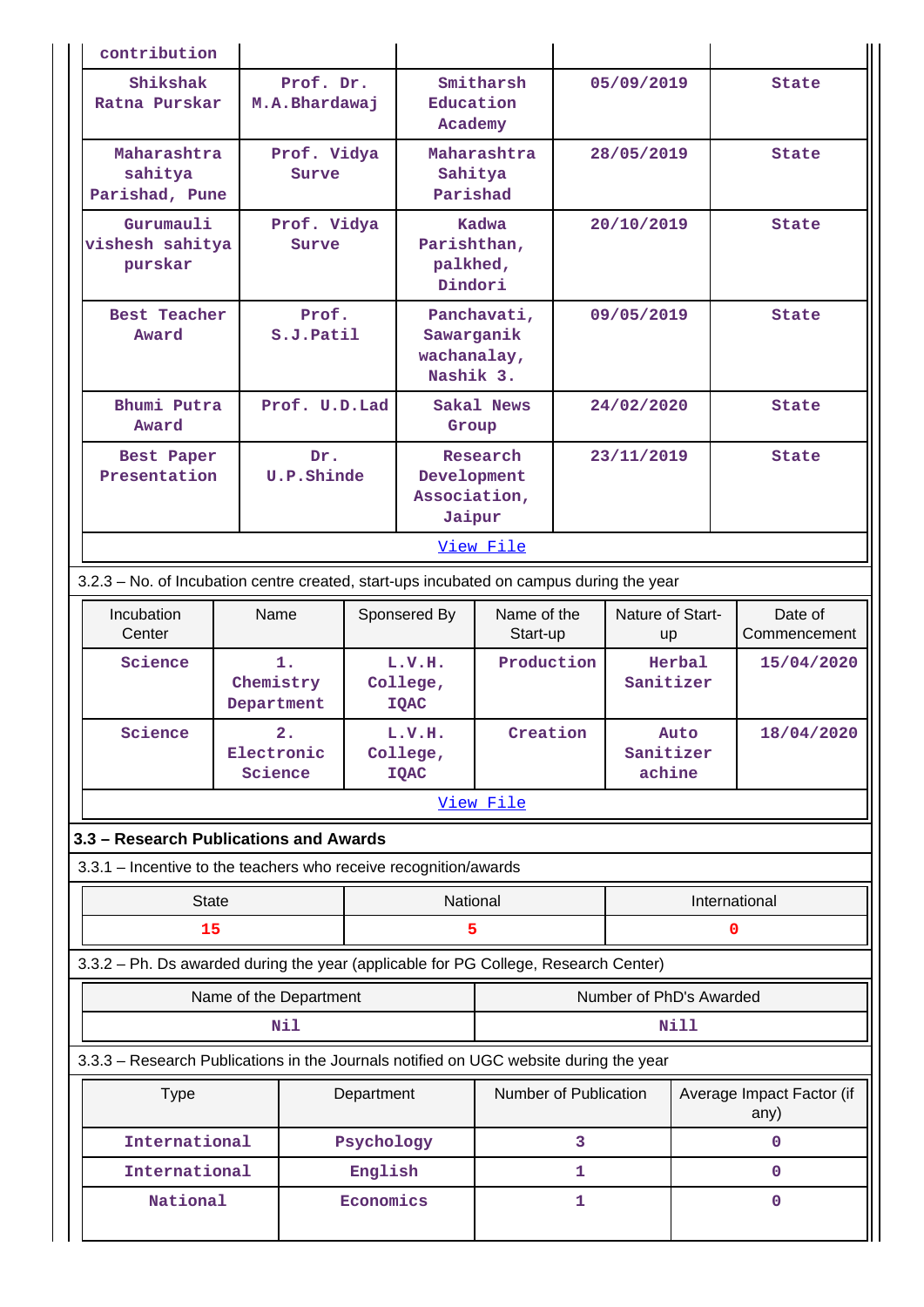| International | Geography                                                                                                       |  |   |  |  |  |  |
|---------------|-----------------------------------------------------------------------------------------------------------------|--|---|--|--|--|--|
| International | Electronics                                                                                                     |  |   |  |  |  |  |
| National      | History                                                                                                         |  |   |  |  |  |  |
| National      | Marathi                                                                                                         |  |   |  |  |  |  |
| International | Zoology                                                                                                         |  | 0 |  |  |  |  |
| International | <b>Botany</b>                                                                                                   |  | O |  |  |  |  |
| International | $1 - 2$                                                                                                         |  |   |  |  |  |  |
| View File     |                                                                                                                 |  |   |  |  |  |  |
|               | 3.3.4 – Books and Chapters in edited Volumes / Books published, and papers in National/International Conference |  |   |  |  |  |  |

Proceedings per Teacher during the year

| Department  | Number of Publication |  |
|-------------|-----------------------|--|
| Psychology  |                       |  |
| Geography   | ົ                     |  |
| Marathi     | ิว                    |  |
| Zoology     | 5                     |  |
| Physics     | 4                     |  |
| Mathematics | 8                     |  |
|             | View File             |  |

 3.3.5 – Bibliometrics of the publications during the last Academic year based on average citation index in Scopus/ Web of Science or PubMed/ Indian Citation Index

| Title of the<br>Paper                                                                                                                                                                                                    | Name of<br>Author                | Title of journal                                           | Year of<br>publication | <b>Citation Index</b> | Institutional<br>affiliation as<br>mentioned in<br>the publication | Number of<br>citations<br>excluding self<br>citation |
|--------------------------------------------------------------------------------------------------------------------------------------------------------------------------------------------------------------------------|----------------------------------|------------------------------------------------------------|------------------------|-----------------------|--------------------------------------------------------------------|------------------------------------------------------|
| Alteration<br>in biochem<br>ical const<br>itutents<br>due to<br>heavy<br>metals in<br>body<br>tissues of<br>lamelliden<br>s, Margina<br>llis from<br>gangapur<br>reserviors<br>at nashik<br>, maharash<br>tra,<br>nashik | Dr.<br><b>Bhalla</b><br>Resham   | Poll.res                                                   | 2020                   | $\mathbf 0$           | L.V.H.Ar<br>ts, Science<br>and<br>Commerce c<br>ollege, Nas<br>hik | <b>Nill</b>                                          |
| A Study<br>of Mobile<br>Assisted<br>Language<br>Learning                                                                                                                                                                 | Dr.<br>Nikam<br>Kishor<br>Ramrao | Ajanta -<br>An Interna<br>tional Mul<br>tidiscipli<br>nary | 2019                   | $\mathbf 0$           | L.V.H.Ar<br>ts, Science<br>and<br>Commerce c<br>ollege, Nas        | <b>Nill</b>                                          |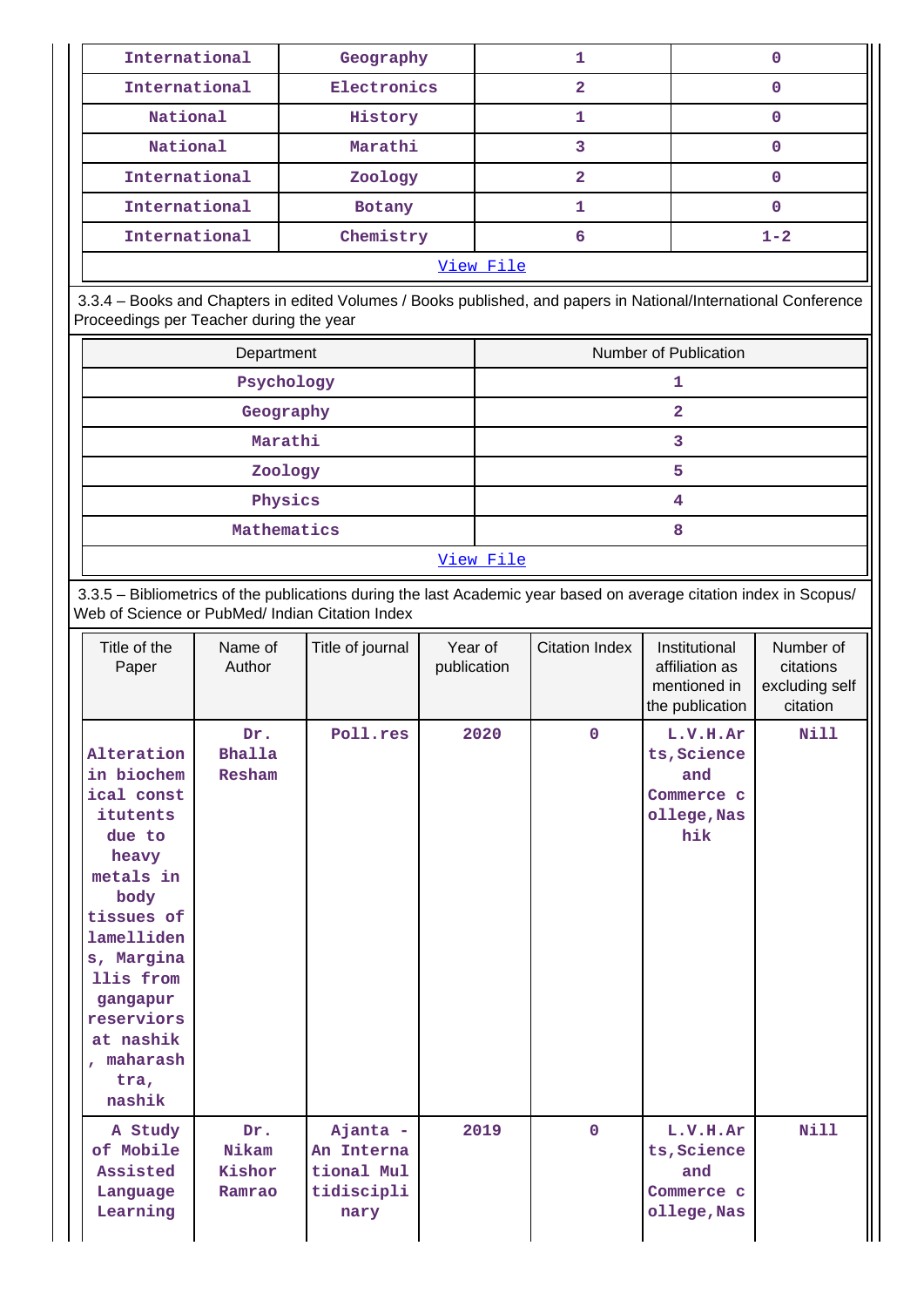| (MALL)                                                                                                                                                                                                                                                           |                                                | Quarterly<br>Research<br>Journal -<br>Peer<br>Reviewed<br>UGC listed |      |                | hik                                                                |             |
|------------------------------------------------------------------------------------------------------------------------------------------------------------------------------------------------------------------------------------------------------------------|------------------------------------------------|----------------------------------------------------------------------|------|----------------|--------------------------------------------------------------------|-------------|
| Methomyl<br>and lambda<br>cyalothrin<br>induced al<br>terations<br>in the<br>protein<br>content<br>and<br>recovery<br>due to $L-$<br>ascorbic<br>acid in<br>different<br>tissues of<br>the<br>freshwater<br>bivalve, L<br>amellidens<br>marginalis<br>(lamarck). | Dr.<br><b>Bhalla</b><br>Resham                 | Internat<br>ional<br>Journal of<br>Global<br>Research                | 2019 | $\mathbf 0$    | L.V.H.Ar<br>ts, Science<br>and<br>Commerce c<br>ollege, Nas<br>hik | <b>Nill</b> |
| Efficient<br>Synthesis,<br>Antibacter<br>ial, Antif<br>ungal, Ant<br>ioxidant<br>and Cytoto<br>xicity<br>Study of<br>$2 - (2 - Hydr)$<br>azineyl)th<br>iazole Der<br>ivatives                                                                                    | Dr.<br>Chobe<br>Santosh<br>Subhash             | Chemistry<br>select                                                  | 2020 | 16             | L.V.H.Ar<br>ts, Science<br>and<br>Commerce c<br>ollege, Nas<br>hik | <b>Nill</b> |
| Modified<br>Sn-doped<br>LaCrO3 nan<br>ostructure<br>s: focus<br>on their c<br>haracteriz<br>ation and<br>applicatio<br>ns as<br>ethanol<br>sensor at<br>a lower te<br>mperature                                                                                  | Prof.<br>Dr.<br>Kapadnis<br>Kailas<br>Haribhau | Journal<br>of Nanostr<br>ucture in<br>Chemistry                      | 2019 | $\overline{4}$ | L.V.H.Ar<br>ts, Science<br>and<br>Commerce c<br>ollege, Nas<br>hik | <b>Nill</b> |
| Sol-Gel                                                                                                                                                                                                                                                          | Prof.                                          | Material                                                             | 2020 | $\overline{2}$ | L.V.H.Ar                                                           | <b>Nill</b> |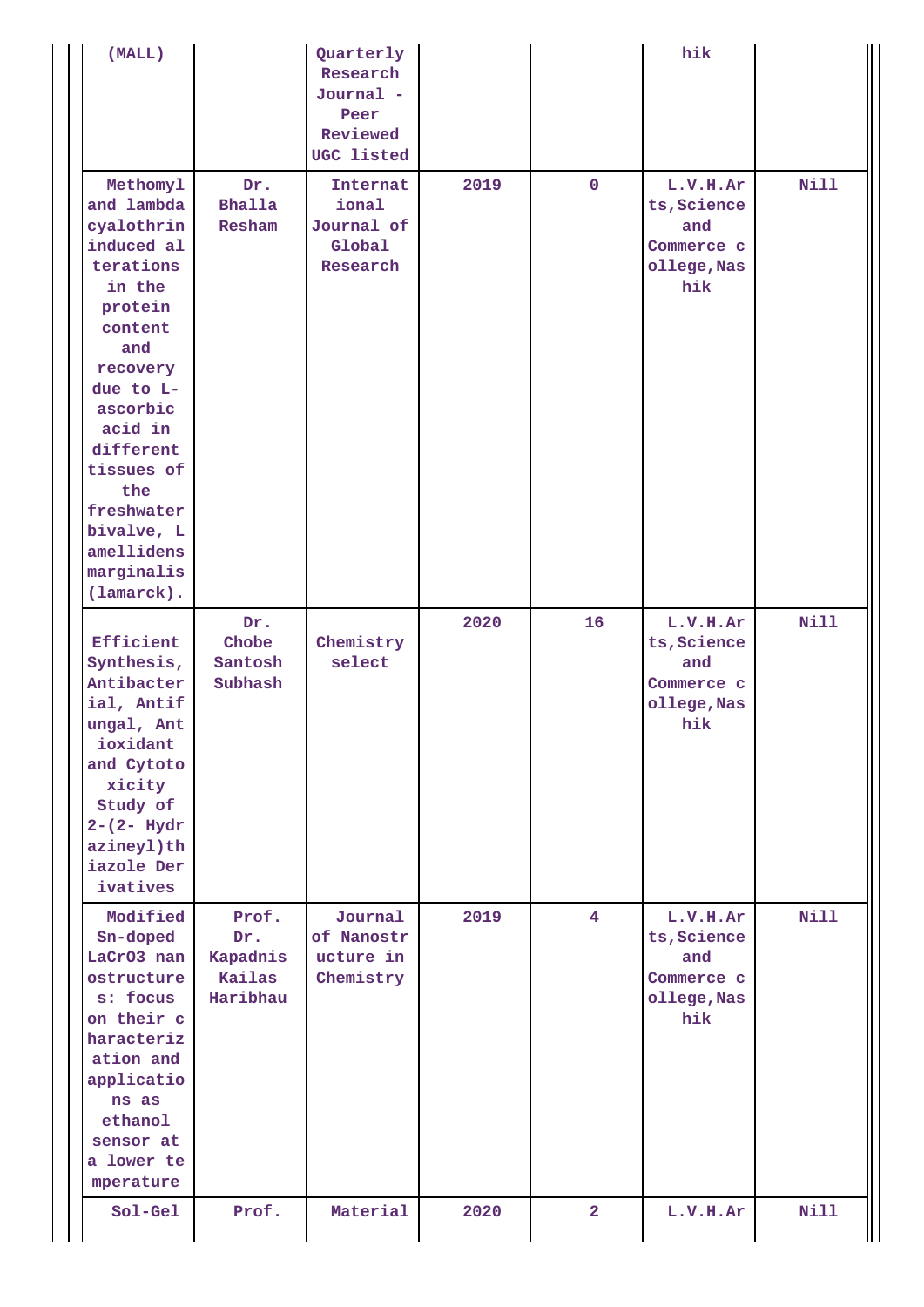| Fabricated<br>Transition<br>Metal Cr3,<br>Co2 Doped<br>Lanthanum<br>Ferric<br>Oxide (LFO-<br>LaFeO3)<br>Thin Film<br>Sensors<br>for the<br>Detection<br>of Toxic,<br>Flammable<br>Gases: A C<br>omparative<br>Study                                     | Dr.<br>Kapadnis<br>Kailas<br>Haribhau | Science<br>Research<br>India                    |      |              | ts, Science<br>and<br>Commerce c<br>ollege, Nas<br>hik             |             |
|---------------------------------------------------------------------------------------------------------------------------------------------------------------------------------------------------------------------------------------------------------|---------------------------------------|-------------------------------------------------|------|--------------|--------------------------------------------------------------------|-------------|
| Investig<br>ation of<br>of<br>Structural<br>and Spectr<br>oscopic<br>Parameters<br>of Ethyl<br>$4 - (4 - i)$ sop<br>ropylpheny<br>$1)-6$ -methy<br>$1 - 2 - 0x - 1$<br>$, 2, 3, 4-$ te<br>trahydropy<br>rimidine-5<br>- carboxyl<br>ate: a DFT<br>Study | Dr.<br>Pawar<br>Thansing<br>Bhavsing  | Chemistry<br>and<br>Biology<br><b>Interface</b> | 2020 | 10           | L.V.H.Ar<br>ts, Science<br>and<br>Commerce c<br>ollege, Nas<br>hik | <b>Nill</b> |
| Explorat<br>ion of<br>catalytic<br>performanc<br>e of nano<br>$-La203 as$<br>an<br>efficient<br>catalyst<br>for dihydr<br>opyrimidin<br>one<br>/thione<br>synthesis<br>and gas<br>sensing.                                                              | Dr.<br>Pawar<br>Thansing<br>Bhavsing  | Journal<br>of Nanostr<br>ucture in<br>Chemistry | 2019 | 20           | L.V.H.Ar<br>ts, Science<br>and<br>Commerce c<br>ollege, Nas<br>hik | <b>Nill</b> |
| Maharash<br>tra Loksan<br>sruti Upas<br>akanche Ka<br>lavishkar<br>: Vasudev                                                                                                                                                                            | Dr.<br>Pingale<br>Kiran<br>Namdeo     | Tifan-<br>UGC Care<br>Listed<br>Journal         | 2020 | $\mathbf{0}$ | L.V.H.Ar<br>ts, Science<br>and<br>Commerce c<br>ollege, Nas<br>hik | <b>Nill</b> |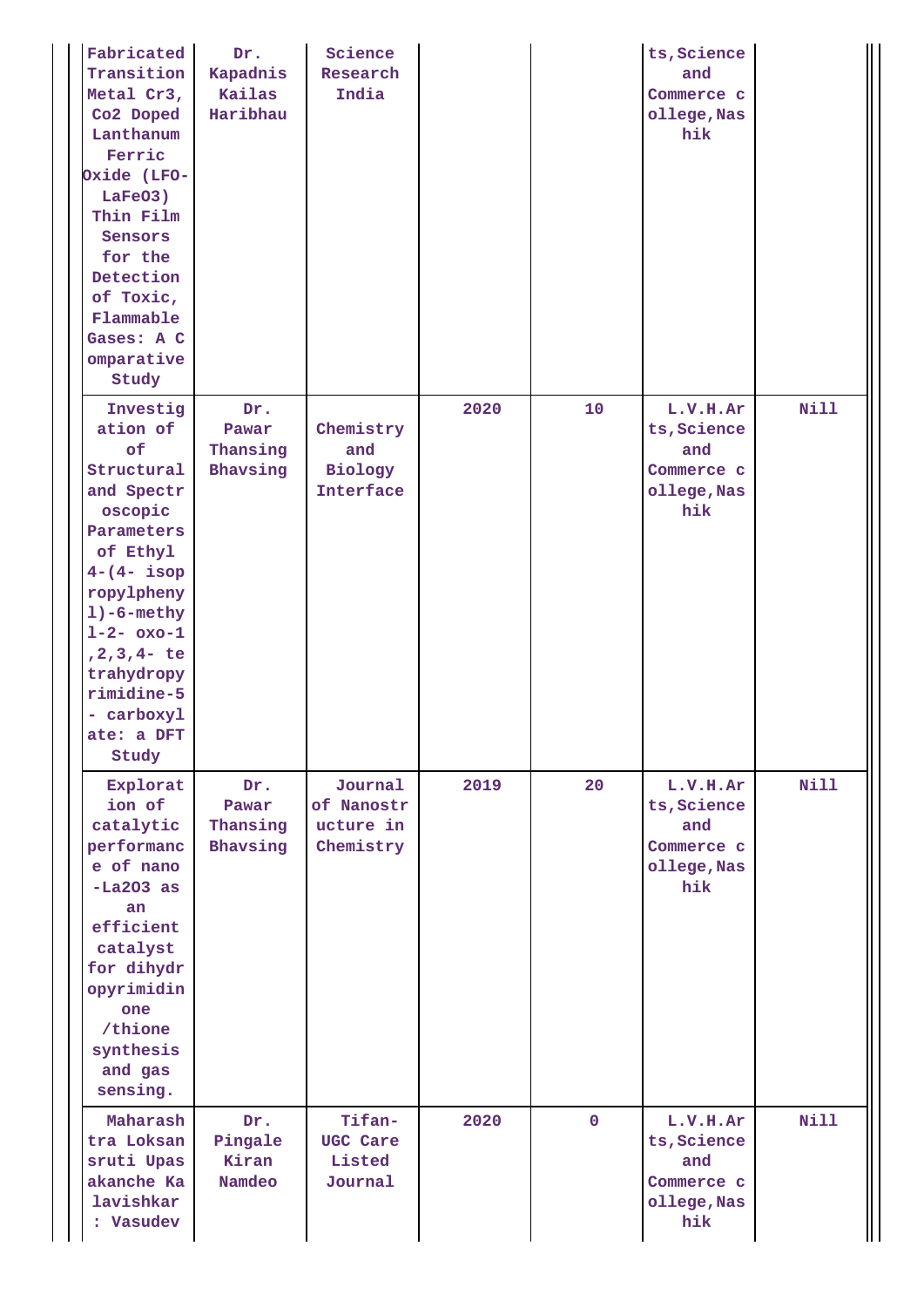| Ani Potraj                                                                                                                                                                                                                             |  |                                           |                                                                                      |                                                                                     |                 |                                                      |  |                                                                               |  |  |
|----------------------------------------------------------------------------------------------------------------------------------------------------------------------------------------------------------------------------------------|--|-------------------------------------------|--------------------------------------------------------------------------------------|-------------------------------------------------------------------------------------|-----------------|------------------------------------------------------|--|-------------------------------------------------------------------------------|--|--|
|                                                                                                                                                                                                                                        |  |                                           |                                                                                      | View File                                                                           |                 |                                                      |  |                                                                               |  |  |
| 3.3.6 - h-Index of the Institutional Publications during the year. (based on Scopus/ Web of science)                                                                                                                                   |  |                                           |                                                                                      |                                                                                     |                 |                                                      |  |                                                                               |  |  |
| Title of the<br>Paper                                                                                                                                                                                                                  |  | Name of<br>Author                         | Title of journal                                                                     | Year of<br>publication                                                              | h-index         | Number of<br>citations<br>excluding self<br>citation |  | Institutional<br>affiliation as<br>mentioned in<br>the publication            |  |  |
| Efficient<br>Synthesis,<br>Antibacter<br>ial, Antif<br>ungal, Ant<br>ioxidant<br>and Cytoto<br>xicity<br>Study of 2<br>$-(2-Hydroz)$<br>ineyl)thia<br>zole Deriv<br>atives                                                             |  | Dr.<br>Chobe S.S.<br>and Dr.<br>T.B.Pawar | Chemistry<br>Select                                                                  | 2019                                                                                | 8               | 20                                                   |  | M.G.Vs L<br>.V.H. Arts,<br>Science<br>and<br>Commerce c<br>ollege, Nas<br>hik |  |  |
| Screen<br>Print<br>Fabricated<br>In <sub>3</sub><br>Decorated<br>Perovskite<br>Lanthanum<br>Chromium<br>Oxide<br>(LaCrO <sub>3</sub> )<br>Thick Film<br>Sensors<br>for<br>Selective<br>Detection<br>of<br>Volatile<br>Petrol<br>Vapors |  | Prof.Dr.<br>Kapadnis<br>K.H.              | Journal<br>of<br>Inorganic<br>and Organo<br>metallic<br>Polymers<br>and<br>Materials | 2020                                                                                | $\mathbf{1}$    | $\mathbf{1}$                                         |  | M.G.Vs L<br>.V.H.Arts,<br>Science<br>and<br>Commerce c<br>ollege, Nas<br>hik  |  |  |
|                                                                                                                                                                                                                                        |  |                                           |                                                                                      | View File                                                                           |                 |                                                      |  |                                                                               |  |  |
|                                                                                                                                                                                                                                        |  |                                           |                                                                                      | 3.3.7 - Faculty participation in Seminars/Conferences and Symposia during the year: |                 |                                                      |  |                                                                               |  |  |
| Number of Faculty                                                                                                                                                                                                                      |  |                                           | International                                                                        | National                                                                            | <b>State</b>    |                                                      |  | Local                                                                         |  |  |
| Attended/Semi<br>nars/Workshops                                                                                                                                                                                                        |  |                                           | 14                                                                                   | 26                                                                                  | 11              |                                                      |  | 10                                                                            |  |  |
| Presented<br>papers                                                                                                                                                                                                                    |  |                                           | 3                                                                                    | 15                                                                                  | $6\overline{6}$ |                                                      |  | 6                                                                             |  |  |
| Resource<br>persons                                                                                                                                                                                                                    |  |                                           | 3                                                                                    | 5                                                                                   | 4               |                                                      |  | 8                                                                             |  |  |
|                                                                                                                                                                                                                                        |  |                                           |                                                                                      | View File                                                                           |                 |                                                      |  |                                                                               |  |  |
| 3.4 - Extension Activities                                                                                                                                                                                                             |  |                                           |                                                                                      |                                                                                     |                 |                                                      |  |                                                                               |  |  |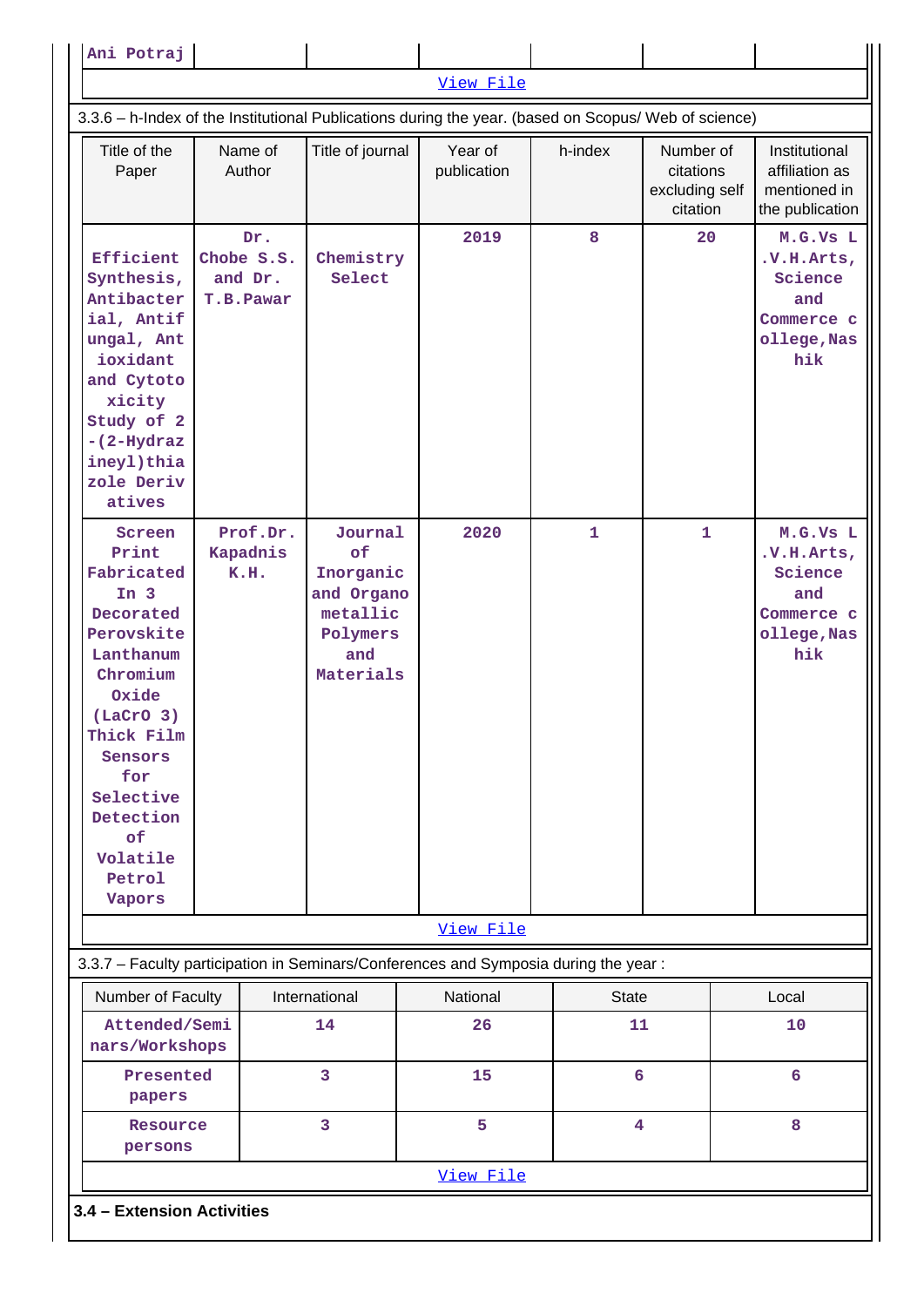3.4.1 – Number of extension and outreach programmes conducted in collaboration with industry, community and Non- Government Organisations through NSS/NCC/Red cross/Youth Red Cross (YRC) etc., during the year

| Title of the activities                                                                      | Organising unit/agency/<br>collaborating agency | Number of teachers<br>participated in such<br>activities | Number of students<br>participated in such<br>activities |
|----------------------------------------------------------------------------------------------|-------------------------------------------------|----------------------------------------------------------|----------------------------------------------------------|
| Collection of<br>Ganpati Murti on<br>occasion of Ganpati<br>Festival                         | NSS and NCC                                     | 3                                                        | 150                                                      |
| General Knowledge<br>Examination                                                             | Department of<br>Geography                      | 3                                                        | 168                                                      |
| Soft Skill<br>Development                                                                    | AllP.G.<br>Departments                          | 11                                                       | 785                                                      |
| Wall Magzine                                                                                 | Department of<br>Marathi                        | 3                                                        | 187                                                      |
| Blood Donation<br>NSS and NCC<br>Camp<br>Tree Plantation<br>NCC and Earn and<br>Learn Scheme |                                                 | 3                                                        | 150                                                      |
|                                                                                              |                                                 | $\overline{2}$                                           | 100                                                      |
|                                                                                              |                                                 | View File                                                |                                                          |

 3.4.2 – Awards and recognition received for extension activities from Government and other recognized bodies during the year

| Name of the activity | Award/Recognition   | <b>Awarding Bodies</b>                   | Number of students<br><b>Benefited</b> |
|----------------------|---------------------|------------------------------------------|----------------------------------------|
| Shooting             | <b>Bronze Medal</b> | International<br>Shooting<br>Association | $\mathbf{1}$                           |
| Shooting             | Gold Medal          | Association of<br>Indian Universities    | 1                                      |
| Shooting             | <b>Bronze Medal</b> | Association of<br>Indian Universities    | 1                                      |
| Judo                 | Silver Medal        | Association of<br>Indian Universities    | 1                                      |
| Cross Country        | <b>Bronze Medal</b> | Association of<br>Indian Universities    | $\mathbf{1}$                           |
| Soft ball            | <b>Bronze Medal</b> | Association of<br>Indian Universities    | 3                                      |
| Korf Ball            | <b>Bronze Medal</b> | Association of<br>Indian Universities    | $\mathbf{1}$                           |
| Hockey               | Gold Medal          | Association of<br>Indian Universities    | $\overline{2}$                         |
| Football             | Silver Medal        | Association of<br>Indian Universities    | 1                                      |
| Kho-kho              | <b>Bronze Medal</b> | Association of<br>Indian Universities    | $\mathbf{1}$                           |
|                      |                     | View File                                |                                        |

 3.4.3 – Students participating in extension activities with Government Organisations, Non-Government Organisations and programmes such as Swachh Bharat, Aids Awareness, Gender Issue, etc. during the year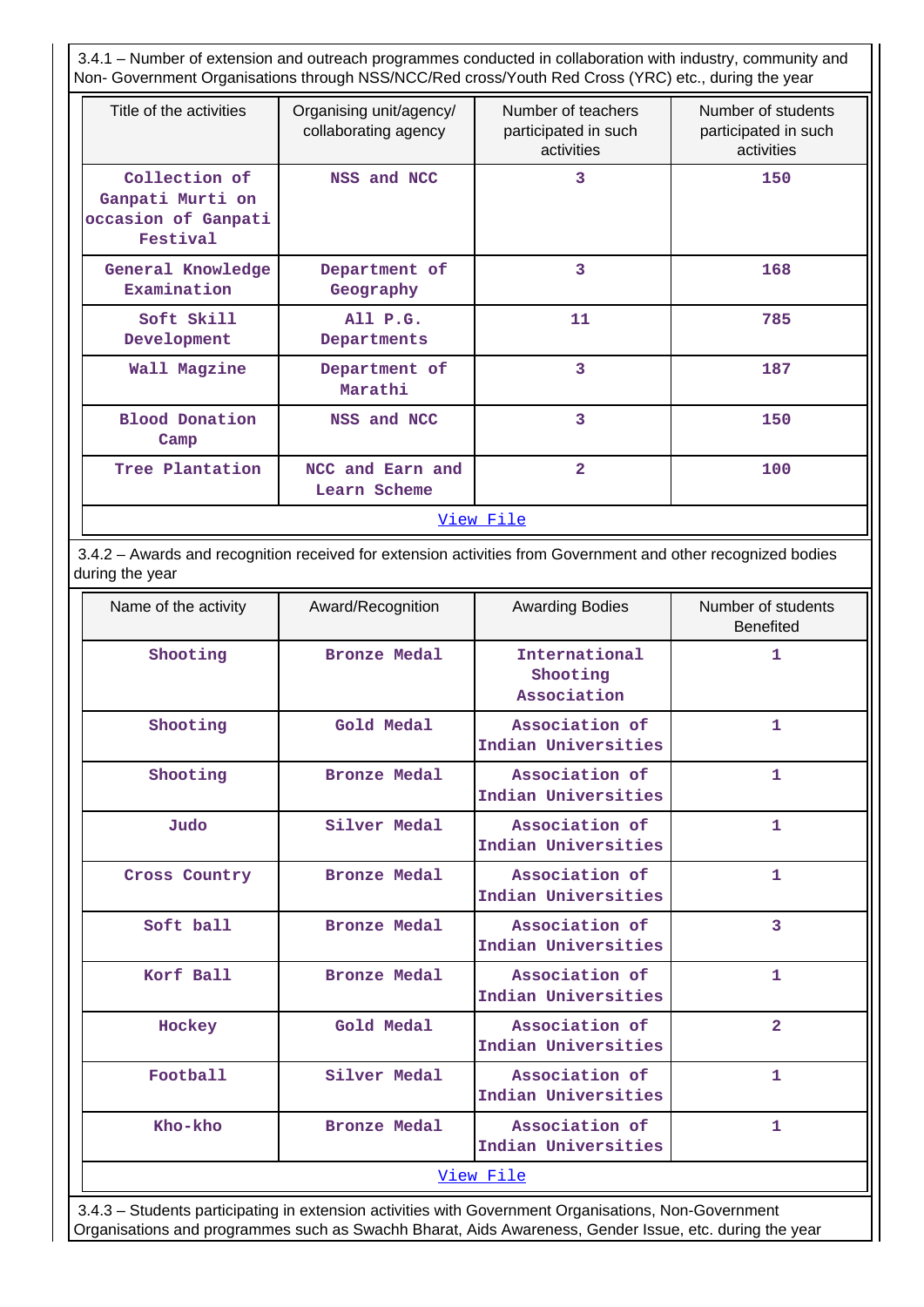| Name of the scheme                                                                                                                                       |                         | Organising unit/Agen<br>cy/collaborating<br>agency                               |             |                                                                                                          | Name of the activity        |           | Number of teachers<br>participated in such<br>activites |            | Number of students<br>participated in such<br>activites |  |
|----------------------------------------------------------------------------------------------------------------------------------------------------------|-------------------------|----------------------------------------------------------------------------------|-------------|----------------------------------------------------------------------------------------------------------|-----------------------------|-----------|---------------------------------------------------------|------------|---------------------------------------------------------|--|
| <b>AIDS</b><br><b>Awareness</b><br>Programme                                                                                                             |                         | NSS and NCC                                                                      |             | <b>AIDS</b><br><b>Awareness</b><br>Programme                                                             |                             | 3         |                                                         |            | 160                                                     |  |
| Swacchata<br>Abhiyan Rally                                                                                                                               |                         | NCC, L.V.H.<br>Arts Science<br>and Commerce<br>College,<br>Panchavati,<br>Nashik |             | Swachh Bharat<br>Abhiyan<br>(Cleanliness<br>Campaigen)                                                   |                             | 5         |                                                         |            | 140                                                     |  |
| <b>NCC</b>                                                                                                                                               |                         | NCC, L.V.H.<br>Arts Science<br>and Commerce<br>College,<br>Panchavati,<br>Nashik |             | Donation Camp                                                                                            | <b>Blood</b>                |           | 3                                                       |            | 25                                                      |  |
|                                                                                                                                                          |                         |                                                                                  |             |                                                                                                          | View File                   |           |                                                         |            |                                                         |  |
| 3.5 - Collaborations                                                                                                                                     |                         |                                                                                  |             |                                                                                                          |                             |           |                                                         |            |                                                         |  |
| 3.5.1 – Number of Collaborative activities for research, faculty exchange, student exchange during the year                                              |                         |                                                                                  |             |                                                                                                          |                             |           |                                                         |            |                                                         |  |
| Nature of activity                                                                                                                                       |                         |                                                                                  | Participant |                                                                                                          | Source of financial support |           |                                                         | Duration   |                                                         |  |
| On Job Training<br>(B.Voc. Auto)                                                                                                                         |                         |                                                                                  | 60          |                                                                                                          |                             | <b>NA</b> |                                                         |            | 6                                                       |  |
| Insrumentation<br>Training<br>(Chemistry)                                                                                                                |                         |                                                                                  | 22          |                                                                                                          |                             | <b>NA</b> |                                                         |            | $\mathbf{1}$                                            |  |
| Apiculture short<br>Training                                                                                                                             |                         |                                                                                  | 12          |                                                                                                          |                             | <b>NA</b> |                                                         |            | $\mathbf{1}$                                            |  |
|                                                                                                                                                          |                         |                                                                                  |             |                                                                                                          | View File                   |           |                                                         |            |                                                         |  |
| 3.5.2 - Linkages with institutions/industries for internship, on-the- job training, project work, sharing of research<br>facilities etc. during the year |                         |                                                                                  |             |                                                                                                          |                             |           |                                                         |            |                                                         |  |
| Nature of linkage                                                                                                                                        | Title of the<br>linkage |                                                                                  |             | Name of the<br>partnering<br>institution/<br>industry<br>/research lab<br>with contact<br>details        | <b>Duration From</b>        |           | <b>Duration To</b>                                      |            | Participant                                             |  |
| Research<br><b>Based</b>                                                                                                                                 | Case Study              | Clinical                                                                         |             | Psychiatri<br>sts, Hospital                                                                              | 15/06/2019                  |           |                                                         | 15/03/2020 | 15                                                      |  |
| Research<br><b>Based</b>                                                                                                                                 | and<br>Management       | Commerce                                                                         |             | <b>Bunt</b><br>Sanghas S.M.<br>Shetty<br>College of<br>Science,<br>Commerce and<br>Management<br>Studies | 15/06/2019                  |           |                                                         | 15/03/2020 | 18                                                      |  |
| Research                                                                                                                                                 |                         | Material                                                                         |             | <b>BSR</b>                                                                                               | 15/06/2019                  |           |                                                         | 15/03/2020 | 10                                                      |  |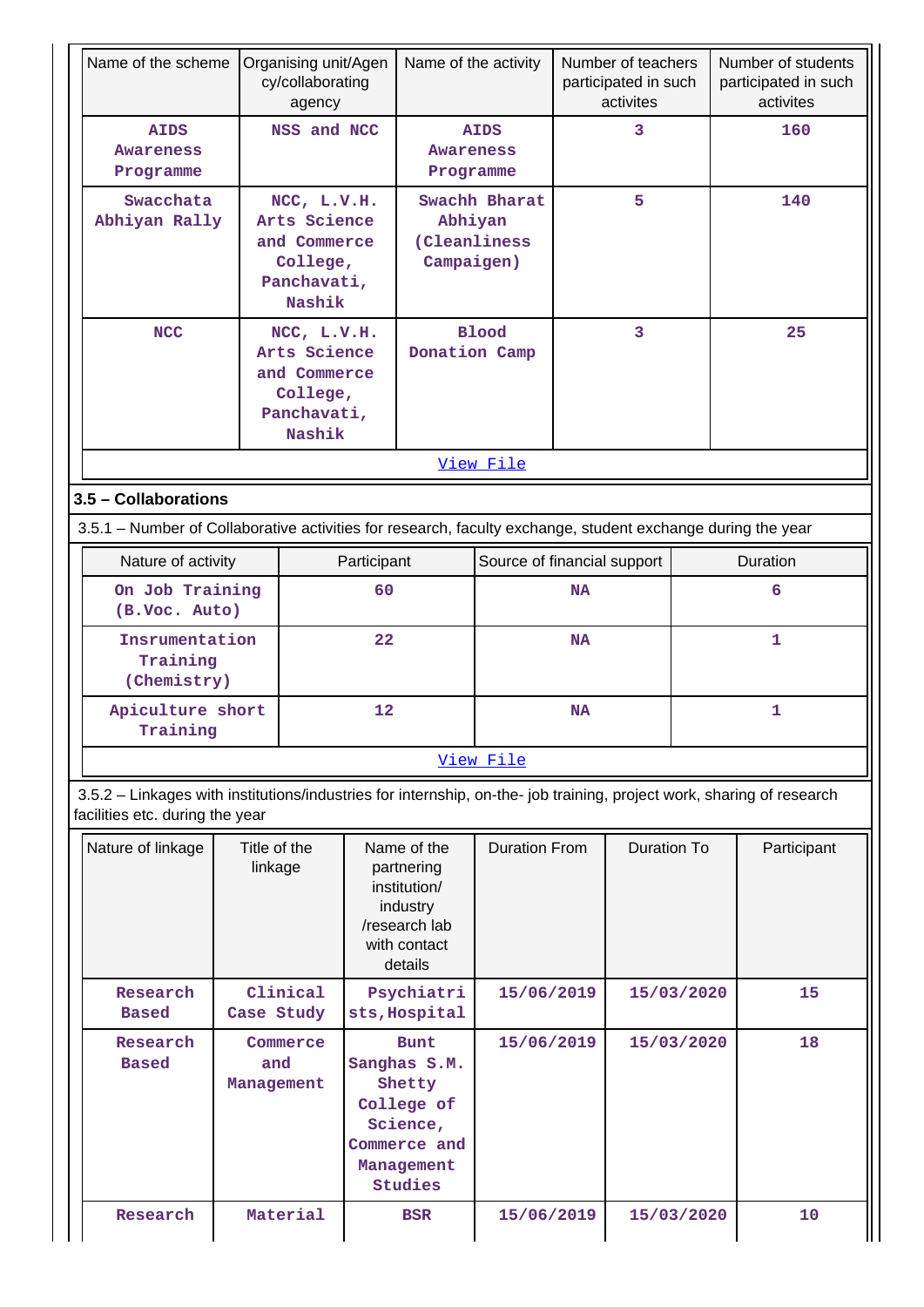| <b>Based</b>                                                                                                           | and Instrume<br>ntation              |           | Technology                                                                                                                                                   |                    |            |                         |
|------------------------------------------------------------------------------------------------------------------------|--------------------------------------|-----------|--------------------------------------------------------------------------------------------------------------------------------------------------------------|--------------------|------------|-------------------------|
| On the Job<br>Training                                                                                                 | Automobile<br>Technology             | B.Voc.    | Pragati<br>Automoible<br>Nashik,<br>Namdeo<br>Engineering<br>Works,<br>Nashik,<br>Chandrakant<br>Motor works<br>Nashik,<br>Rajdenra<br>Automobiles<br>Nashik | 15/06/2019         | 15/03/2020 | 92                      |
| On the Job<br>Training                                                                                                 | Retail<br>Management                 | B.Voc.    | Deshmukh<br>Marketing<br>Nashik. Pups<br>Rolls<br>Nashik, A.D.<br>Wines<br>Dindori<br>Nashik                                                                 | 15/06/2019         | 15/03/2020 | 14                      |
| On the Job<br>Training                                                                                                 | Food<br>Processing<br>Tech.          | B.Voc.    | Varun Agro<br>Processing<br>Foods,<br>Nashik, SPH<br><b>HMCT</b><br>College,<br>Nashik, Pups<br>and Rolls<br>Nashik                                          | 15/06/2019         | 15/03/2020 | 36                      |
| On the Job<br>Training                                                                                                 | Film Art                             | B.Voc.    | Varun Agro<br>Processing<br>Foods,<br>Nashik, SPH<br><b>HMCT</b><br>College,<br>Nashik, Pups<br>and Rolls<br>Nashik                                          | 15/06/2019         | 15/03/2020 | 6                       |
| On the Job<br>Training                                                                                                 | College Two<br>Wheeler<br>Technology | Community | VSK Yo<br><b>Byykes</b><br>Nashik,<br>Sachi<br>Autonet<br>Pvt.Ltd.<br>Nashik,<br>Pragati Pawa<br>TVS Nashik,                                                 | 15/06/2019         | 15/03/2020 | $\overline{\mathbf{2}}$ |
| 3.5.3 - MoUs signed with institutions of national, international importance, other universities, industries, corporate |                                      |           |                                                                                                                                                              | View File          |            |                         |
| houses etc. during the year<br>Organisation                                                                            |                                      |           | Date of MoU signed                                                                                                                                           | Purpose/Activities |            | Number of               |
|                                                                                                                        |                                      |           |                                                                                                                                                              |                    |            |                         |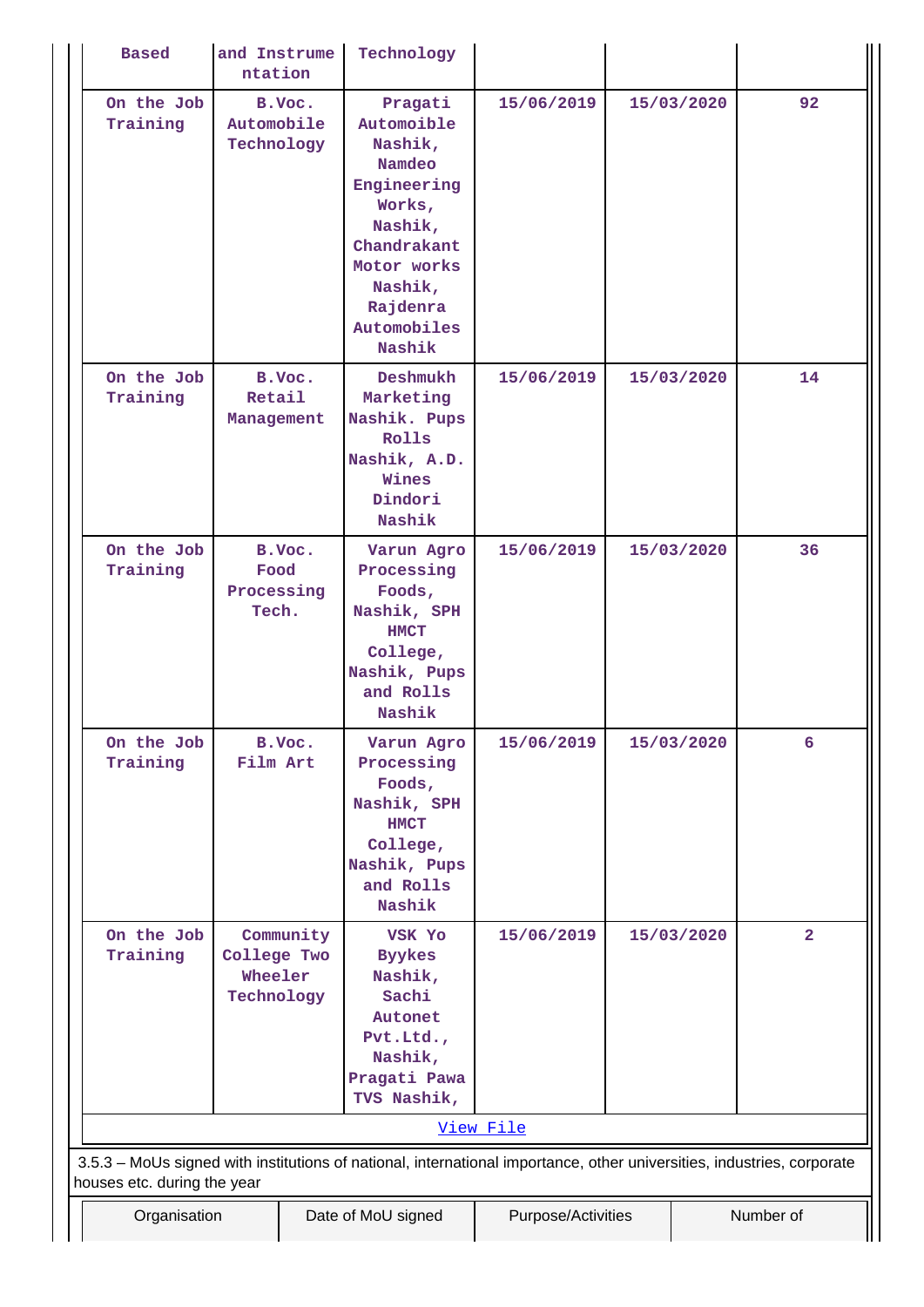|                                                                                               |            |                                                                          | students/teachers<br>participated under MoUs |
|-----------------------------------------------------------------------------------------------|------------|--------------------------------------------------------------------------|----------------------------------------------|
| Rajendra<br>Automobile Nashik                                                                 | 30/06/2019 | On Job Training,<br>Skill Devllopment,<br>Practical Work                 | 90                                           |
| 30/06/2019<br>VSKYO Byykes                                                                    |            | On Job Training,<br>Skill Devllopment,<br>Practical Work                 | 90                                           |
| Pups and roll                                                                                 | 28/06/2019 | On Job Training,<br>Skill Devllopment,<br>Practical Work                 | 90                                           |
| <b>Jitendra New</b><br>Evtech Pvt. Ltd.                                                       | 28/06/2019 | On Job Training,<br>Skill Devllopment,<br>Practical Work                 | 90                                           |
| AD wines                                                                                      | 26/06/2019 | On Job Training,<br>Skill Devllopment,<br>Practical Work                 | 35                                           |
| Dhanjay Dhumal<br>and Team                                                                    | 03/07/2019 | skill<br>development,<br>Training                                        | 6                                            |
| Cognifront                                                                                    | 08/12/2020 | Skill<br>Devllopment,<br>Practical Work                                  | 12                                           |
| late<br>B.R.B.A,C. S.<br>Mahila College<br>Nashik Road                                        | 23/11/2020 | Development<br>sutdent support and<br>various activities<br>of dept.     | 35                                           |
| STKIP PGRI Bandar<br>Lampung, Indonesia                                                       | 06/06/2020 | Student, Faculty<br>Exachange, Joint<br>Research, Academic<br>activities | Nill                                         |
| English Language<br><b>Education Study</b><br>Programme, PGRI<br>Bandar Lampung,<br>Indonesia | 06/06/2020 | Student, Faculty<br>Exachange, Joint<br>Research, Academic<br>activities | Nill                                         |
|                                                                                               |            | View File                                                                |                                              |
| <b>CRITERION IV - INFRASTRUCTURE AND LEARNING RESOURCES</b>                                   |            |                                                                          |                                              |
| 4.1 - Physical Facilities                                                                     |            |                                                                          |                                              |
| 4.1.1 - Budget allocation, excluding salary for infrastructure augmentation during the year   |            |                                                                          |                                              |
| Budget allocated for infrastructure augmentation<br>35.6                                      |            | Budget utilized for infrastructure development                           | 5.02                                         |
| 4.1.2 - Details of augmentation in infrastructure facilities during the year                  |            |                                                                          |                                              |
| <b>Facilities</b>                                                                             |            | <b>Existing or Newly Added</b>                                           |                                              |
| Value of the equipment purchased<br>during the year (rs. in lakhs)                            |            |                                                                          | Newly Added                                  |
| Number of important equipments<br>purchased (Greater than 1-0 lakh)                           |            |                                                                          | Newly Added                                  |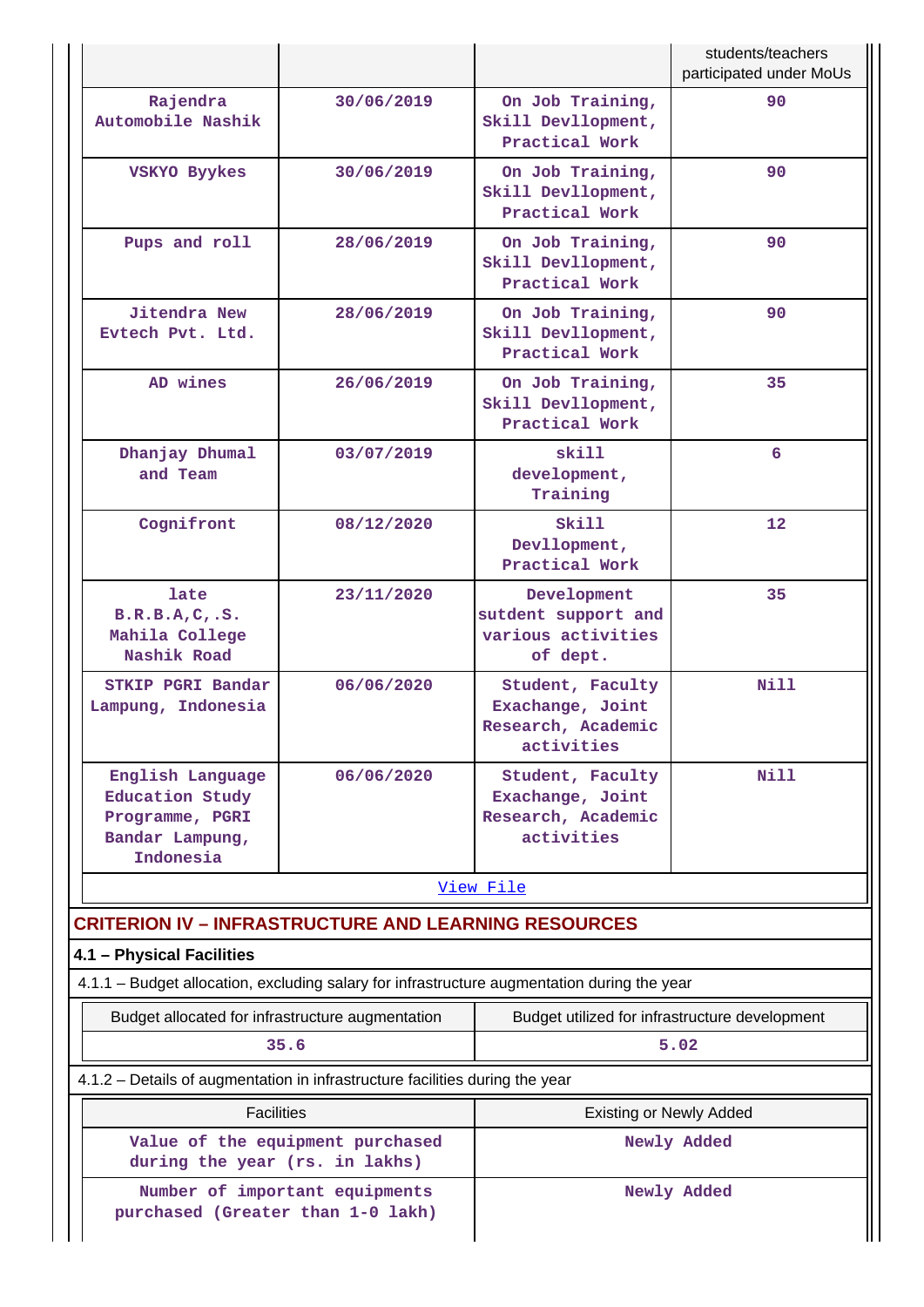| during the current year               |                  |          |                                                                                                                                                                                                                |                   |             |                                                                 |            |                                 |  |  |
|---------------------------------------|------------------|----------|----------------------------------------------------------------------------------------------------------------------------------------------------------------------------------------------------------------|-------------------|-------------|-----------------------------------------------------------------|------------|---------------------------------|--|--|
| Seminar halls with ICT facilities     |                  |          |                                                                                                                                                                                                                |                   |             | Existing                                                        |            |                                 |  |  |
| Seminar Halls                         |                  |          |                                                                                                                                                                                                                |                   |             | Existing                                                        |            |                                 |  |  |
|                                       | Laboratories     |          |                                                                                                                                                                                                                |                   |             | Existing                                                        |            |                                 |  |  |
|                                       | Class rooms      |          |                                                                                                                                                                                                                |                   |             |                                                                 | Existing   |                                 |  |  |
|                                       | Campus Area      |          |                                                                                                                                                                                                                |                   |             |                                                                 | Existing   |                                 |  |  |
|                                       |                  |          |                                                                                                                                                                                                                |                   | View File   |                                                                 |            |                                 |  |  |
| 4.2 - Library as a Learning Resource  |                  |          |                                                                                                                                                                                                                |                   |             |                                                                 |            |                                 |  |  |
|                                       |                  |          | 4.2.1 - Library is automated {Integrated Library Management System (ILMS)}                                                                                                                                     |                   |             |                                                                 |            |                                 |  |  |
| Name of the ILMS<br>software          |                  |          | Nature of automation (fully<br>or patially)                                                                                                                                                                    |                   |             | Version                                                         |            | Year of automation              |  |  |
| <b>VRIDDHI</b>                        |                  |          | Partially                                                                                                                                                                                                      |                   |             | 2.0                                                             |            | 2020                            |  |  |
| 4.2.2 - Library Services              |                  |          |                                                                                                                                                                                                                |                   |             |                                                                 |            |                                 |  |  |
| Library<br>Service Type               |                  | Existing |                                                                                                                                                                                                                |                   | Newly Added |                                                                 | Total      |                                 |  |  |
| Text<br><b>Books</b>                  | 32350            |          | 5347300                                                                                                                                                                                                        | 42                |             | 6465                                                            | 32392      | 5353765                         |  |  |
| Reference<br><b>Books</b>             | 24045<br>5287694 |          |                                                                                                                                                                                                                | 217<br>141932     |             | 24262                                                           | 5429626    |                                 |  |  |
| e-Books                               | 3135000          |          | 5750                                                                                                                                                                                                           |                   | Nill        | 150                                                             | 3135000    | 5900                            |  |  |
| Journals                              | 101              |          | 81000                                                                                                                                                                                                          | 4                 |             | 34903                                                           | 105        | 115903                          |  |  |
| $e-$<br>Journals                      | 6000             |          | 5750                                                                                                                                                                                                           | N <sub>i</sub> 11 |             | 150                                                             | 6000       | 5900                            |  |  |
| Digital<br>Database                   | $\mathbf{1}$     |          | 13570                                                                                                                                                                                                          |                   | <b>Nill</b> | Nill                                                            | 1          | 13570                           |  |  |
| Weeding<br>(hard &<br>soft)           | 6880             |          | 198514                                                                                                                                                                                                         |                   | Nill        | Nill                                                            | 6880       | 198514                          |  |  |
| Others (s<br>pecify)                  | 22               |          | 30000                                                                                                                                                                                                          |                   | <b>Nill</b> | <b>Nill</b>                                                     | 22         | 30000                           |  |  |
| CD &<br>Video                         | 265              |          | 13050                                                                                                                                                                                                          |                   | Nill        | <b>Nill</b>                                                     | 265        | 13050                           |  |  |
|                                       |                  |          |                                                                                                                                                                                                                |                   | View File   |                                                                 |            |                                 |  |  |
| (Learning Management System (LMS) etc |                  |          | 4.2.3 - E-content developed by teachers such as: e-PG- Pathshala, CEC (under e-PG- Pathshala CEC (Under<br>Graduate) SWAYAM other MOOCs platform NPTEL/NMEICT/any other Government initiatives & institutional |                   |             |                                                                 |            |                                 |  |  |
| Name of the Teacher                   |                  |          | Name of the Module                                                                                                                                                                                             |                   |             | Platform on which module<br>is developed                        |            | Date of launching e-<br>content |  |  |
| Prof Dr. Mrunal<br>Bhardwaj           |                  |          | Psycho innovation                                                                                                                                                                                              |                   | Α           | https://www.youtu<br>be.com/channel/UC8k<br>JFyOEmdWHFIs2bfJpoa |            | 01/10/2019                      |  |  |
| Prof Dr. Mrunal                       |                  |          | Emotional                                                                                                                                                                                                      |                   |             | https://youtu.be/                                               | 05/04/2020 |                                 |  |  |

**tPcp\_BPFh10**

**Bhardwaj**

**Intelligence**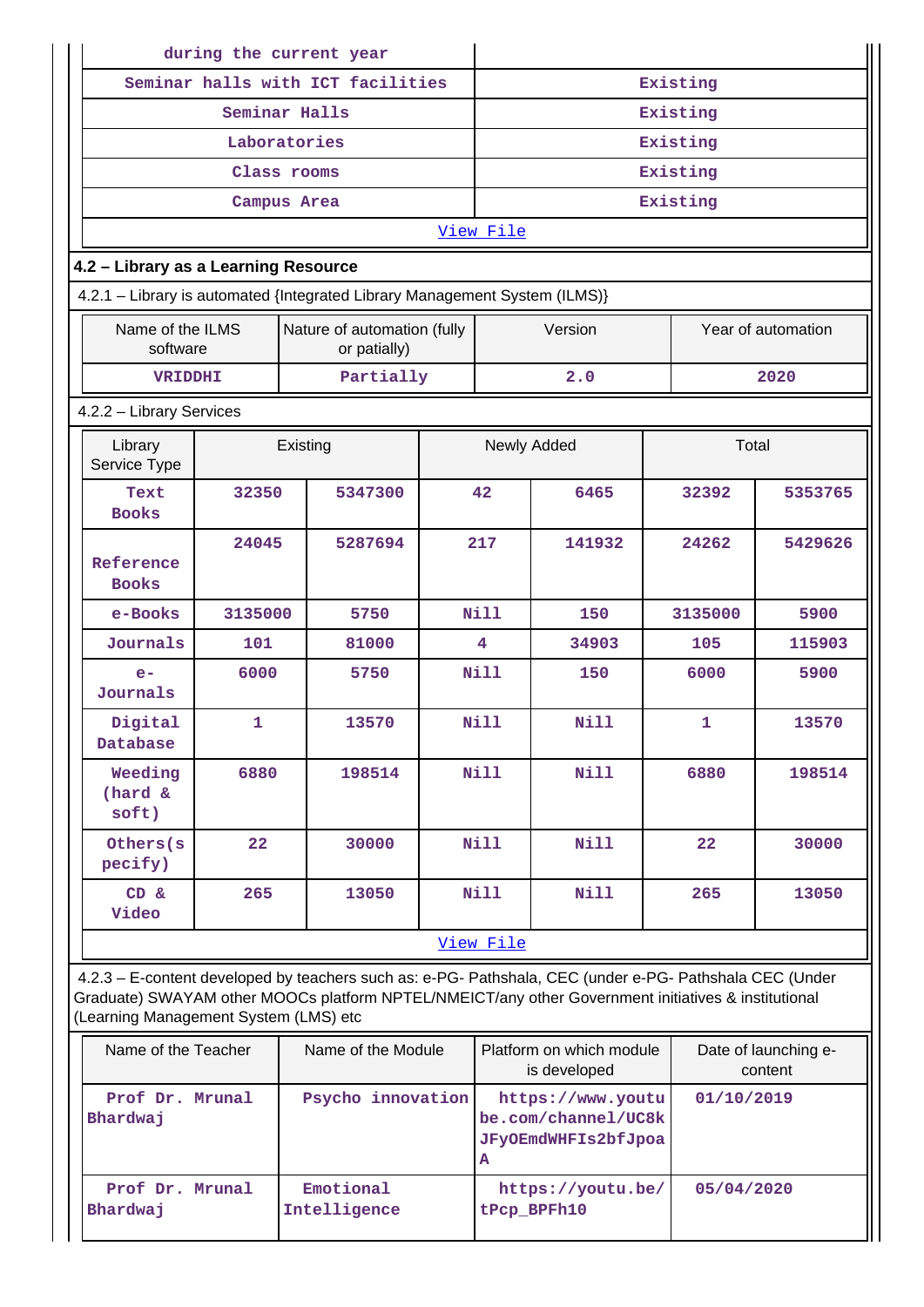| Bhardwaj                                   | Prof Dr. Mrunal                            |                 | Introduction<br>Rational Emotive<br>Behaviour Therapy |                     |                                                                                               | https://youtu.be/<br>-hyh-xpVZJU |                    | 01/02/2020                                          |               |
|--------------------------------------------|--------------------------------------------|-----------------|-------------------------------------------------------|---------------------|-----------------------------------------------------------------------------------------------|----------------------------------|--------------------|-----------------------------------------------------|---------------|
| Bhardwaj                                   | Prof Dr. Mrunal                            | 19              | Mental health<br>care during covid                    |                     | https://youtu.be/<br>08/04/2020<br>1qcC4VrewWw                                                |                                  |                    |                                                     |               |
| patil                                      | Dr. Sunil D.                               |                 | Cell Introduction<br>Part 1                           |                     | 5a-UP5Ilaic                                                                                   | https://youtu.be/                |                    | 12/04/2020                                          |               |
| patil                                      | Dr. Sunil D.                               |                 | Cell Division:<br>Meiosis                             |                     | -SY5HzxIQdE                                                                                   | https://youtu.be/                |                    | 15/05/2020                                          |               |
| patil                                      | Dr. Sunil D.                               | Acids           | Biomolecules:<br>Proteins Amino                       |                     | N6G1wwOwarM                                                                                   | https://youtu.be/                |                    | 05/06/2020                                          |               |
|                                            | Nutan V. Sadgir                            |                 | Chemistry of<br>alkane                                |                     | under the PMMMNMTT                                                                            | GAD-TLC of MHRD                  |                    | 01/06/2020                                          |               |
|                                            | Nutan V. Sadgir                            |                 | Types of Reaction                                     |                     | 01/02/2020<br>https://youtube.c<br>om/playlist?listPLi<br>aRTUAMawwov0Jf8GPho<br>URUjmp1MGq8n |                                  |                    |                                                     |               |
|                                            | Nutan V. Sadgir                            |                 | Stereochemistry                                       |                     | https://youtube.c<br>om/playlist?listPLi<br>aRTUAMawwruaFvvEoq6<br>nLzOweGcic3s               |                                  |                    | 01/03/2020                                          |               |
|                                            |                                            |                 |                                                       |                     | View File                                                                                     |                                  |                    |                                                     |               |
| 4.3 - IT Infrastructure                    |                                            |                 |                                                       |                     |                                                                                               |                                  |                    |                                                     |               |
|                                            | 4.3.1 - Technology Upgradation (overall)   |                 |                                                       |                     |                                                                                               |                                  |                    |                                                     |               |
| Type                                       | <b>Total Co</b><br>mputers                 | Computer<br>Lab | Internet                                              | Browsing<br>centers | Computer<br>Centers                                                                           | Office                           | Departme<br>nts    | Available<br><b>Bandwidt</b><br>h (MBPS/<br>GBPS)   | <b>Others</b> |
| Existin<br>g                               | 164                                        | 5               | 7                                                     | $\mathbf{0}$        | $\mathbf{1}$                                                                                  | $\overline{4}$                   | 20                 | 100                                                 | $\mathbf 0$   |
| Added                                      | 7                                          | $\mathbf 0$     | $\mathbf 0$                                           | $\mathbf 0$         | $\mathbf{0}$                                                                                  | $\mathbf 0$                      | 0                  | $\mathbf 0$                                         | 0             |
| Total                                      | 171                                        | 5               | 7                                                     | 0                   | 1                                                                                             | 4                                | 20                 | 100                                                 | 0             |
|                                            |                                            |                 |                                                       |                     | 4.3.2 - Bandwidth available of internet connection in the Institution (Leased line)           |                                  |                    |                                                     |               |
|                                            |                                            |                 |                                                       |                     | 100 MBPS/ GBPS                                                                                |                                  |                    |                                                     |               |
|                                            | 4.3.3 - Facility for e-content             |                 |                                                       |                     |                                                                                               |                                  |                    |                                                     |               |
|                                            | Name of the e-content development facility |                 |                                                       |                     |                                                                                               |                                  | recording facility | Provide the link of the videos and media centre and |               |
|                                            |                                            |                 | Department of Zoology                                 |                     |                                                                                               |                                  |                    | https://youtube.com/c/BioEduBeats                   |               |
|                                            |                                            |                 | Department of Psychology                              |                     |                                                                                               |                                  | WHFIs2bfJpoaA      | https://youtube.com/channel/UC8kJFyOEmd             |               |
|                                            |                                            |                 | Department of Chemistry                               |                     | https://youtube.com/channel/UCuF3qDDuvp<br>RD3wFLKceCpsw                                      |                                  |                    |                                                     |               |
| 4.4 - Maintenance of Campus Infrastructure |                                            |                 |                                                       |                     |                                                                                               |                                  |                    |                                                     |               |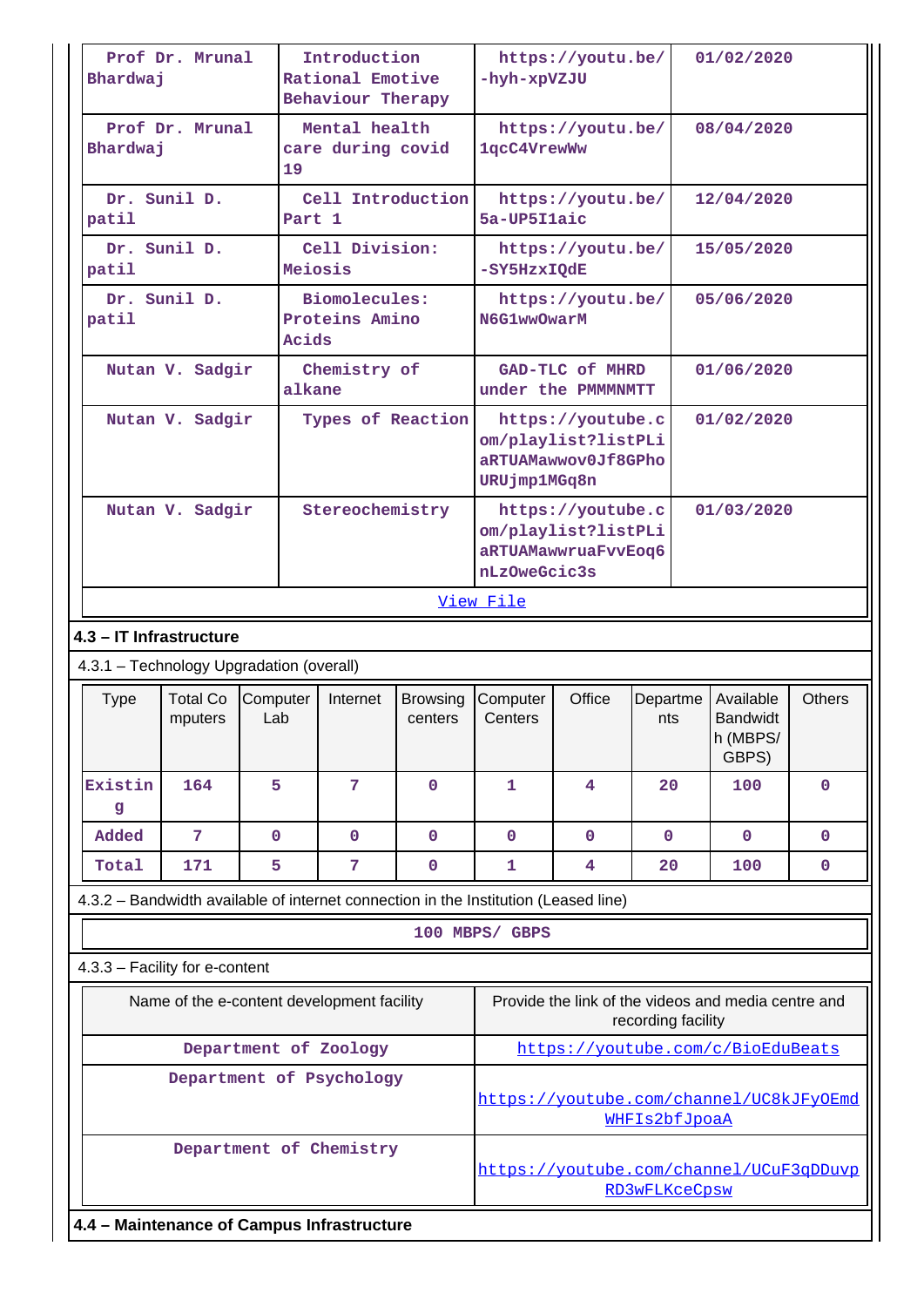4.4.1 – Expenditure incurred on maintenance of physical facilities and academic support facilities, excluding salary component, during the year

| Assigned Budget on<br>academic facilities | Expenditure incurred on<br>maintenance of academic<br><b>facilities</b> | Assigned budget on<br>physical facilities | Expenditure incurredon<br>maintenance of physical<br>facilites |
|-------------------------------------------|-------------------------------------------------------------------------|-------------------------------------------|----------------------------------------------------------------|
|                                           | 2.9                                                                     | 40                                        | 33.14                                                          |

 4.4.2 – Procedures and policies for maintaining and utilizing physical, academic and support facilities - laboratory, library, sports complex, computers, classrooms etc. (maximum 500 words) (information to be available in institutional Website, provide link)

 **In the college, a system of procedures has evolved over the years for the maintenance and optimal utilization of Infrastructure. Management has appointed a separate Estate Incharge for infrastructure maintenance. He regularly holds consultation with the office of the Principal, IQAC Coordinator, Office Superintendent and senior faculty members. Rules and regulations of the labs and library are displayed at the respective places as well as are given in the College website. The Estate Incharge assisted by support staff looks after the campus maintenance. Classrooms and campus cleanliness, campus maintenance is ensured by the support staff. Security staff provides safety to the infrastructure and students. The NSS is regularly organizing cleanliness activities on the premises of the Campus.The lab assistants maintain the labs and periodically check the lab equipment and facilities. A Stock and maintenance register kept in all the labs is verified by the Heads of the departments and the Principal. Annual maintenance contract ensures the upkeep of important equipment. Power generator or UPS is provided to power sensitive equipment and computers. The optimum utilization of the lab is ensured by providing additional lab hours for student projects, water analysis tests and research activities.IT resources are also supported by UPS/power generators. An E-reading section is available in the library for students to facilitate internet access. An IT Incharge is appointed to look after different softwares, college website, computer maintenance and camera surveillance. Computers are monitored by the technical assistance and they are provided anti-virus software. Design of brochures, banners and Newsletters are made by the faculty in charge and students. There is an Incharge for the IT lab. The college is having a big spacious library. It is having an ample collection of text books, reference books, journals, e-books, e-journals, etc. There is a Walk-in register in the library. There are separate reading rooms for male and female students in order to keep their privacy and safety. Sports amenities are maintained by the support staff. There is ample machinery in the gym for physical workout for the sport persons. Time is allotted for the students to use it. Hostel facility is provided to the students at the parent institute level. College Playground is available for practice as well as sport events.Auditorium hall is extensively used for the conduct of academic and cultural programmes. Committees are set up to improve the efficiency of the Canteen, college premises and Hostel. Water purification machines, sanitary pad vending machines and incinerators are routinely serviced.**

[https://lvhcollege.com/downloads/Procedures\\_and\\_policies.pdf](https://lvhcollege.com/downloads/Procedures_and_policies.pdf)

## **CRITERION V – STUDENT SUPPORT AND PROGRESSION**

## **5.1 – Student Support**

5.1.1 – Scholarships and Financial Support

|                                       | Name/Title of the scheme | Number of students | Amount in Rupees |
|---------------------------------------|--------------------------|--------------------|------------------|
| Financial Support<br>from institution | <b>NA</b>                |                    |                  |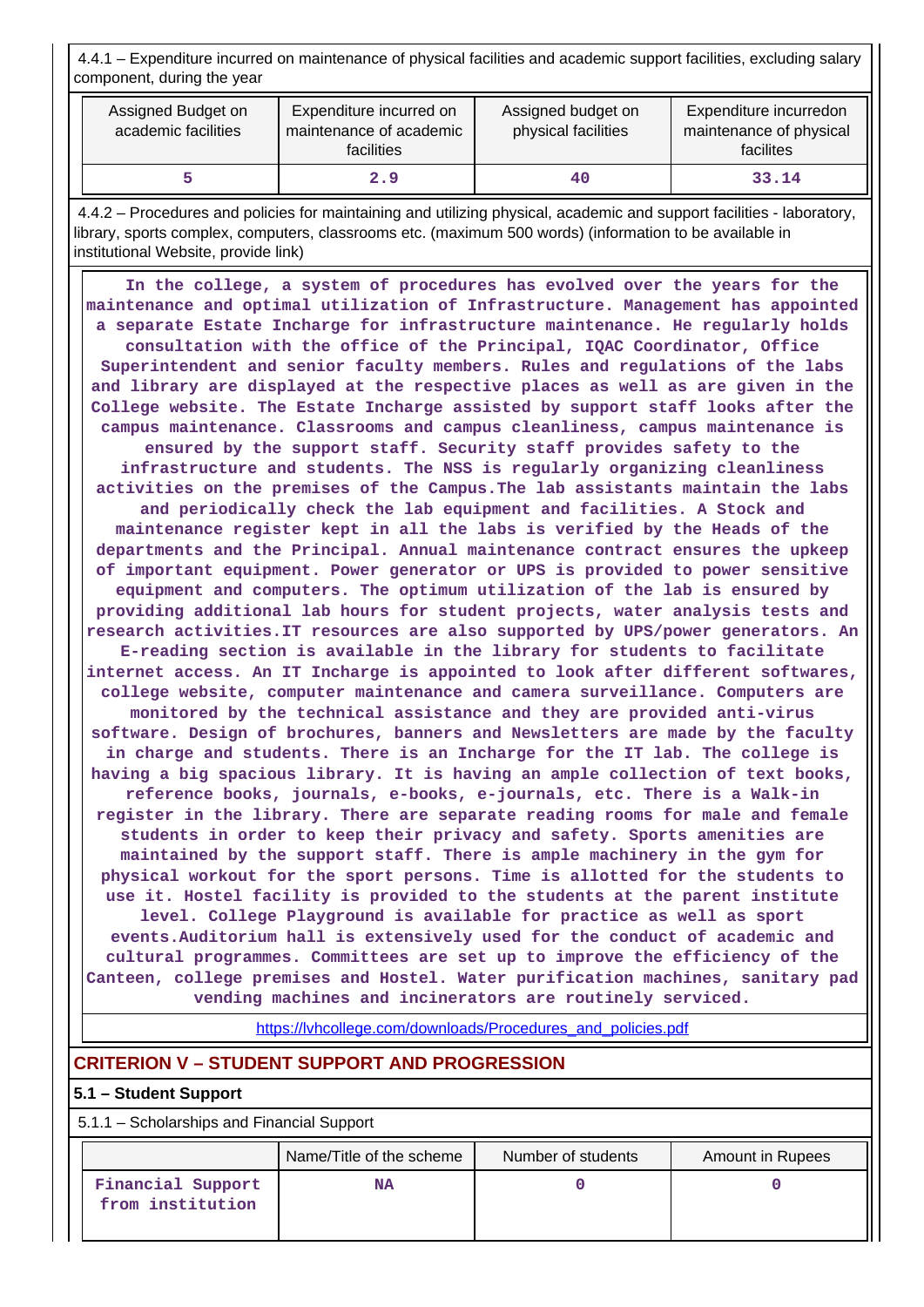| Financial Support<br>from Other Sources                                                                                                                                                                         |             |                                                  |                                |           |                                               |
|-----------------------------------------------------------------------------------------------------------------------------------------------------------------------------------------------------------------|-------------|--------------------------------------------------|--------------------------------|-----------|-----------------------------------------------|
| a) National                                                                                                                                                                                                     |             | Scholarship from<br>Government and<br>University | 3809                           |           | 43441477                                      |
| b) International                                                                                                                                                                                                |             | <b>NA</b>                                        | Nill                           |           | $\mathbf{0}$                                  |
|                                                                                                                                                                                                                 |             |                                                  | View File                      |           |                                               |
| 5.1.2 - Number of capability enhancement and development schemes such as Soft skill development, Remedial<br>coaching, Language lab, Bridge courses, Yoga, Meditation, Personal Counselling and Mentoring etc., |             |                                                  |                                |           |                                               |
| Name of the capability<br>enhancement scheme                                                                                                                                                                    |             | Date of implemetation                            | Number of students<br>enrolled |           | Agencies involved                             |
| Field Visits To<br>Enhance Practical<br>Skills at Vatslya<br>Oldage Nashik                                                                                                                                      |             | 04/01/2020                                       | 30                             |           | Psychology<br>Department                      |
| Field Visits To<br>Enhance Practical<br>Skills at<br>Apiculture Center,<br>Mahabaleshwar                                                                                                                        |             | 21/01/2020                                       | 35                             |           | Zoology<br>Department                         |
| Field Visits To<br>Enhance Practical<br>Skills at Kalya<br>Exports, Nashik                                                                                                                                      |             | 27/09/2019                                       | 51                             |           | B. Voc. (Food<br>Processing<br>Technology)    |
| Field Visits To<br>Enhance Practical<br>Skills at<br>Manibhavan Museaum<br>, Gateway of India,<br>Mumbai                                                                                                        |             | 28/01/2020                                       | 58                             |           | History<br>Department                         |
| Remedial Coaching                                                                                                                                                                                               |             | 15/06/2019                                       | 4289                           |           | All Departments<br>of College                 |
| Language Lab                                                                                                                                                                                                    |             | 15/06/2019                                       | 150                            |           | English<br>Department                         |
| Skill Development                                                                                                                                                                                               |             | 03/10/2019                                       | 920                            |           | Post Graduate<br>Departments of<br>College    |
| Yoga and<br>Meditation                                                                                                                                                                                          |             | 21/06/2019                                       | 53                             |           | Murtji Yadav,<br>Patanjali Yogpith,<br>Nashik |
| Career Counseling                                                                                                                                                                                               |             | 15/06/2019                                       | 1894                           |           | Admission<br>Committees                       |
| Guidance for<br>competitive<br>Examinations                                                                                                                                                                     |             | 19/09/2019                                       | 250                            |           | Nayab Tahsildar<br>and National Player        |
|                                                                                                                                                                                                                 |             |                                                  | View File                      |           |                                               |
| 5.1.3 – Students benefited by guidance for competitive examinations and career counselling offered by the<br>institution during the year                                                                        |             |                                                  |                                |           |                                               |
| Year                                                                                                                                                                                                            | Name of the | Number of                                        | Number of                      | Number of | Number of                                     |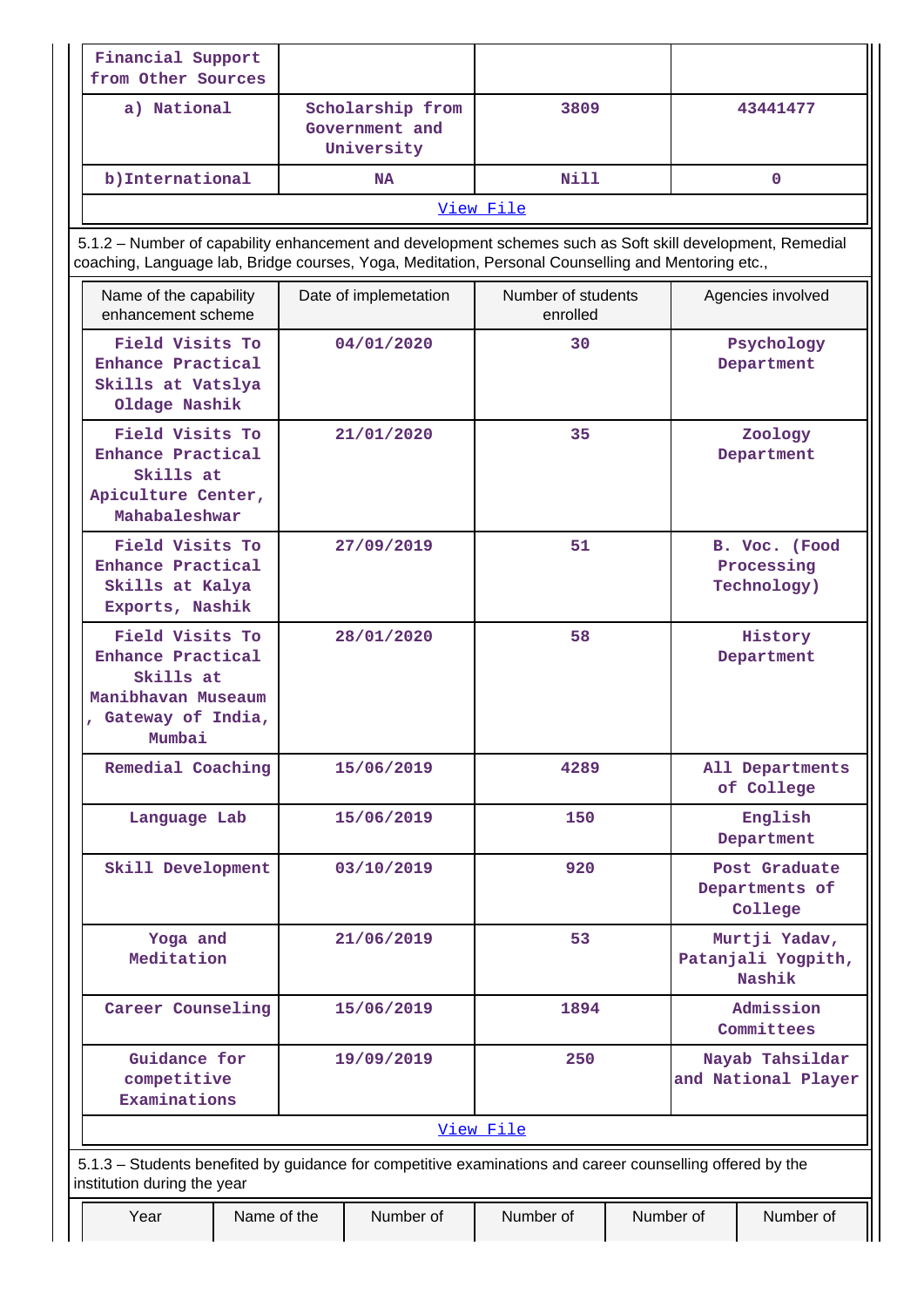|                                                                                                                                                                | scheme                                                      | benefited<br>students for<br>competitive<br>examination | benefited<br>students by<br>career<br>counseling<br>activities | students who<br>have passedin<br>the comp. exam                                                                    | studentsp placed                    |  |  |  |  |
|----------------------------------------------------------------------------------------------------------------------------------------------------------------|-------------------------------------------------------------|---------------------------------------------------------|----------------------------------------------------------------|--------------------------------------------------------------------------------------------------------------------|-------------------------------------|--|--|--|--|
| 2019                                                                                                                                                           | Competitive<br>Exam<br>Guidance<br>Cell                     | 250                                                     | 250                                                            | 17                                                                                                                 | 7                                   |  |  |  |  |
| View File                                                                                                                                                      |                                                             |                                                         |                                                                |                                                                                                                    |                                     |  |  |  |  |
| 5.1.4 – Institutional mechanism for transparency, timely redressal of student grievances, Prevention of sexual<br>harassment and ragging cases during the year |                                                             |                                                         |                                                                |                                                                                                                    |                                     |  |  |  |  |
|                                                                                                                                                                | Total grievances received                                   | Number of grievances redressed                          |                                                                | Avg. number of days for grievance<br>redressal                                                                     |                                     |  |  |  |  |
|                                                                                                                                                                | 66                                                          |                                                         | 59                                                             |                                                                                                                    | 20                                  |  |  |  |  |
| 5.2 - Student Progression                                                                                                                                      |                                                             |                                                         |                                                                |                                                                                                                    |                                     |  |  |  |  |
| 5.2.1 - Details of campus placement during the year                                                                                                            |                                                             |                                                         |                                                                |                                                                                                                    |                                     |  |  |  |  |
|                                                                                                                                                                | On campus                                                   |                                                         |                                                                | Off campus                                                                                                         |                                     |  |  |  |  |
| Nameof<br>organizations<br>visited                                                                                                                             | Number of<br>students<br>participated                       | Number of<br>stduents placed                            | Nameof<br>organizations<br>visited                             | Number of<br>students<br>participated                                                                              | Number of<br>stduents placed        |  |  |  |  |
| Mega Job<br>Fair with 27<br>Companies<br>visited                                                                                                               | 457                                                         | 65                                                      | Schools,<br>Colleges and<br>Industries                         | 35                                                                                                                 | 16                                  |  |  |  |  |
|                                                                                                                                                                |                                                             |                                                         | View File                                                      |                                                                                                                    |                                     |  |  |  |  |
| 5.2.2 - Student progression to higher education in percentage during the year                                                                                  |                                                             |                                                         |                                                                |                                                                                                                    |                                     |  |  |  |  |
| Year                                                                                                                                                           | Number of<br>students<br>enrolling into<br>higher education | Programme<br>graduated from                             | Depratment<br>graduated from                                   | Name of<br>institution joined                                                                                      | Name of<br>programme<br>admitted to |  |  |  |  |
| 2020                                                                                                                                                           | 1                                                           | M.Sc.<br>Chemistry                                      | Chemistry                                                      | L.V.H.<br>College,<br>Nashik                                                                                       | Ph. D. in<br>Chemistry              |  |  |  |  |
| 2020                                                                                                                                                           | 13                                                          | B.Sc.<br>Chemistry                                      | Chemistry                                                      | L.V.H.<br>College,<br><b>KTHM</b><br>College,<br>Nashik, RYK<br>Science<br>College,<br>Nashik, ASC<br>College Ozar | M.Sc.in<br>Chemistry                |  |  |  |  |
| 2020                                                                                                                                                           | 11                                                          | B.Sc.<br>Psychology                                     | Psychology                                                     | L.V.H.<br>College<br>Nashik, St.<br>Wilfreds P.<br>S. College,<br>Jaipur,                                          | M. Sc. in<br>Psychology             |  |  |  |  |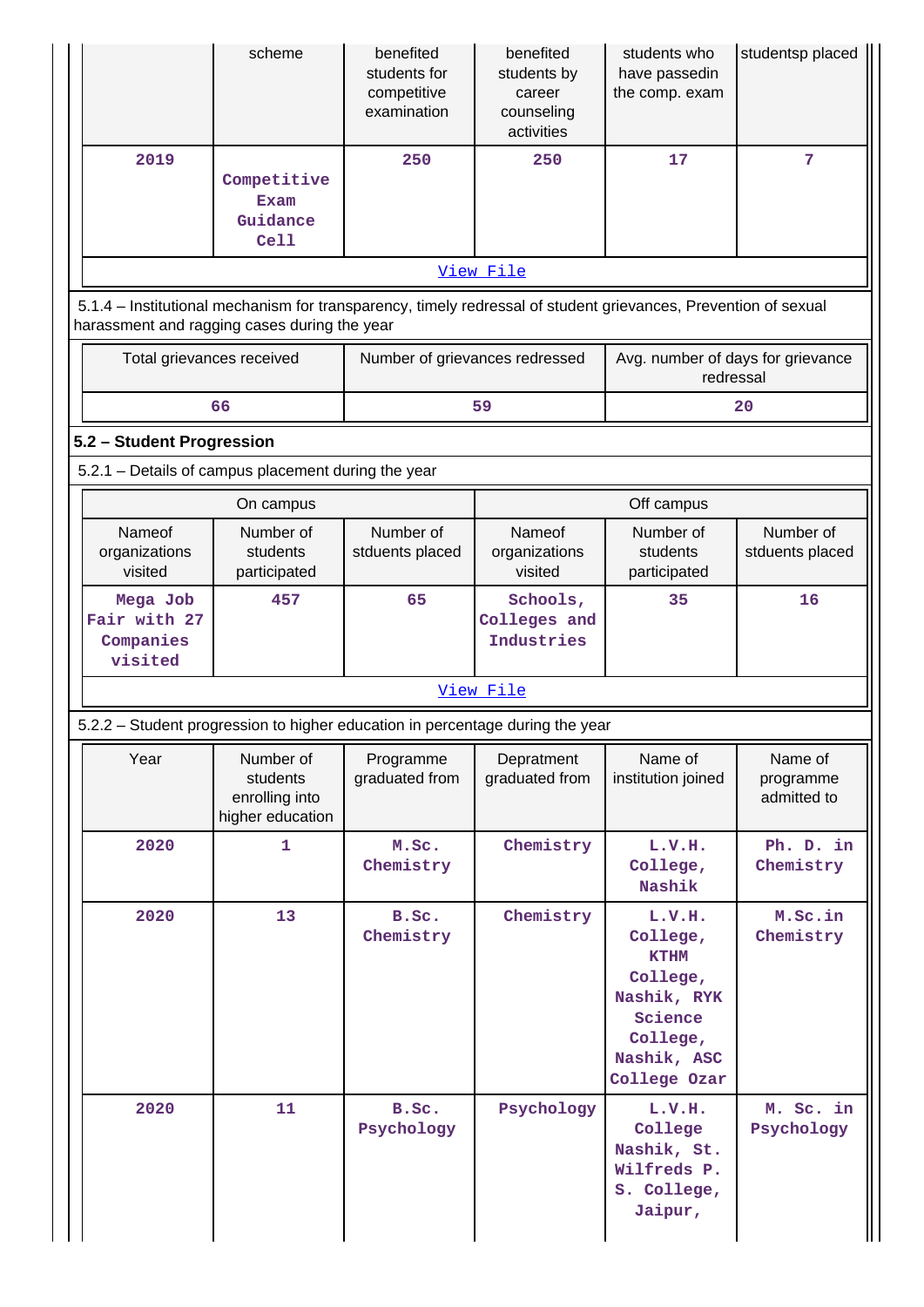|      |                         |                              |                                                                                                                                                                                        | Mount Carmel<br>College,<br>Bangalore<br>and SNDT<br>University<br>Mumbai                                                                                                                |                                                 |
|------|-------------------------|------------------------------|----------------------------------------------------------------------------------------------------------------------------------------------------------------------------------------|------------------------------------------------------------------------------------------------------------------------------------------------------------------------------------------|-------------------------------------------------|
| 2020 | 8                       | <b>B.A.</b><br>Psychology    | Psychology                                                                                                                                                                             | L.V. H.<br>College,<br>Nashik                                                                                                                                                            | M. A. in<br>Psychology                          |
| 2020 | 32                      | B. Com                       | Commerce                                                                                                                                                                               | L. V. H.<br>College,<br>Nashik                                                                                                                                                           | M. Com.                                         |
| 2020 | 14                      | B.A.<br>History              | History                                                                                                                                                                                | L. V. H.<br>College,<br>Nashik                                                                                                                                                           | M. A. in<br>History                             |
| 2020 | 5                       | B.Sc.<br>Mathematics         | Mathematics                                                                                                                                                                            | N. Wadia<br>College,<br>Pune, L.V.H.<br>College,<br>Nashik                                                                                                                               | M.Sc. in<br>Mathematics<br>and M. Sc.<br>(Tech) |
| 2020 | $\overline{\mathbf{3}}$ | B. Sc.<br>Physics            | Physics                                                                                                                                                                                | <b>IIT</b><br>Mumbai, KVN<br>Naik<br>College,<br>Nashik                                                                                                                                  | M. Sc. in<br>Physics                            |
| 2020 | 14                      | B.A.<br>Economics            | Economics                                                                                                                                                                              | HPT Arts<br>College<br>Nashik,<br>Dept. of<br>Economics,<br>SPPU, Pune,<br>Annasaheb<br>Magar<br>College,<br>Pune, V.N.<br>Naik<br>College,<br>Nashik and<br>L.V.H.<br>College<br>Nashik | M. A. in<br>Economics                           |
| 2020 | 13                      | B.A.<br>Political<br>Science | Political<br>Science                                                                                                                                                                   | HPT Arts<br>and RYK<br>Science<br>College,<br>Nashik, KTHM<br>College,<br>Nashik and<br><b>KVN Naik</b><br>College,<br>Nashik                                                            | M. A. in<br>Political<br>Science                |
|      |                         |                              | View File                                                                                                                                                                              |                                                                                                                                                                                          |                                                 |
|      |                         |                              | 5.2.3 - Students qualifying in state/ national/ international level examinations during the year<br>(eg:NET/SET/SLET/GATE/GMAT/CAT/GRE/TOFEL/Civil Services/State Government Services) |                                                                                                                                                                                          |                                                 |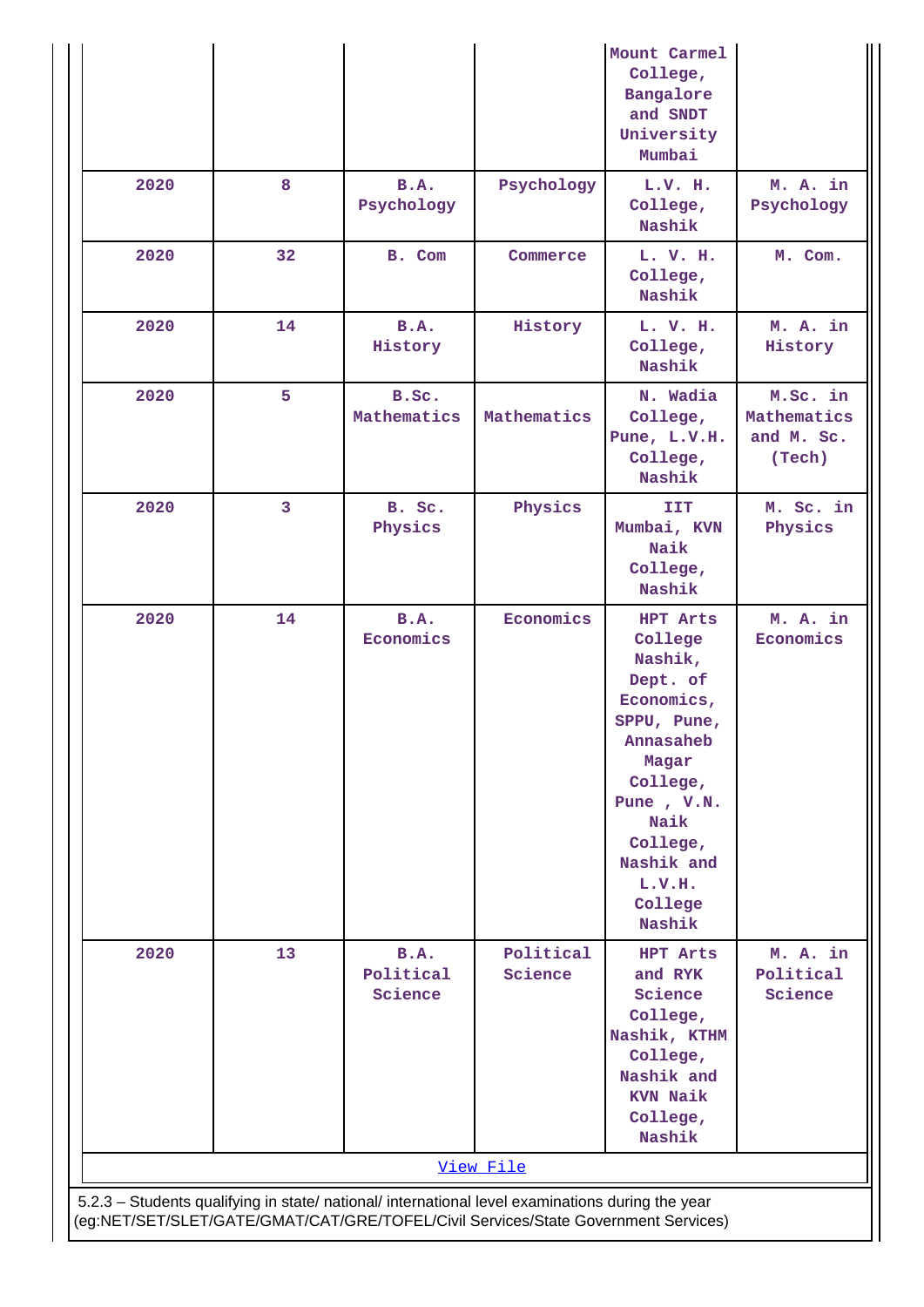|                                                                                                                                                                                | Items                                                                                         |                           |                                   | Number of students selected/ qualifying |                                     |     |                               |                        |
|--------------------------------------------------------------------------------------------------------------------------------------------------------------------------------|-----------------------------------------------------------------------------------------------|---------------------------|-----------------------------------|-----------------------------------------|-------------------------------------|-----|-------------------------------|------------------------|
|                                                                                                                                                                                | <b>SET</b>                                                                                    |                           |                                   | 10 <sup>°</sup>                         |                                     |     |                               |                        |
|                                                                                                                                                                                | Any Other                                                                                     |                           |                                   | 8                                       |                                     |     |                               |                        |
|                                                                                                                                                                                |                                                                                               |                           |                                   | View File                               |                                     |     |                               |                        |
| 5.2.4 - Sports and cultural activities / competitions organised at the institution level during the year                                                                       |                                                                                               |                           |                                   |                                         |                                     |     |                               |                        |
| Activity                                                                                                                                                                       |                                                                                               |                           | Level                             |                                         |                                     |     | <b>Number of Participants</b> |                        |
| National Mathematics Day<br>Mathematics Department                                                                                                                             | PI Day on 22nd July,<br>Celebration by                                                        |                           |                                   | Departmental                            |                                     | 200 |                               |                        |
|                                                                                                                                                                                | Quiz Competition by<br>Commerce Department                                                    |                           |                                   | Departmental                            |                                     |     | 148                           |                        |
| Competition organized by<br>English Department                                                                                                                                 | Poetry Writing                                                                                |                           |                                   | Departmental                            |                                     |     | 15                            |                        |
|                                                                                                                                                                                | Lecture on<br>Transactional Analysis<br>organized by Psychology<br>Department                 |                           |                                   | Departmental                            |                                     |     | 44                            |                        |
| Lecture on Indian<br>psychotheruptic<br>Interventions organized<br>by Psychology Department                                                                                    |                                                                                               |                           | Departmental                      |                                         | 40                                  |     |                               |                        |
|                                                                                                                                                                                | Annual Sport Meet and<br>National Sports Day<br>Celebration organized by<br>Sports Department |                           | College                           |                                         | 115                                 |     |                               |                        |
|                                                                                                                                                                                | Visit to Sahyadri Farms<br>on 3rd January 2019<br>organized by B. Voc. and<br>M. Voc.         |                           | Departmental                      |                                         | 30                                  |     |                               |                        |
| Mobile Day by Electronic                                                                                                                                                       | Poster Presentation on<br>Science Department                                                  |                           | Departmental                      |                                         | 22                                  |     |                               |                        |
|                                                                                                                                                                                | Best Chemistry Student<br>Competition organized by<br>Chemistry Department                    |                           | Departmental                      |                                         | 125                                 |     |                               |                        |
| Geography Day<br>celebration and Exam<br>organized by Geography<br>Department                                                                                                  |                                                                                               |                           | Departmental                      |                                         | 191                                 |     |                               |                        |
|                                                                                                                                                                                |                                                                                               |                           |                                   | View File                               |                                     |     |                               |                        |
| 5.3 - Student Participation and Activities                                                                                                                                     |                                                                                               |                           |                                   |                                         |                                     |     |                               |                        |
| 5.3.1 – Number of awards/medals for outstanding performance in sports/cultural activities at national/international<br>level (award for a team event should be counted as one) |                                                                                               |                           |                                   |                                         |                                     |     |                               |                        |
| Year                                                                                                                                                                           | Name of the<br>award/medal                                                                    | National/<br>Internaional | Number of<br>awards for<br>Sports |                                         | Number of<br>awards for<br>Cultural |     | Student ID<br>number          | Name of the<br>student |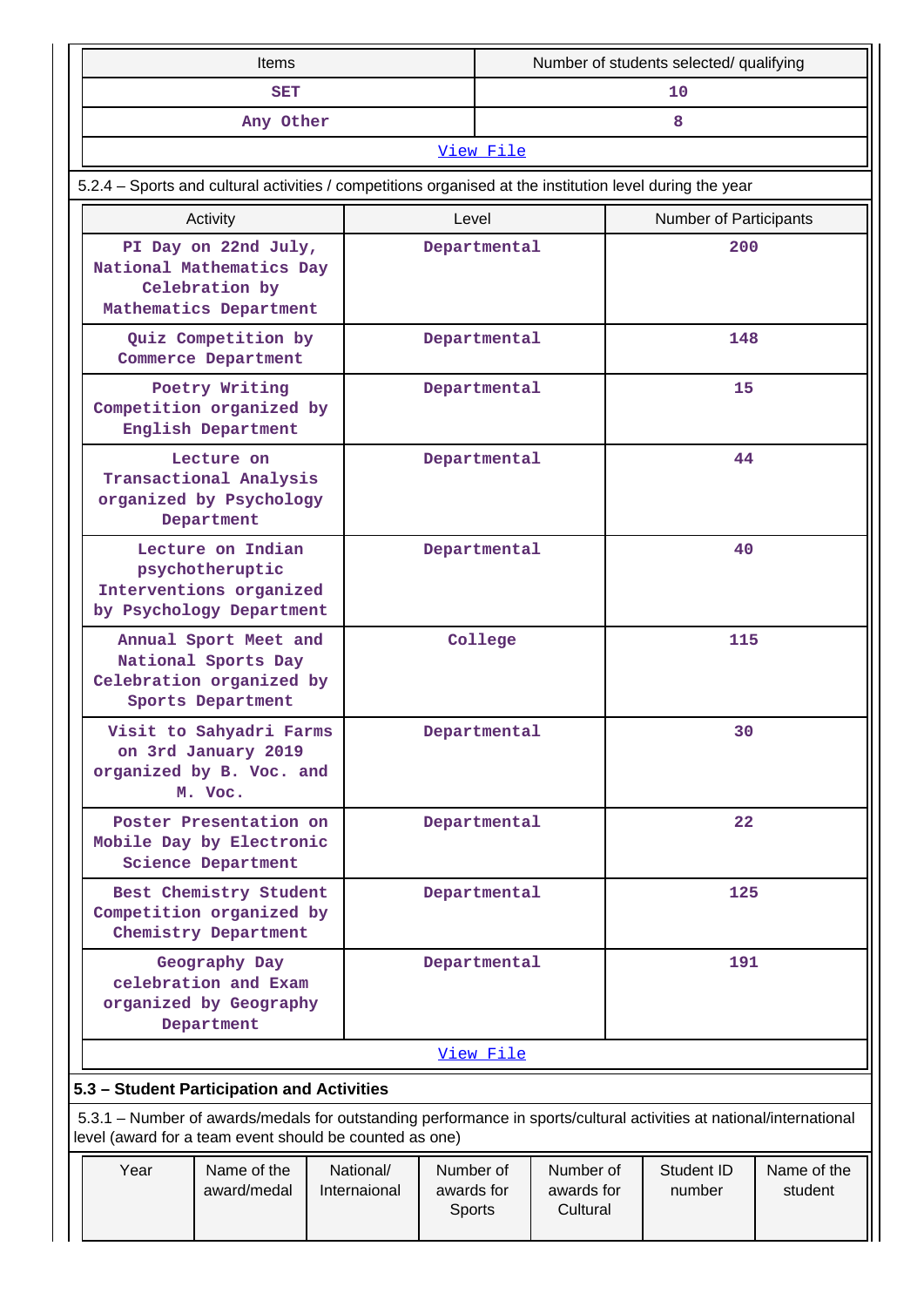| 2019 | Gandhi<br>fellowship | National                 | <b>Nill</b>  | $\mathbf{1}$ | 163   | Mr.<br>Pavan<br>Gadhav |
|------|----------------------|--------------------------|--------------|--------------|-------|------------------------|
| 2019 | Shooting             | <b>Internat</b><br>ional | 1            | <b>Nill</b>  | 44291 | Pratik<br><b>Borse</b> |
| 2019 | Judo                 | National                 | 1            | Nill         | 56793 | Ajinkya<br>Vaidya      |
| 2019 | Hockey               | National                 | 1            | <b>Nill</b>  | 50891 | Krishnak<br>ant Yadav  |
| 2019 | Hockey               | National                 | 1            | Nill         | 50894 | Aditya<br>Gawade       |
| 2019 | Football             | National                 | 1            | <b>Nill</b>  | 52560 | Salman<br>Khan         |
| 2019 | Long<br>Jump         | National                 | 1            | <b>Nill</b>  | 54245 | Punaji<br>Chaudhary    |
| 2019 | <b>Basketball</b>    | National                 | $\mathbf{1}$ | <b>Nill</b>  | 55739 | Rohan<br>Dhum          |
| 2019 | Kabaddi              | National                 | 1            | <b>Nill</b>  | 53289 | Ashwini<br>Gaikwad     |
| 2019 | $Kho -$<br>Kho       | National                 | $\mathbf{1}$ | <b>Nill</b>  | 52391 | Shashank<br>Tare       |
|      |                      |                          | View File    |              |       |                        |

 5.3.2 – Activity of Student Council & representation of students on academic & administrative bodies/committees of the institution (maximum 500 words)

 **The college forms a student council as per the Maharashtra University Act,1994. S.40 (2) (b). The Council plays an active role in various curricular and extracurricular activities held throughout the year. Exceptionally, for the current academic year there was a stay on forming student council put by the state government. So, this year, it was not formed. However, when formed, it plays an eminent role in the institutional activities which is summarized as below: - Student Council looks after the welfare of the students. - Personal academic and other problems of students are conveyed to the Principal and help in resolving them. - To initiate and coordinate organization of different subject forum activities for overall development of the students. - To encourage and motivate students for their active participation in NSS/NCC/Cultural, extension activities and outreach programs. The college has a number of following committees in which students representatives actively participate:1. Students Council: Under The University Act class representatives are nominated on merit basis to form the Students' Council. The Council plays an active role in various curricular and extra-curricular activities held throughout the year. 2. Earn and Learn: The Scheme has been actively implemented for the poor and needy students, who would like to work for a few hours in the college campus to get some financial help. 3. Magazine Committee:The College publishes an Annual Magazine entitled "Parijat" which provides a platform for our students to express their creative ideas. 4. Tours and Excursion: Tours and Excursions are organised by various departments as practical knowledge is necessary for the overall development of the students.5. Grievance Committee: The committee looks into the problems of students. The students can approach the committee for their academic, administrative and personal problems in the college. 6. Alumni Association: Alumni Association offers a unique platform for the past students of the college to interact with the students from all the faculties of the college. The alumni contribute to the development of students at large by**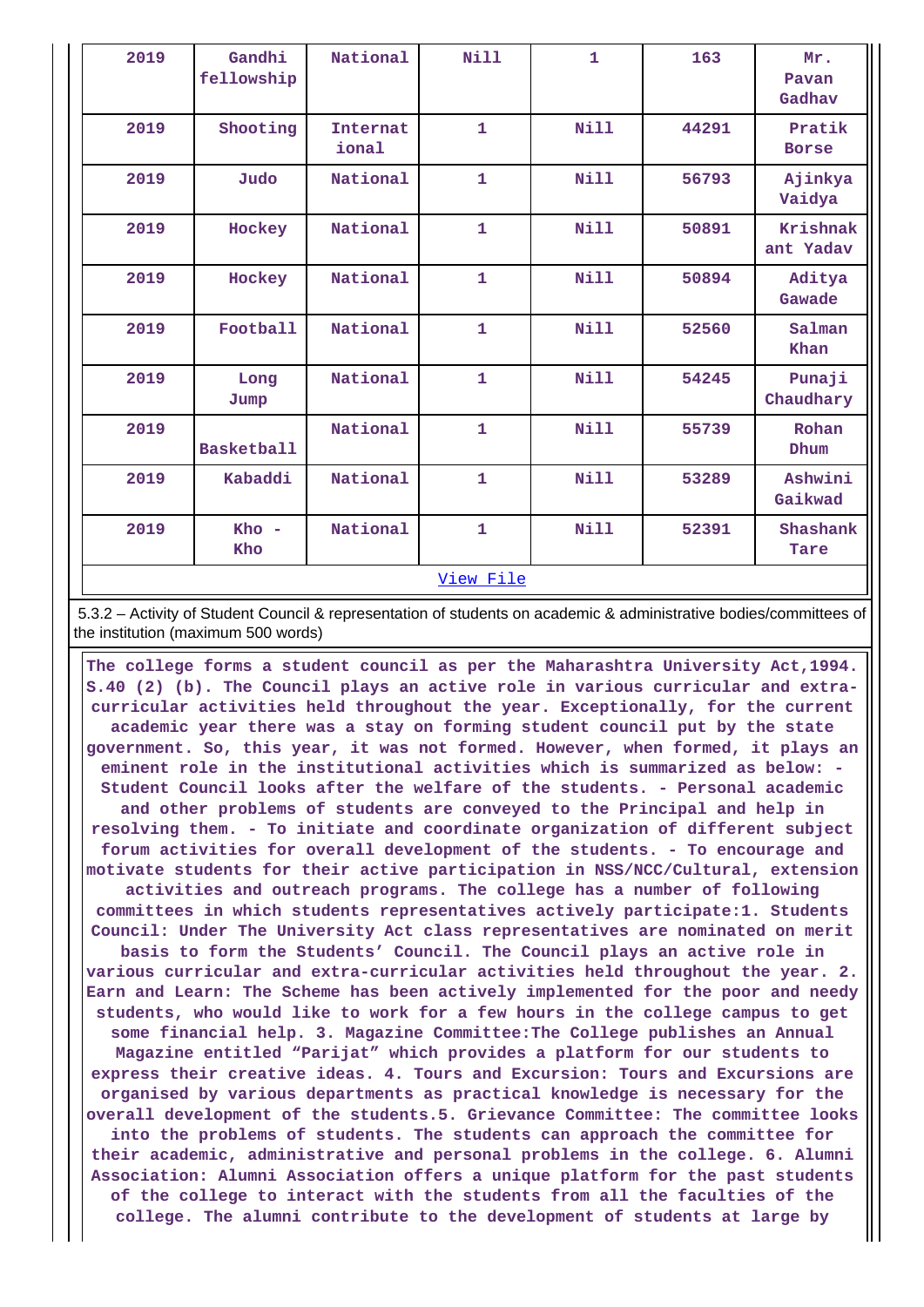**sharing their academic and professional experiences. 7. Placement Cell: There is a placement cell for Final Year Students which arranges campus interviews in which reputed industries participate. The cell plays a key role in facilitating students with good job opportunities. 8. Anti-Ragging Committee: The Anti-Ragging Committee is established in the college looks in to the problems faced by the victims of ragging. 9. Competitive Exam Cell: The cell guides students who appear for UPSC, MPSC or other competitive exams. Lectures by various experts from different fields are organised regularly. 10. Internal Quality Assurance Cell:This Cell was formed as per NAAC guidelines. It ensures continuous development in all the administrative, teaching and learning aspects of the college. 11.Student Welfare Association: This Scheme is governed by M.G. Vidyamandir,Nashik and it provides support to meritorious economically backward students.12. Discipline Committee: This committee helps to maintain discipline in the college campus. The committee also takes disciplinary action against the defaulters. 13. Campus Development: The committee takes care of Campus development.**

#### **5.4 – Alumni Engagement**

5.4.1 – Whether the institution has registered Alumni Association?

 **Yes**

 **Alumni Association of the college is registered under Society Registration Act1860/21 as Loknete Vyankatrao Hiray Alumni Association Registration No.MAH/1950/Na. • Outgoing students have good rapport with the faculty members of their respective departments. • The alumni meet is useful to obtain the feedback from outgoing students. Such interactions may be useful to introduce new activities for the benefit of students. • The alumni association is actively engaged in the development of the college. It is contributing in planning implementation of academic infrastructural development. • The alumni are appealed to communicate the college personnel through personal contact from available documentary sources. • Alumni meet regularly and extend full cooperation in the development of the college.**

5.4.2 – No. of enrolled Alumni:

**269**<br>269

5.4.3 – Alumni contribution during the year (in Rupees) :

**113596**

5.4.4 – Meetings/activities organized by Alumni Association :

 **1) Alumni Get-together was organised by Loknete Vyankatrao Hiray College, Nashik on 14th Sept. 2019. The alumni of LVH College were present en mass this was an occasion for the alumni of different walks of life to gather around. Dr. C.G. Dighavkar, Principal of the College, made introductory remarks where he said that such Alumni Get-together provided opportunity for the alumni to come together to recall their past days. Police Inspector Hon. Sitaram Kolhe, Criminal Investigation Department, Nashik, an alumni of Psychology Department, was the chief guest of the programme, Dr. Kolhe described about how college had played a seminal role in his intellectual as well as personal growth. He further expressed his opinion that it was a sort of duty of the alumni to contribute in the development of the college progress and it must be carried out faithfully. Mr. Ravindra Naik, Nashik District Sport Officer, also addressed the guttering, wherein he expressed his concern that today's youth was spending too much time on their cellular phones more he advised the students that they must put a restraint upon their use of cellular phones and must concentrate on their health because health is going to play a vital role in 21st century. Prof. Dr. Mrunal Bharadwaj, Head, Department of Psychology**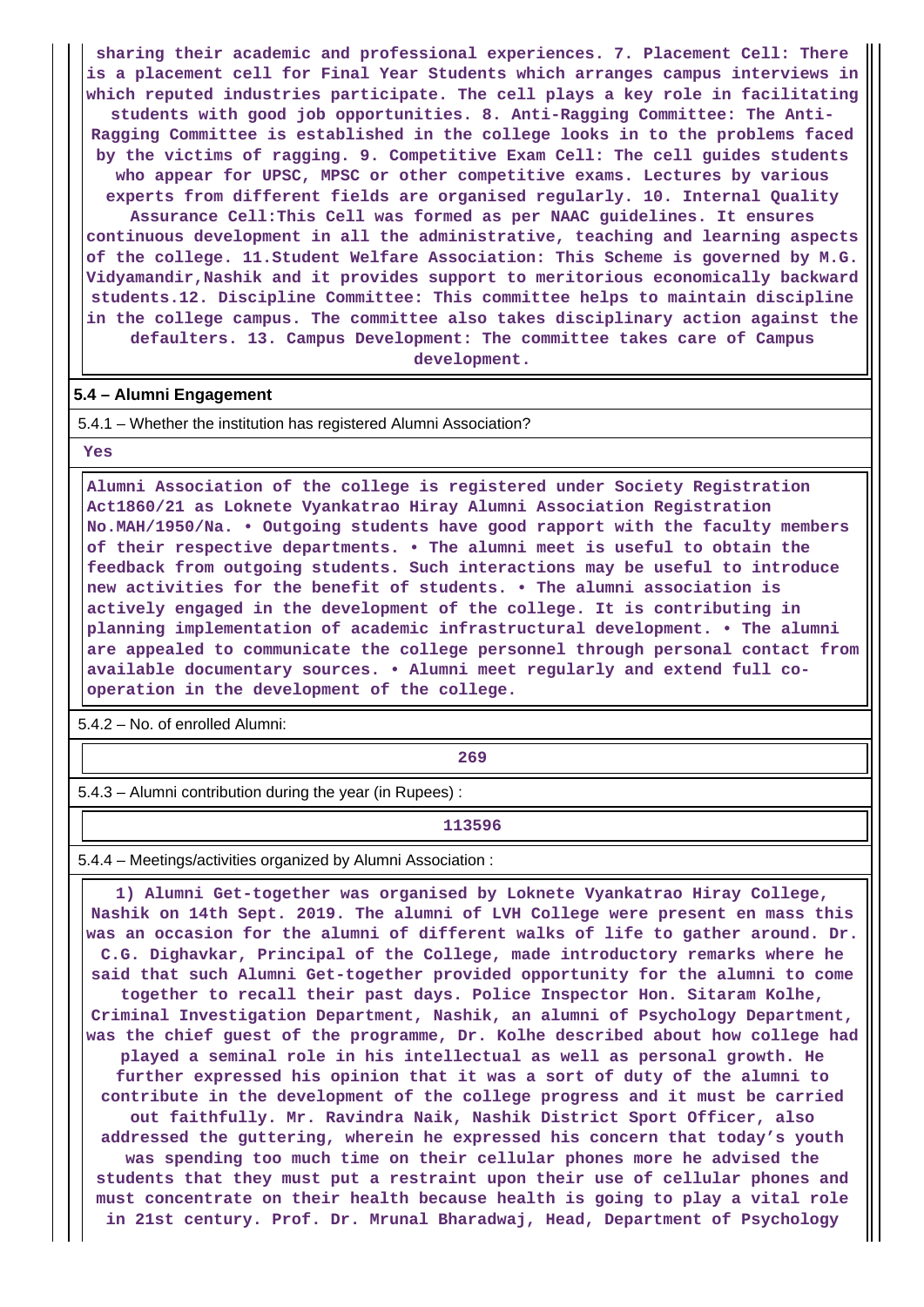**also expressed that in the changing scenario the role of the alumni has become very vital for the development of the college hence such get-together tightens the bond between the college and the alumni. Former students Rani Gaikwad, Raj Pawar and Praful Pawar also expressed their views and reminiscence about their college days. The programme was concluded with some suggestions from the alumni. For the Alumni Get-together around 106 alumni were present. The program was compared by Prof. Dr. N. N. Gade, the Co-ordinator of Alumni Association, Prof. Wagh K. N. proposed vote of thanks, wherein Prof. Wagh said that such Alumni Get-together provides an opportunity to professors as well to spend some time with the former students to catch on with them. Furthermore, he said that Alumni are the feather in the cap for college. Vice-Principal Dr.Santosh Chobe, Dr.Dr. S. D. Patil, In-Charge Science Department, Dr.Kishore Nikam, In-Charge Arts and Commerce, Prof. Dr. Mrunal Bhardwaj, Head, Department of Psychology, Prof. Dr. K. S. Kapdanis, Head, Department of Chemistry, Mrs. Kalpana Nikam, Mrs. Vidya Surve and Prof. Suresh Thorat and other professors were present for the programme and other faculty members of the college were present for the programme. 2) The departments also are in communication with their alumni regularly throughout the year.**

## **CRITERION VI – GOVERNANCE, LEADERSHIP AND MANAGEMENT**

#### **6.1 – Institutional Vision and Leadership**

 6.1.1 – Mention two practices of decentralization and participative management during the last year (maximum 500 words)

 **1. The institution has a system of consultation with the various stakeholders while taking important policy and operational decisions. The Principal in communication with the management appoints faculties on different committees. The institution promotes participative management by forming different committees involving the staffs and students. All the faculties are made part of different committees. Committee coordinators are nominated on a rotational basis. Students Council under the guidance of the Staff Advisor coordinates the literary and cultural activities of the College. Committees are constituted annually and duties are assigned to faculty. In College Development Committee, teaching and non teaching faculties are involved. Faculties have representation in all committees operating in the college. The Principal of the institution plays a leading role in Governance and Management of the institution and other functioning of college like observing day to day working of the college administration, governance and academic activities along with the other members of the committees. Communicating to the teachers the decision taken by the Management and ensures that all the points are implemented properly. 2. The Principal decentralizes the activities of various departments with autonomy and authority to operate freely in discharging their duties to achieve the planned targets. A decentralized functioning empowers the departments and faculty with flexibility in academic administration helps in taking decisions. The institution has an effective strategy for delegating authority and providing operational autonomy to all academic departments, committees and associations to work towards decentralized governance. Governing body formulates working procedures and delegates the academic and operational decisions. HoDs along with faculty are empowered and given freedom to take decisions for the constructive growth of the Department. All co-curricular and extension activities are planned and executed by the coordinators of different committees and associations. HoDs take independent decisions on finalization of academic calendar, finalizing the schedule of internal assessment, field visit, organizing departmental workshops and seminars etc. The different committee members in charge of organizing various events take independent decisions on the schedule of the event. Financial empowerment is provided to the HoDs and Library committee to take decision on purchase up to a certain amount. IQAC is empowered to take decisions on quality improvement of the institution and**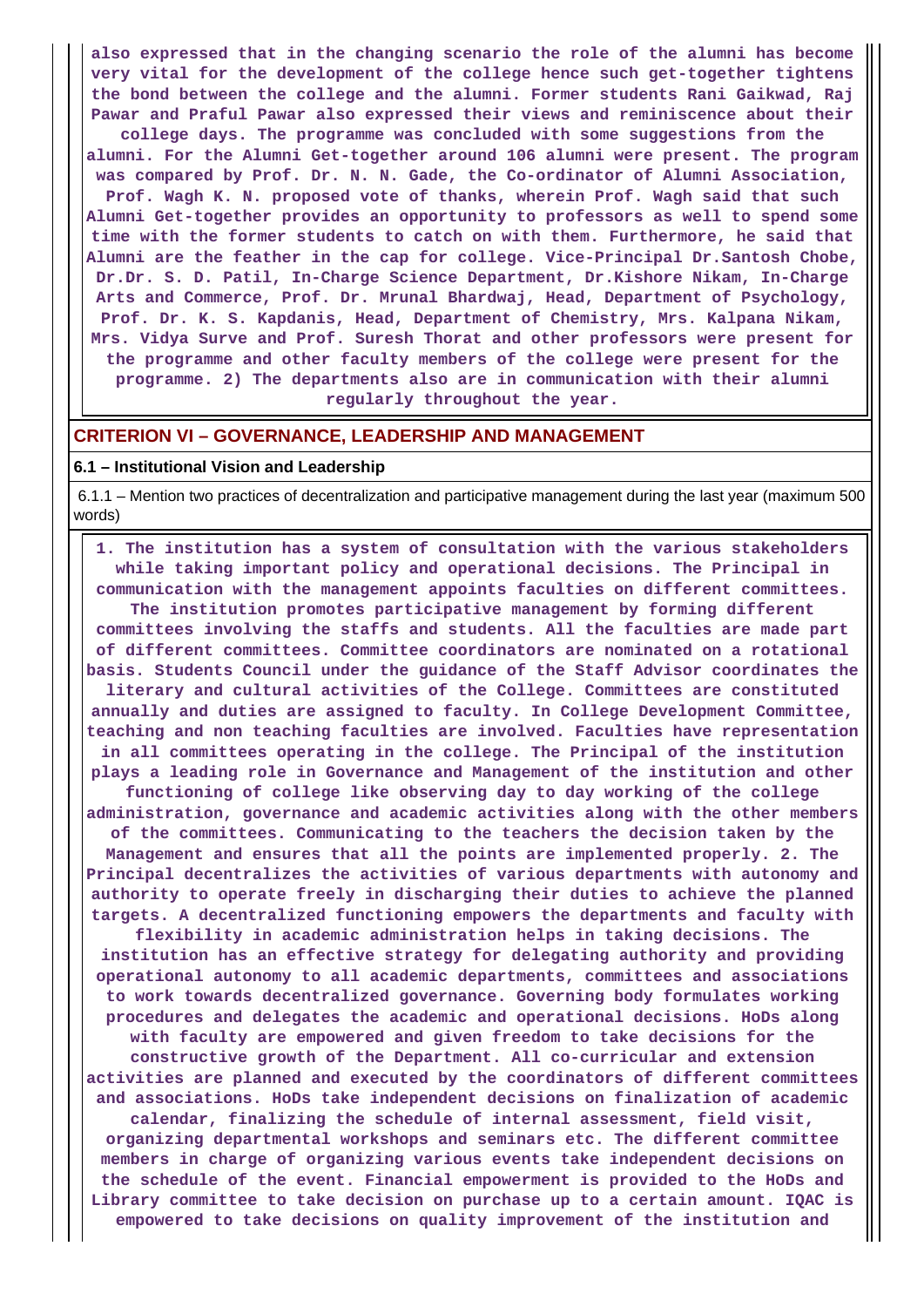**making purchase decisions on ICT and related services as necessary. The planning committee independently collects information from various departments regarding the academic and infrastructure requirements of the coming academic year and makes independent decisions in consultations with the Principal and the finance committee.**

#### 6.1.2 – Does the institution have a Management Information System (MIS)?

*Yes* 

## **6.2 – Strategy Development and Deployment**

6.2.1 – Quality improvement strategies adopted by the institution for each of the following (with in 100 words each):

| <b>Strategy Type</b>       | <b>Details</b>                                                                                                                                                                                                                                                                                                                                                                                                                                                                                                                                                                                                                                          |
|----------------------------|---------------------------------------------------------------------------------------------------------------------------------------------------------------------------------------------------------------------------------------------------------------------------------------------------------------------------------------------------------------------------------------------------------------------------------------------------------------------------------------------------------------------------------------------------------------------------------------------------------------------------------------------------------|
| Curriculum Development     | Feedback on curriculum is obtained<br>from different stakeholders and it is<br>analyzed in order to arrive at certain<br>conclusions and suggestions useful for<br>further improvement in restructuring or<br>revising the syllabi. The analysis<br>report is conveyed to the concerned BOS<br>for considering for implementation. -<br>If the college faculties need to<br>develop the syllabi for the courses/<br>programmes at college level, the need<br>of the stakeholders as well as that of<br>the immediate locality is taken into<br>consideration.                                                                                           |
| Teaching and Learning      | Wide access to internet facility is<br>being provided to inculcate a habit to<br>use online learning management<br>resources. - e-book, e-journal facility<br>is made available for carrying out<br>project works. - Learning through<br>experiential learning i.e. Field Work,<br>Industrial visit, Practical work,<br>Projects, etc. is being promoted<br>widely. - Enhancement of learning<br>skills of the Students is being focused<br>through participation in different<br>cocurricular activities like<br>seminars/workshops/conferences.                                                                                                       |
| Examination and Evaluation | The norms of evaluation reforms by S<br>P Pune University are mandatory for all<br>the affiliated colleges to follow. The<br>college takes proper care of the<br>effective implementation of evaluation<br>reforms. - The emphasis has been given<br>on continuous assessment of students<br>through tutorials, class tests, orals,<br>seminars and project assignments. - To<br>ensure transparency in evaluation<br>system S P Pune University has<br>implemented a facility of providing<br>photo copy of answer sheet of any<br>subject to the students as per their<br>demand through proper channel. - All<br>the results are declared within the |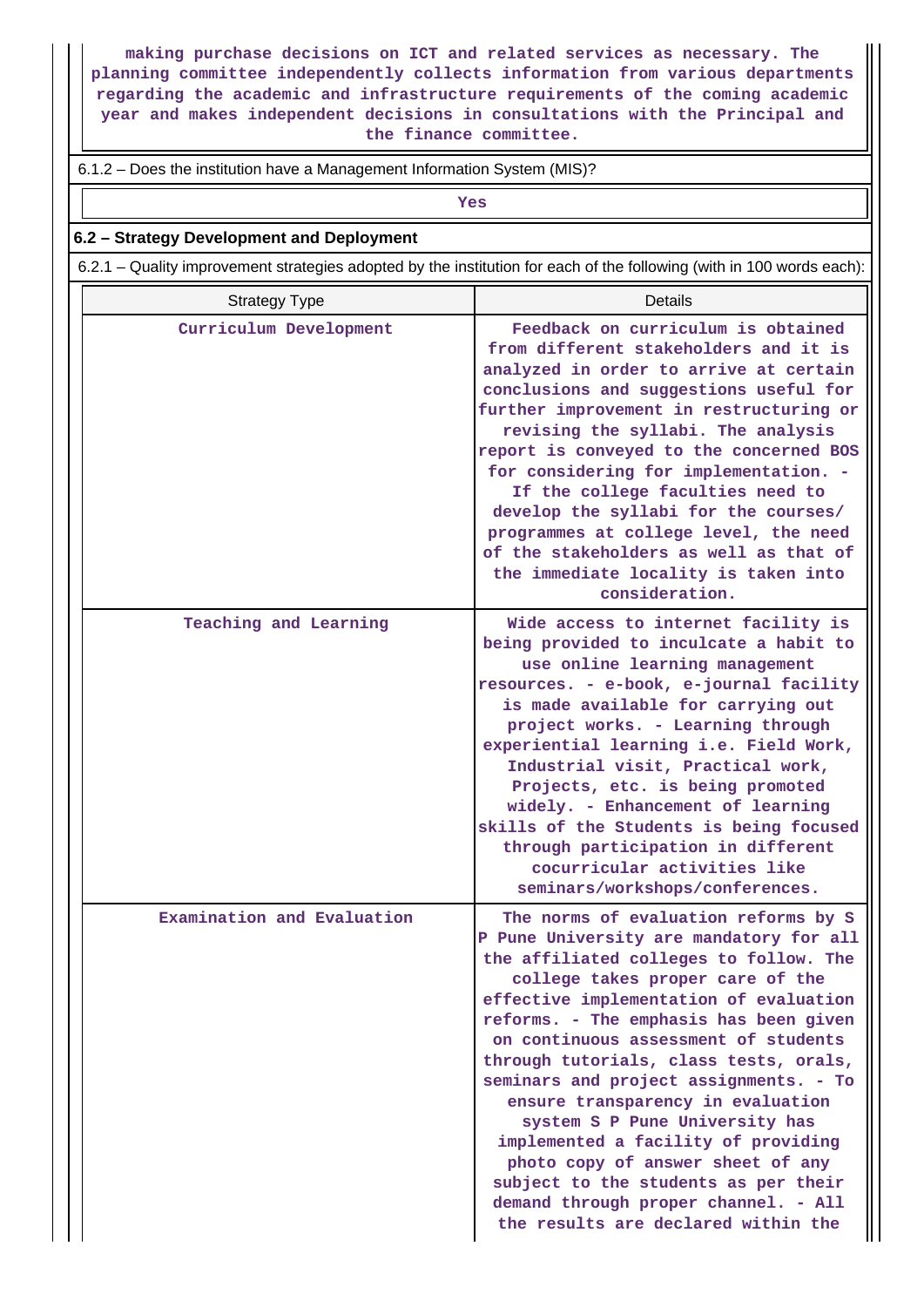|                                                               | stipulated time.                                                                                                                                                                                                                                                                                                                                                                                                                                                                                                                                                                                                                                                                                                                                               |
|---------------------------------------------------------------|----------------------------------------------------------------------------------------------------------------------------------------------------------------------------------------------------------------------------------------------------------------------------------------------------------------------------------------------------------------------------------------------------------------------------------------------------------------------------------------------------------------------------------------------------------------------------------------------------------------------------------------------------------------------------------------------------------------------------------------------------------------|
| Research and Development                                      | the college - Motivates faculty<br>members for research publications in<br>peer reviewed journals with high impact<br>factor. - Encourages them to present<br>papers in International/National/State<br>Level Seminars, workshops and to act as<br>resource persons. - Explores various<br>funding agencies for sponsoring major /<br>minor projects. (DBT, DST, ICSSR, UGC<br>etc.) - Motivates the faculty members<br>and the students to organise various<br>seminars workshops at Institutional /<br>State / National / International<br>levels. - Encouraging faculties to act<br>as M. Phil/ Ph.D supervisors. - All the<br>Research Centres in the college are<br>well established.                                                                     |
| Library, ICT and Physical<br>Infrastructure / Instrumentation | Provision for wi-fi facility in the<br>campus to facilitate the access the<br>elearning resources. - Provision of<br>access to e-book facility. - Use of ICT<br>in the library to access the<br>eresources. - Smart classrooms and ICT<br>enabled classrooms are being used for<br>quality enhancement in teaching<br>learning. - E-reading section is<br>established in the central library. -<br>Separate reading rooms for the male and<br>female students in order to maintain<br>their privacy and safety. - All the<br>physical infrastructure is well planed,<br>well built and well maintained for<br>optimal use of it.                                                                                                                               |
| Human Resource Management                                     | The Management sanctions study leave<br>to the teacher selected for FIP of UGC.<br>- The college motivates teachers to<br>participate and present research papers<br>in National/ International conferences<br>with financial incentives. - Teacher<br>are encouraged to apply for more of<br>Minor and Major research projects to<br>various funding agencies and the<br>college makes efforts for<br>implementation of projects by providing<br>logistic and infrastructural support. -<br>Study leaves are granted to teachers<br>for completing their research projects.<br>- The faculties are being motivated and<br>facilitated to participate in<br>Refresher/Orientation/FIP. - Training<br>for Non-Teaching staff is being<br>conducted as per need. |
| Industry Interaction / Collaboration                          | Students of the department of<br>Commerce, Psychology, Chemistry,<br>Electronic Science, Mathematics,                                                                                                                                                                                                                                                                                                                                                                                                                                                                                                                                                                                                                                                          |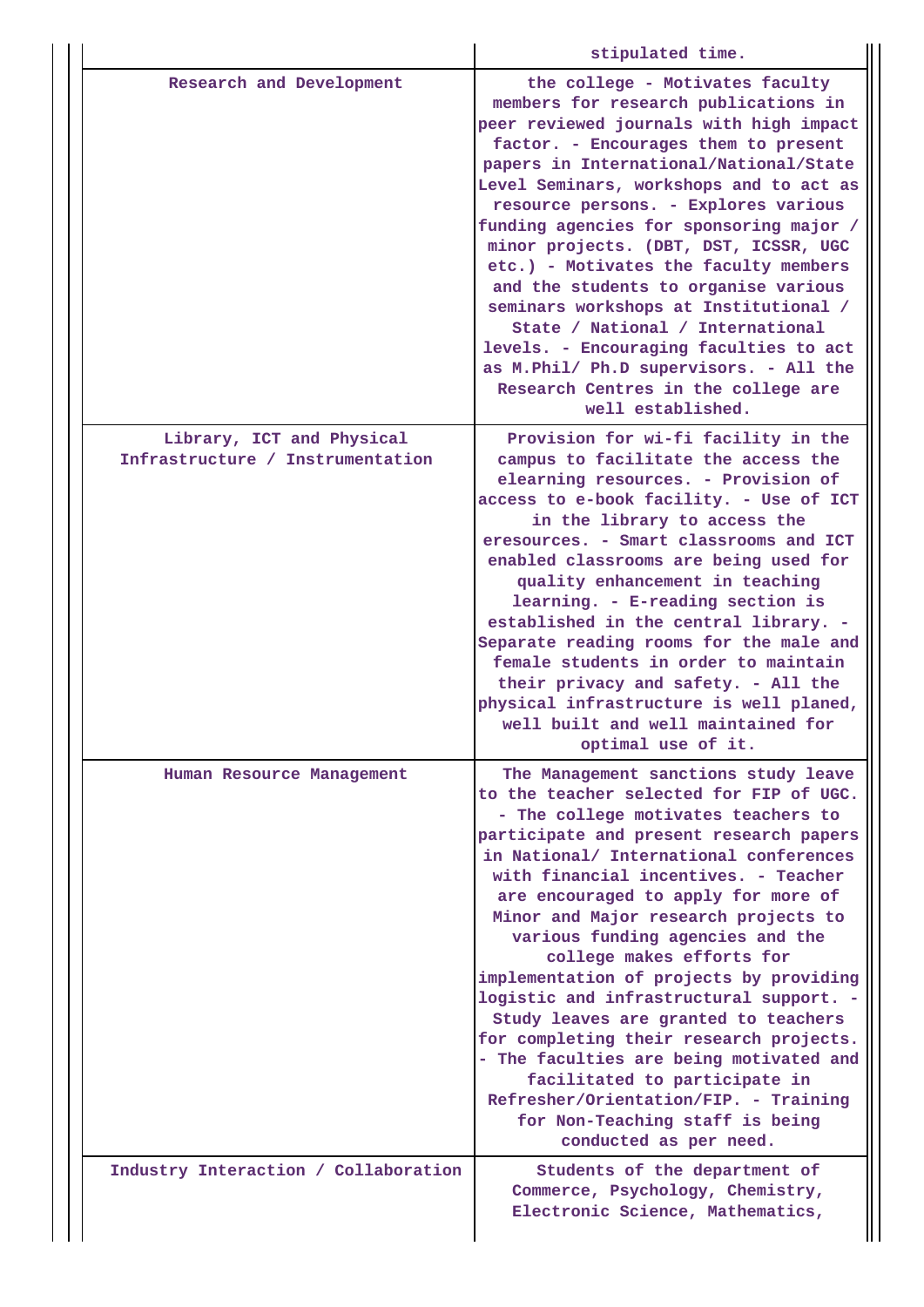|                       | Zoology, Economics and History carry<br>out research projects in collaboration<br>with Industries / research Institutes<br>and University. - Eminent members from<br>industries act as visiting faculties. -<br>The MoUs are signed with industries for<br>collaborative efforts to run B.Voc and<br>Community College Programmes.                                                                                                                                                                                                                                                                                                                                                                                                                                 |
|-----------------------|--------------------------------------------------------------------------------------------------------------------------------------------------------------------------------------------------------------------------------------------------------------------------------------------------------------------------------------------------------------------------------------------------------------------------------------------------------------------------------------------------------------------------------------------------------------------------------------------------------------------------------------------------------------------------------------------------------------------------------------------------------------------|
| Admission of Students | - Online admission facility is being<br>implemented at both UG PG levels. -<br>Admission is being given on the basis<br>of merit. - The college ensures<br>transparency in admission process and<br>strictly adheres to rules and<br>regulations of affiliating University<br>and Government of Maharashtra. - In the<br>beginning of academic year, admission<br>schedule is displayed faculty wise<br>admission committees are formed. - Time<br>bound schedule of admission process<br>includes distribution of merit forms,<br>collection/ verification of necessary<br>documents like eligibility certificate,<br>category certificate, migration<br>certificate, EBC forms. Students are<br>admitted on first come first serve<br>basis for some programmes. |

# 6.2.2 – Implementation of e-governance in areas of operations:

| E-governace area              | Details                                                                                                                                                                                                                                                                                                                                                                                                                                            |
|-------------------------------|----------------------------------------------------------------------------------------------------------------------------------------------------------------------------------------------------------------------------------------------------------------------------------------------------------------------------------------------------------------------------------------------------------------------------------------------------|
| Planning and Development      | Implemented SMS system for<br>dissemination of information including<br>regular notice to all stakeholders<br>implementation setting up virtual<br>learning system. To enhance use of ICT<br>in teaching learning complaint<br>management and displaying students<br>charter to bring transparency in day to<br>day work of the institution.                                                                                                       |
| Administration                | Notice display system for students<br>and other stakeholder. Submission of<br>retirement related document through<br>epension portals. Finance and accounts.<br>Fully computerized office and accounts<br>section. Maintenance the college<br>accounts through Tally. Reception of<br>salary fund from Govt. through HRMS<br>portal. Student admission and support,<br>Online admission maintaining students<br>database through Vriddhi Software. |
| Finance and Accounts          | Maintained the college accounts<br>through Tally, Account section and<br>office are computerized.                                                                                                                                                                                                                                                                                                                                                  |
| Student Admission and Support | Online admission process, Maintaining<br>student data base through Vriddhi<br>Software solution, Implemented CBCS                                                                                                                                                                                                                                                                                                                                  |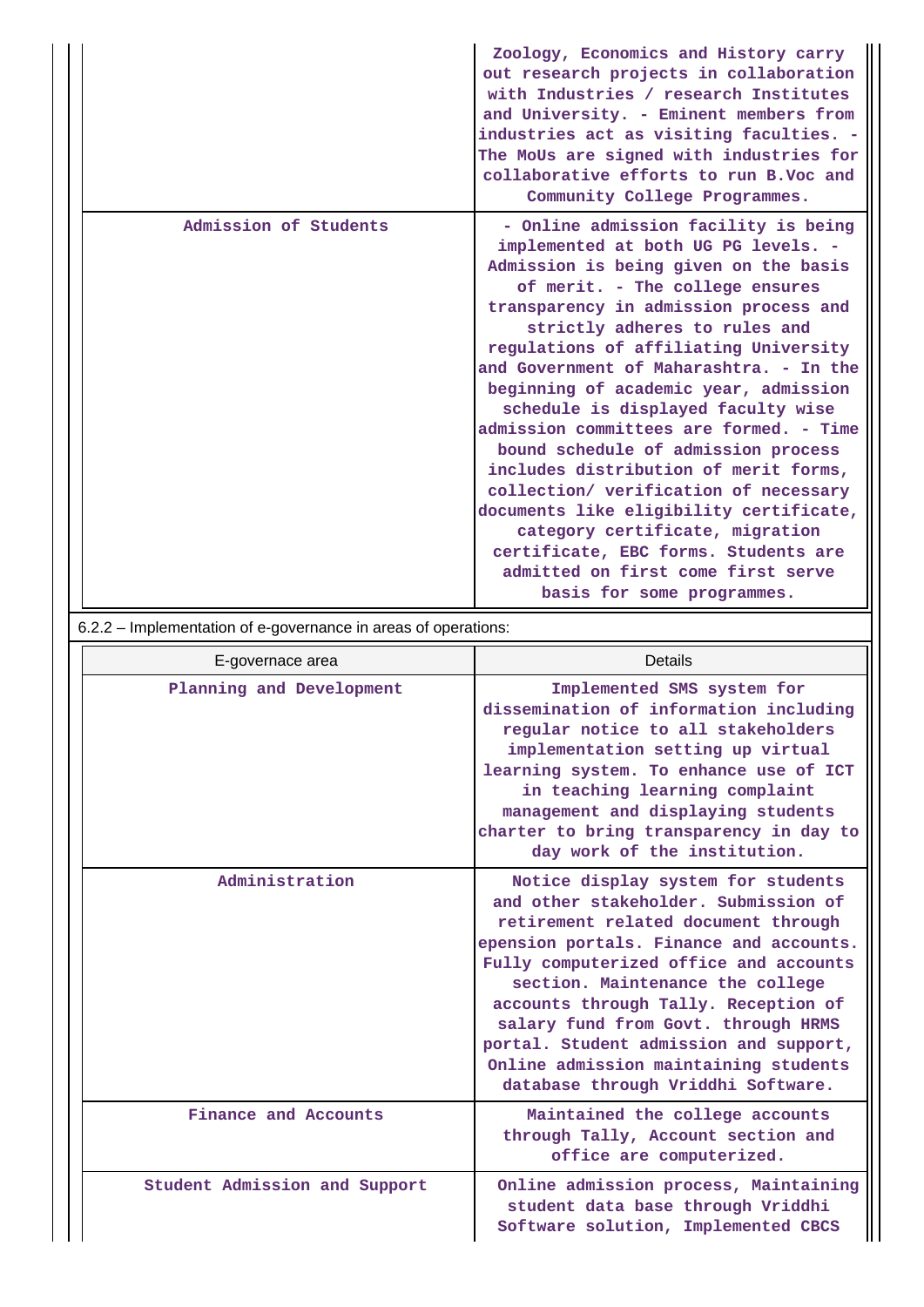|  |             | semester system information system for<br>first year UG and first second year PG.                                                                                                                                                                                                                                                                                                                                                                                                                  |
|--|-------------|----------------------------------------------------------------------------------------------------------------------------------------------------------------------------------------------------------------------------------------------------------------------------------------------------------------------------------------------------------------------------------------------------------------------------------------------------------------------------------------------------|
|  | Examination | Implemented online CBCS semester<br>information system for PG courses and<br>first year UG examination. The College<br>is affiliated with SPP University and<br>following all norms and guidelines<br>issued by university. The college have<br>separate internal paper assessment<br>mechanism and moderations system. The<br>institutions have constituted one<br>Examination Department headed by CEO<br>who is responsible to execute<br>examination work as per the university<br>quidelines. |
|  |             |                                                                                                                                                                                                                                                                                                                                                                                                                                                                                                    |

## **6.3 – Faculty Empowerment Strategies**

 6.3.1 – Teachers provided with financial support to attend conferences / workshops and towards membership fee of professional bodies during the year

| Year | Name of Teacher    | Name of conference/<br>workshop attended<br>for which financial<br>support provided                                                                                                         | Name of the<br>professional body for<br>which membership<br>fee is provided | Amount of support |
|------|--------------------|---------------------------------------------------------------------------------------------------------------------------------------------------------------------------------------------|-----------------------------------------------------------------------------|-------------------|
| 2020 | Shri A D<br>Patil  | <b>State Level</b><br>Conference at<br>Manmad College<br>on Chemical<br>Pesticeids and<br>impact on<br>Environment<br>Human Health :<br>The urgent need<br>of exploration<br>in Agriculture | <b>NA</b>                                                                   | 740               |
| 2020 | Dr S D<br>Khairnar | All India<br>Conference at<br>Bhubaneshwar<br>KIIT Universiyt<br>on Global<br>Business :<br>Emerging issues<br>and Challenges                                                               | <b>NA</b>                                                                   | 5775              |
| 2020 | Dr K T<br>Khairnar | All India<br>Conference at<br>Bhubaneshwar<br>KIIT Universiyt<br>on Global<br><b>Business:</b><br>Emerging issues<br>and Challenges                                                         | <b>NA</b>                                                                   | 5775              |
| 2019 | Dr S B<br>Shisode  | National<br>Conference at<br>Deogiri<br>College,<br>Aurangabad on                                                                                                                           | <b>NA</b>                                                                   | 1770              |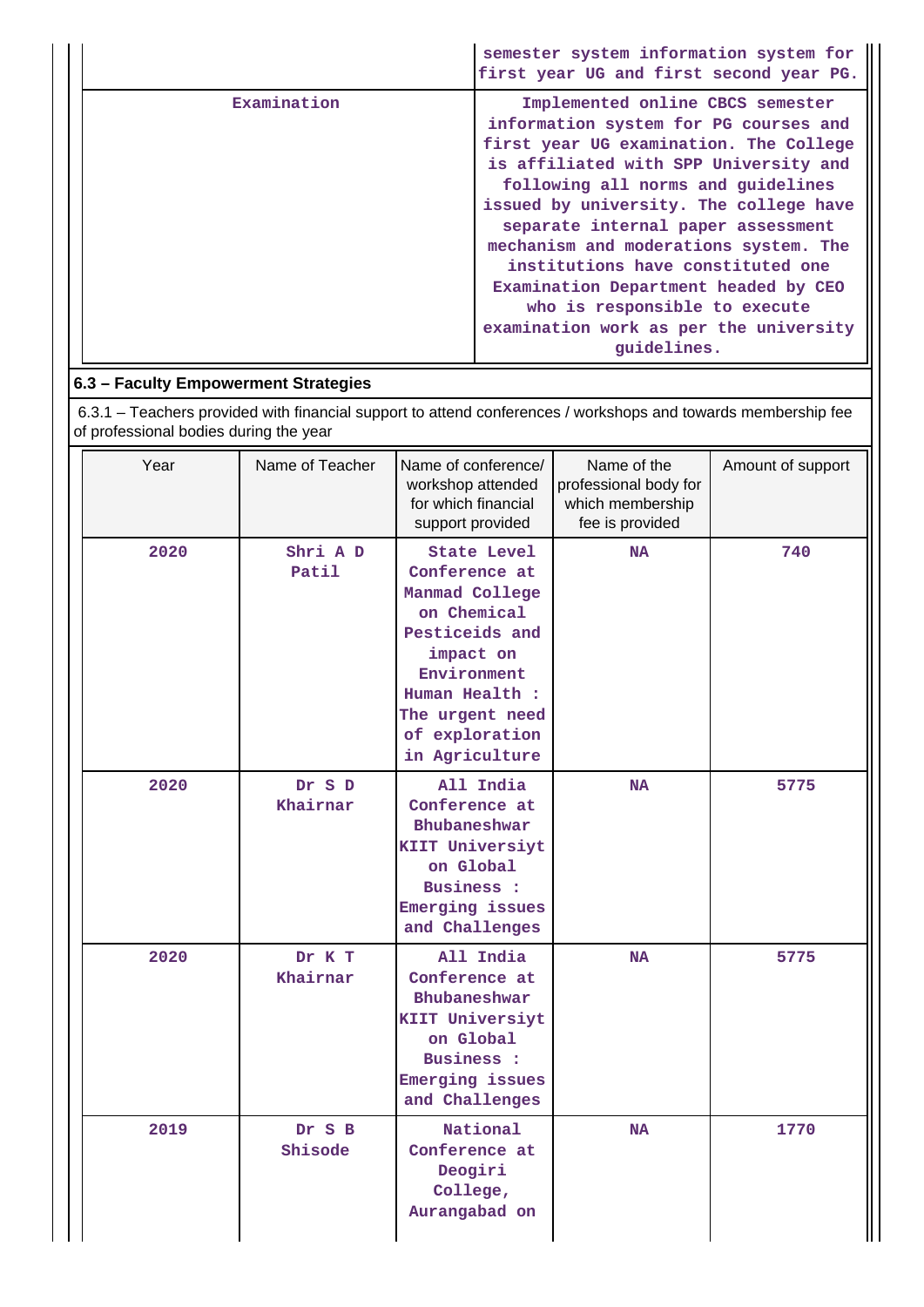|                                                 |                                                                                                                                                       |                     | Emerging Trans-<br>Disciplinary<br>Approaches in<br><b>Bio Sciences</b>                                      |           |                                                  |  |                                                      |
|-------------------------------------------------|-------------------------------------------------------------------------------------------------------------------------------------------------------|---------------------|--------------------------------------------------------------------------------------------------------------|-----------|--------------------------------------------------|--|------------------------------------------------------|
| 2019                                            | Dr K N<br>Pingale                                                                                                                                     |                     | <b>State Level</b><br>Workshop at<br>Yeola College<br>on Transitions<br>in literary<br>Creations             |           | <b>NA</b>                                        |  | 1210                                                 |
| 2019                                            | Dr S S Chobe                                                                                                                                          |                     | State Level<br>Workshop on E-<br>Content<br>Edvelopment on<br>Higher<br>Education                            |           | <b>NA</b>                                        |  | 890                                                  |
| 2019                                            | Prof A B<br>Patil                                                                                                                                     |                     | <b>State Level</b><br>Workshop on E-<br>Content<br>Edvelopment on<br>Higher<br>Education                     |           | <b>NA</b>                                        |  | 890                                                  |
| 2019                                            | Prof A B<br>Patil                                                                                                                                     |                     | Implementation<br>of FY BSc/M Sc<br>Syllabi CBCS<br>Workshop                                                 | <b>NA</b> |                                                  |  | 1300                                                 |
| 2019                                            |                                                                                                                                                       | Dr A V Patil        | Implementation<br>of FY BSc/M Sc<br>Syllabi CBCS<br>Workshop                                                 |           | <b>NA</b>                                        |  | 1220                                                 |
| 2019                                            |                                                                                                                                                       | Dr C G<br>Dighavakr | Student<br>Council<br>Election<br>Workshop, SPPU,<br>Pune                                                    |           | <b>NA</b>                                        |  | 1180                                                 |
|                                                 |                                                                                                                                                       |                     | View File                                                                                                    |           |                                                  |  |                                                      |
| teaching and non teaching staff during the year |                                                                                                                                                       |                     | 6.3.2 - Number of professional development / administrative training programmes organized by the College for |           |                                                  |  |                                                      |
| Year                                            | Title of the<br>Title of the<br>professional<br>administrative<br>development<br>training<br>programme<br>programme<br>organised for<br>organised for |                     | From date                                                                                                    | To Date   | Number of<br>participants<br>(Teaching<br>staff) |  | Number of<br>participants<br>(non-teaching<br>staff) |

|                   | organised for<br>teaching staff | I organised for<br>non-teaching<br>staff |                       |                                                                                                     |      |      |  |  |  |
|-------------------|---------------------------------|------------------------------------------|-----------------------|-----------------------------------------------------------------------------------------------------|------|------|--|--|--|
| 2019              | Nil                             | Nil                                      | 15/06/2019 14/06/2020 |                                                                                                     | Nill | Nill |  |  |  |
| No file uploaded. |                                 |                                          |                       |                                                                                                     |      |      |  |  |  |
|                   |                                 |                                          |                       | 622 No of topohors attending professional development programmes viz Orientation Programme Petrophe |      |      |  |  |  |

 6.3.3 – No. of teachers attending professional development programmes, viz., Orientation Programme, Refresher Course, Short Term Course, Faculty Development Programmes during the year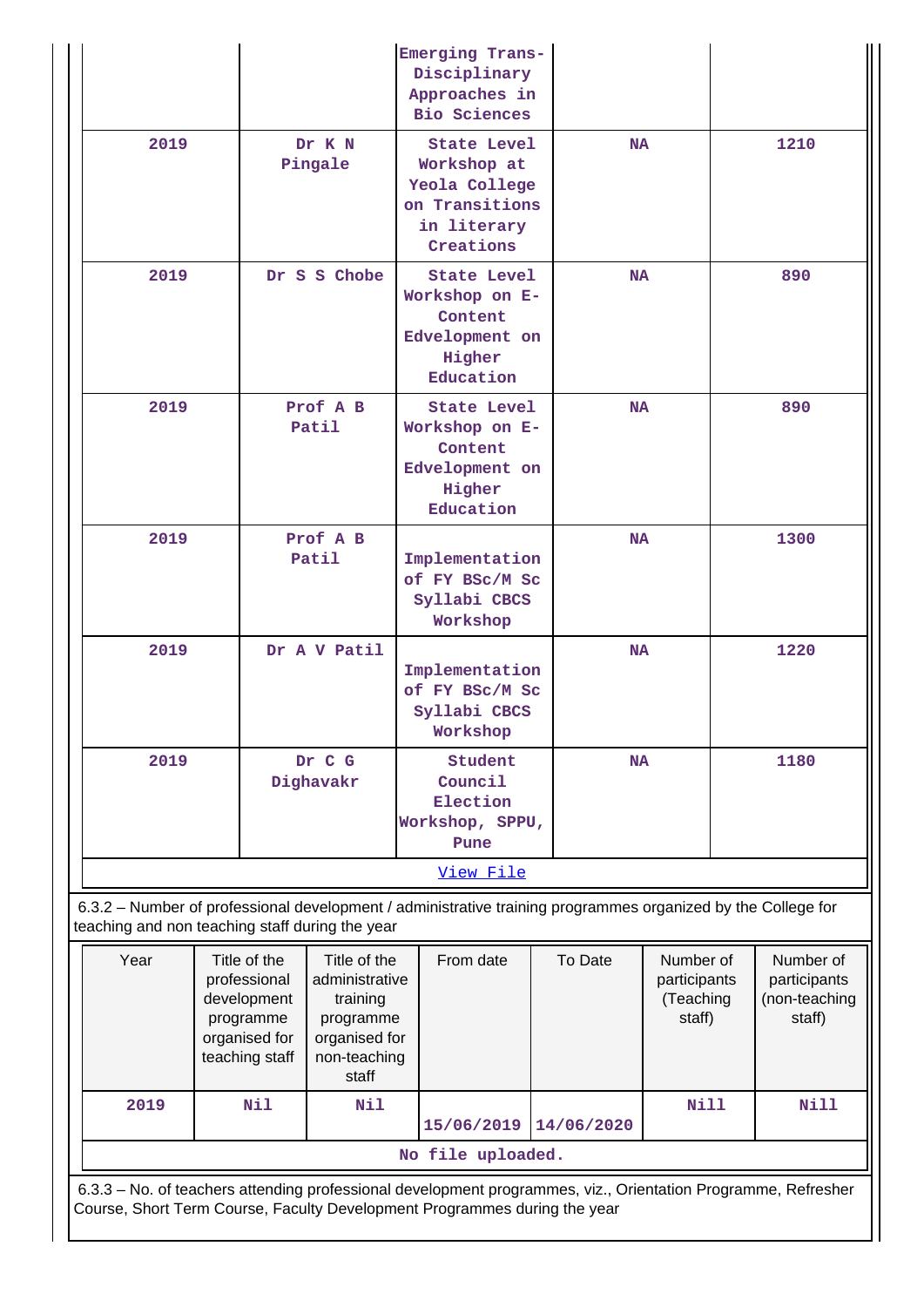| Title of the<br>professional<br>development<br>programme                                                                                                                                                                                                                                                                                                                                                                                                                                                                                                                                                                                                                                                                          | Number of teachers<br>who attended |                |                                                                                                                                              | From Date                     |            | To date                                                                                                                                                                          |              |                                                                                                                        | Duration         |
|-----------------------------------------------------------------------------------------------------------------------------------------------------------------------------------------------------------------------------------------------------------------------------------------------------------------------------------------------------------------------------------------------------------------------------------------------------------------------------------------------------------------------------------------------------------------------------------------------------------------------------------------------------------------------------------------------------------------------------------|------------------------------------|----------------|----------------------------------------------------------------------------------------------------------------------------------------------|-------------------------------|------------|----------------------------------------------------------------------------------------------------------------------------------------------------------------------------------|--------------|------------------------------------------------------------------------------------------------------------------------|------------------|
| Short Term<br>Course                                                                                                                                                                                                                                                                                                                                                                                                                                                                                                                                                                                                                                                                                                              |                                    | $\overline{2}$ |                                                                                                                                              |                               | 25/03/2019 |                                                                                                                                                                                  | 31/03/2019   |                                                                                                                        | 07               |
| Faculty<br>Development<br>Programme                                                                                                                                                                                                                                                                                                                                                                                                                                                                                                                                                                                                                                                                                               |                                    | 8              |                                                                                                                                              |                               | 19/07/2019 |                                                                                                                                                                                  | 28/07/2019   |                                                                                                                        | 10               |
| Refresher<br>Course                                                                                                                                                                                                                                                                                                                                                                                                                                                                                                                                                                                                                                                                                                               |                                    | 1.             |                                                                                                                                              |                               | 23/07/2019 |                                                                                                                                                                                  | 04/08/2019   |                                                                                                                        | 13               |
| View File                                                                                                                                                                                                                                                                                                                                                                                                                                                                                                                                                                                                                                                                                                                         |                                    |                |                                                                                                                                              |                               |            |                                                                                                                                                                                  |              |                                                                                                                        |                  |
| 6.3.4 - Faculty and Staff recruitment (no. for permanent recruitment):                                                                                                                                                                                                                                                                                                                                                                                                                                                                                                                                                                                                                                                            |                                    |                |                                                                                                                                              |                               |            |                                                                                                                                                                                  |              |                                                                                                                        |                  |
|                                                                                                                                                                                                                                                                                                                                                                                                                                                                                                                                                                                                                                                                                                                                   | Teaching                           |                |                                                                                                                                              |                               |            |                                                                                                                                                                                  | Non-teaching |                                                                                                                        |                  |
| Permanent                                                                                                                                                                                                                                                                                                                                                                                                                                                                                                                                                                                                                                                                                                                         |                                    |                | <b>Full Time</b>                                                                                                                             |                               |            | Permanent                                                                                                                                                                        |              |                                                                                                                        | <b>Full Time</b> |
| 44                                                                                                                                                                                                                                                                                                                                                                                                                                                                                                                                                                                                                                                                                                                                |                                    |                | 83                                                                                                                                           |                               |            | 48                                                                                                                                                                               |              |                                                                                                                        | 53               |
| 6.3.5 - Welfare schemes for                                                                                                                                                                                                                                                                                                                                                                                                                                                                                                                                                                                                                                                                                                       |                                    |                |                                                                                                                                              |                               |            |                                                                                                                                                                                  |              |                                                                                                                        |                  |
| Teaching                                                                                                                                                                                                                                                                                                                                                                                                                                                                                                                                                                                                                                                                                                                          |                                    |                |                                                                                                                                              | Non-teaching                  |            |                                                                                                                                                                                  |              |                                                                                                                        | <b>Students</b>  |
| LVH Staff Co-operative<br>Society, Group Insurance,<br>Financial Assistance for<br>attending Seminars,<br>Conferences, Workshops<br>and various training<br>Programmes, Leave under<br>FIP Programme                                                                                                                                                                                                                                                                                                                                                                                                                                                                                                                              |                                    |                | LVH Staff Co-operative<br>Society, Group Insurance,<br>Financial Assistance for<br>attending Workshops and<br>various training<br>Programmes |                               |            | Earn and Learn Scheme,<br>Financial Contribution<br>through registered Alumni<br>Association, Insurance<br>for students,<br>Govt./University<br>Scholarships, Counseling<br>etc. |              |                                                                                                                        |                  |
| 6.4 - Financial Management and Resource Mobilization                                                                                                                                                                                                                                                                                                                                                                                                                                                                                                                                                                                                                                                                              |                                    |                |                                                                                                                                              |                               |            |                                                                                                                                                                                  |              |                                                                                                                        |                  |
| 6.4.1 - Institution conducts internal and external financial audits regularly (with in 100 words each)                                                                                                                                                                                                                                                                                                                                                                                                                                                                                                                                                                                                                            |                                    |                |                                                                                                                                              |                               |            |                                                                                                                                                                                  |              |                                                                                                                        |                  |
| Institute maintains finance and accounts systematically. Management takes<br>periodic review of financial position of the organization. Institution conducts<br>internal and external financial audits regularly. Internal audit is conducted<br>after every six months. External audit is conducted after end of accounting<br>period. Internal and external auditors are appointed by parent institute. Audit<br>report and audited statements of accounts are discussed in College Development<br>Committee and also submitted with Governing Council. Queries and suggestions<br>are resolved satisfactorily. The institute also ensures timely submission of<br>audited utilization certificate to various funding agencies. |                                    |                |                                                                                                                                              |                               |            |                                                                                                                                                                                  |              |                                                                                                                        |                  |
| 6.4.2 – Funds / Grants received from management, non-government bodies, individuals, philanthropies during the<br>year(not covered in Criterion III)                                                                                                                                                                                                                                                                                                                                                                                                                                                                                                                                                                              |                                    |                |                                                                                                                                              |                               |            |                                                                                                                                                                                  |              |                                                                                                                        |                  |
| Name of the non government<br>funding agencies /individuals                                                                                                                                                                                                                                                                                                                                                                                                                                                                                                                                                                                                                                                                       |                                    |                |                                                                                                                                              | Funds/ Grnats received in Rs. |            |                                                                                                                                                                                  |              |                                                                                                                        | Purpose          |
| L.V.H. Mahaviyalaya<br>Maji Vidyarthi yanchi<br>Bahuuddeshiya Sanstha                                                                                                                                                                                                                                                                                                                                                                                                                                                                                                                                                                                                                                                             |                                    |                |                                                                                                                                              | 113966                        |            |                                                                                                                                                                                  |              | <b>Funds Received Bank</b><br>interest received during<br>the year 2019-20 and will<br>be used for students<br>welfare |                  |
|                                                                                                                                                                                                                                                                                                                                                                                                                                                                                                                                                                                                                                                                                                                                   |                                    |                |                                                                                                                                              |                               | View File  |                                                                                                                                                                                  |              |                                                                                                                        |                  |
| 6.4.3 - Total corpus fund generated                                                                                                                                                                                                                                                                                                                                                                                                                                                                                                                                                                                                                                                                                               |                                    |                |                                                                                                                                              |                               |            |                                                                                                                                                                                  |              |                                                                                                                        |                  |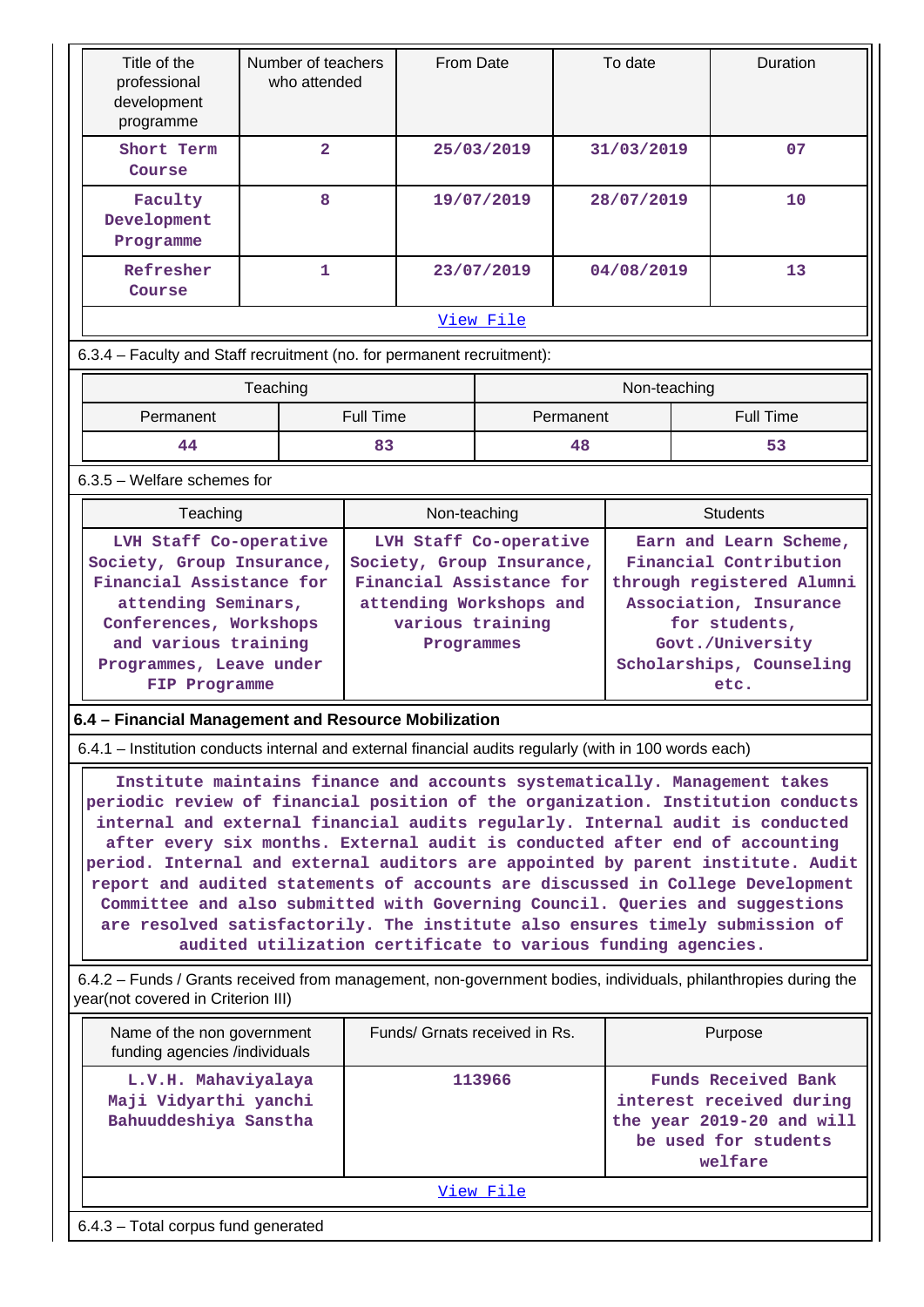|                                                                                                                                                                                                                                                                                                                               |                                                                                       | 0                          |                      |                    |                           |  |  |  |  |  |
|-------------------------------------------------------------------------------------------------------------------------------------------------------------------------------------------------------------------------------------------------------------------------------------------------------------------------------|---------------------------------------------------------------------------------------|----------------------------|----------------------|--------------------|---------------------------|--|--|--|--|--|
|                                                                                                                                                                                                                                                                                                                               | 6.5 - Internal Quality Assurance System                                               |                            |                      |                    |                           |  |  |  |  |  |
| 6.5.1 – Whether Academic and Administrative Audit (AAA) has been done?                                                                                                                                                                                                                                                        |                                                                                       |                            |                      |                    |                           |  |  |  |  |  |
| <b>Audit Type</b><br>External<br>Internal                                                                                                                                                                                                                                                                                     |                                                                                       |                            |                      |                    |                           |  |  |  |  |  |
| Yes/No<br>Yes/No<br>Authority<br>Agency                                                                                                                                                                                                                                                                                       |                                                                                       |                            |                      |                    |                           |  |  |  |  |  |
| Academic<br><b>No</b><br><b>NA</b><br>Yes<br><b>IOAC</b>                                                                                                                                                                                                                                                                      |                                                                                       |                            |                      |                    |                           |  |  |  |  |  |
| Administrative<br><b>IQAC</b><br><b>No</b><br><b>NA</b><br>Yes                                                                                                                                                                                                                                                                |                                                                                       |                            |                      |                    |                           |  |  |  |  |  |
| 6.5.2 - Activities and support from the Parent - Teacher Association (at least three)                                                                                                                                                                                                                                         |                                                                                       |                            |                      |                    |                           |  |  |  |  |  |
| 1. The parents play an important role by providing feedback for improvement. 2.<br>The parents meet is organized to have discussions upon important developments<br>in the college 3. The parents are made aware of the performance of their ward<br>and provided a knowledge related with career development of their wards. |                                                                                       |                            |                      |                    |                           |  |  |  |  |  |
|                                                                                                                                                                                                                                                                                                                               | 6.5.3 – Development programmes for support staff (at least three)                     |                            |                      |                    |                           |  |  |  |  |  |
| 1. Training is provided to the support staff as per requirement. 2. They are<br>motivated to take part in different workshops organized by different agencies.<br>3. They are provided with a financial assistance to attend such programmes.                                                                                 |                                                                                       |                            |                      |                    |                           |  |  |  |  |  |
|                                                                                                                                                                                                                                                                                                                               | 6.5.4 – Post Accreditation initiative(s) (mention at least three)                     |                            |                      |                    |                           |  |  |  |  |  |
| credit Skill Development courses were conducted for PG students by the<br>respective departments. 4. Proposals were submitted for Grants from<br>Aspire(University), SERB, DST and RUSA. 5. New books are added in the library.<br>6.5.5 - Internal Quality Assurance System Details                                          |                                                                                       |                            |                      |                    |                           |  |  |  |  |  |
|                                                                                                                                                                                                                                                                                                                               | a) Submission of Data for AISHE portal                                                |                            |                      | Yes                |                           |  |  |  |  |  |
|                                                                                                                                                                                                                                                                                                                               | b) Participation in NIRF                                                              |                            |                      | <b>No</b>          |                           |  |  |  |  |  |
|                                                                                                                                                                                                                                                                                                                               | c)ISO certification                                                                   |                            |                      | No                 |                           |  |  |  |  |  |
|                                                                                                                                                                                                                                                                                                                               | d)NBA or any other quality audit                                                      |                            |                      | No                 |                           |  |  |  |  |  |
|                                                                                                                                                                                                                                                                                                                               | 6.5.6 - Number of Quality Initiatives undertaken during the year                      |                            |                      |                    |                           |  |  |  |  |  |
| Year                                                                                                                                                                                                                                                                                                                          | Name of quality<br>initiative by IQAC                                                 | Date of<br>conducting IQAC | <b>Duration From</b> | <b>Duration To</b> | Number of<br>participants |  |  |  |  |  |
| 2019                                                                                                                                                                                                                                                                                                                          | Preparation<br>of Plan of<br>Action                                                   | 24/06/2019                 | 24/06/2019           | 01/07/2019         | 18                        |  |  |  |  |  |
| 2020                                                                                                                                                                                                                                                                                                                          | Preparation<br>of Action<br>Taken Report<br>on Plan of<br>Action of AY<br>$2019 - 20$ | 25/06/2020                 | 25/06/2020           | 02/07/2020         | 18                        |  |  |  |  |  |
| 2019                                                                                                                                                                                                                                                                                                                          | Preparation<br>of Academic                                                            | 15/06/2019                 | 15/06/2019           | 22/06/2020         | 18                        |  |  |  |  |  |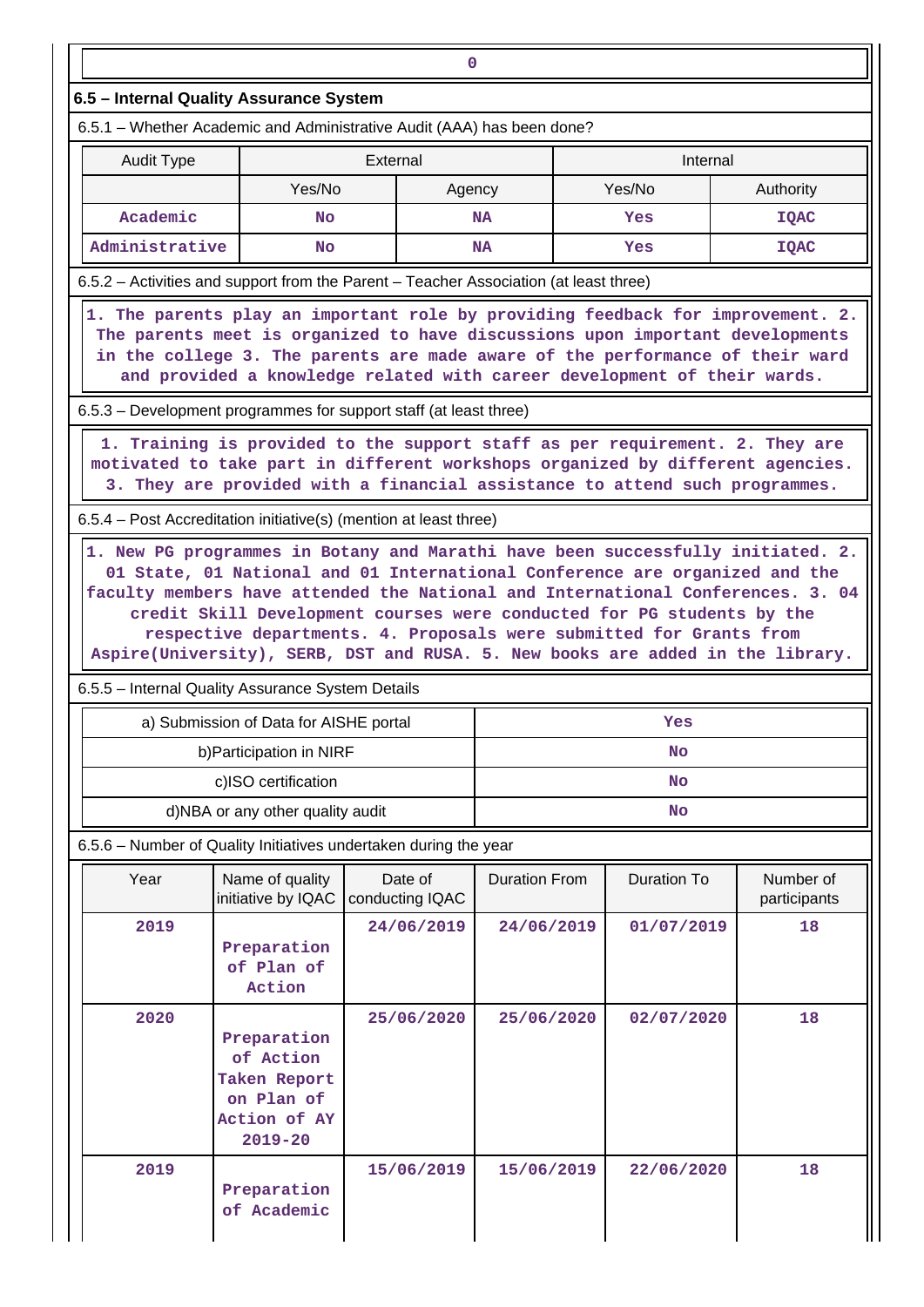|                                                                                                                                                                                | Calendar                                                                                                                                                                     |  |            |            |  |            |     |
|--------------------------------------------------------------------------------------------------------------------------------------------------------------------------------|------------------------------------------------------------------------------------------------------------------------------------------------------------------------------|--|------------|------------|--|------------|-----|
| 2020                                                                                                                                                                           | Organized<br>a National<br>Conference<br>on Best<br>Practces in<br>Higher<br>Education                                                                                       |  | 30/01/2020 | 30/01/2020 |  | 31/01/2020 | 67  |
| 2020                                                                                                                                                                           | Timely<br>submission<br>of AQAR<br>2018-19 to<br><b>NAAC</b>                                                                                                                 |  | 15/03/2020 | 15/12/2019 |  | 15/03/2020 | 18  |
| 2020                                                                                                                                                                           | Stakeholder<br>feedback<br>collection<br>and analysis                                                                                                                        |  | 17/02/2020 | 17/02/2020 |  | 17/03/2020 | 18  |
| 2019                                                                                                                                                                           | Organized<br>a Faculty<br>Development<br>Programme of<br>HRDC, SPPU<br>Pune                                                                                                  |  | 19/07/2020 | 19/07/2020 |  | 29/07/2020 | 60  |
| 2020                                                                                                                                                                           | Academic<br>and Administ<br>rative Audit                                                                                                                                     |  | 29/02/2020 | 29/02/2020 |  | 14/03/2020 | 18  |
| 2020                                                                                                                                                                           | Organized<br>a Research<br>Course work<br>for Ph. D.<br>Scholars                                                                                                             |  | 04/01/2020 | 04/01/2020 |  | 25/01/2020 | 30  |
| 2020                                                                                                                                                                           | Organized<br>the KBH<br>National<br>level interc<br>ollegiate<br>Debate<br>Competition<br>on There is<br>a Need or no<br>Need in<br>Citizenship<br>Amendment<br>Act in India |  | 10/03/2020 | 10/03/2020 |  | 11/03/2020 | 120 |
|                                                                                                                                                                                |                                                                                                                                                                              |  |            | View File  |  |            |     |
| <b>CRITERION VII - INSTITUTIONAL VALUES AND BEST PRACTICES</b>                                                                                                                 |                                                                                                                                                                              |  |            |            |  |            |     |
| 7.1 - Institutional Values and Social Responsibilities<br>7.1.1 – Gender Equity (Number of gender equity promotion programmes organized by the institution during the<br>year) |                                                                                                                                                                              |  |            |            |  |            |     |
| Title of the<br>programme                                                                                                                                                      | Period from<br>Period To<br>Number of Participants                                                                                                                           |  |            |            |  |            |     |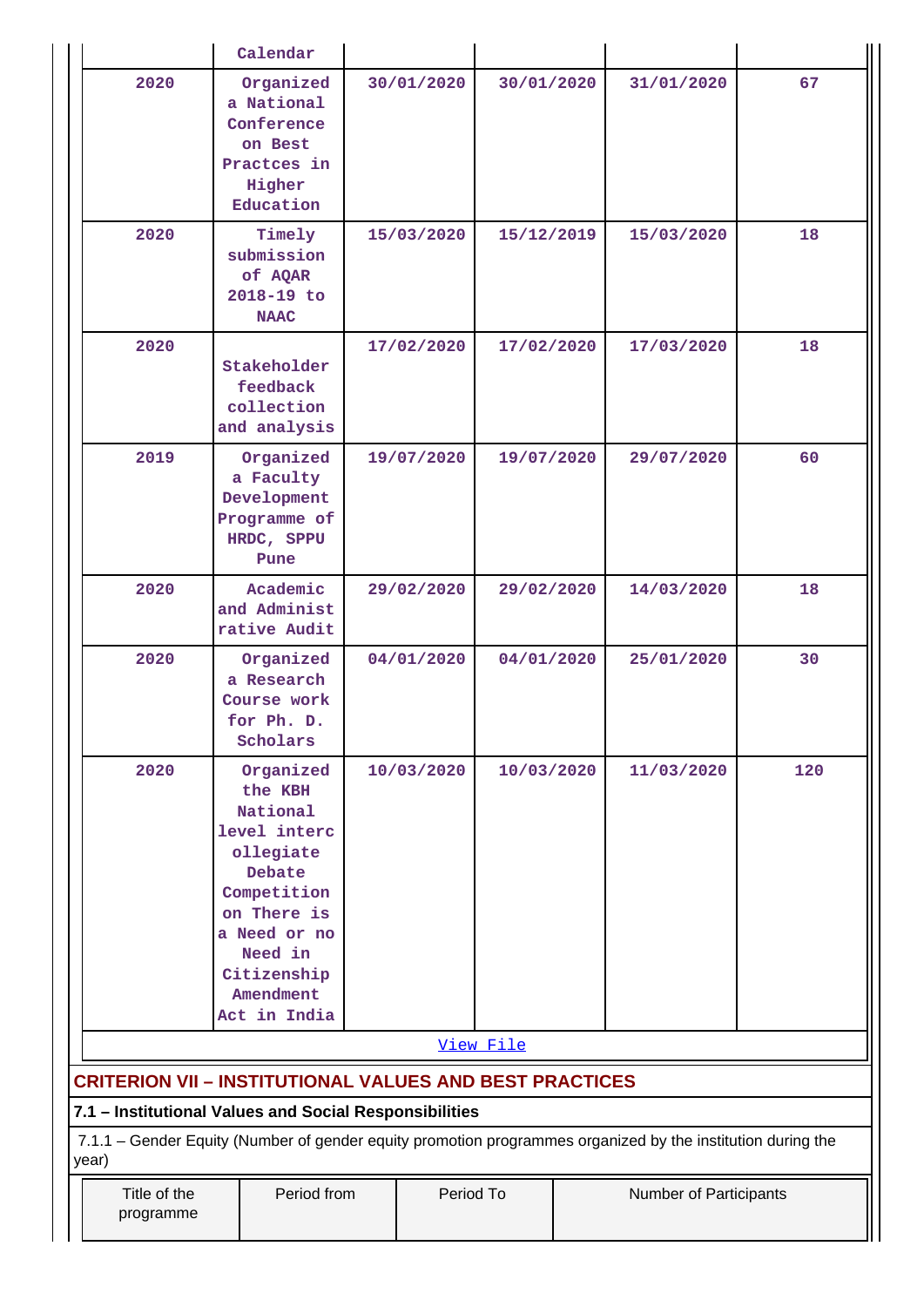|                                      |                                                                                                                                                       |                                       |                         |  |                |              |  | Female         |                                                                                                                                                                   | Male                  |  |
|--------------------------------------|-------------------------------------------------------------------------------------------------------------------------------------------------------|---------------------------------------|-------------------------|--|----------------|--------------|--|----------------|-------------------------------------------------------------------------------------------------------------------------------------------------------------------|-----------------------|--|
|                                      | Gender                                                                                                                                                |                                       | 21/10/2019              |  |                | 21/10/2020   |  | 80             |                                                                                                                                                                   | Nill                  |  |
|                                      | Justice in                                                                                                                                            |                                       |                         |  |                |              |  |                |                                                                                                                                                                   |                       |  |
|                                      | India                                                                                                                                                 |                                       |                         |  |                |              |  |                |                                                                                                                                                                   |                       |  |
|                                      | 7.1.2 - Environmental Consciousness and Sustainability/Alternate Energy initiatives such as:                                                          |                                       |                         |  |                |              |  |                |                                                                                                                                                                   |                       |  |
|                                      |                                                                                                                                                       |                                       |                         |  |                |              |  |                | Percentage of power requirement of the University met by the renewable energy sources                                                                             |                       |  |
|                                      |                                                                                                                                                       |                                       |                         |  |                |              |  |                | College has installed Solar System of the capacity of 10KWatt as a part of                                                                                        |                       |  |
|                                      | renewable energy source. Around 20 of the power is met through Solar System.LED                                                                       |                                       |                         |  |                |              |  |                |                                                                                                                                                                   |                       |  |
|                                      | bulbs are used in the college to save electricity consumption. Tree plantation,<br>Plastic free campus and other green initiatives has been taken for |                                       |                         |  |                |              |  |                |                                                                                                                                                                   |                       |  |
|                                      |                                                                                                                                                       |                                       |                         |  |                |              |  |                | environmental consciousness. During the 7 days camp in villages, our NSS                                                                                          |                       |  |
|                                      |                                                                                                                                                       |                                       |                         |  |                |              |  |                | students take initiative in spreading environmental awareness and importance of<br>personal hygiene. Students and faculties also engage themselves in rallies and |                       |  |
|                                      |                                                                                                                                                       |                                       |                         |  |                |              |  |                | campaigns on conservation of water in the city. At the start of every academic                                                                                    |                       |  |
|                                      |                                                                                                                                                       |                                       |                         |  |                |              |  |                | year students and faculties take initiatives in Tree Plantation and Green                                                                                         |                       |  |
|                                      |                                                                                                                                                       |                                       |                         |  |                |              |  |                | Drive. The college organize cleaning campaign every year through NSS.                                                                                             |                       |  |
|                                      | 7.1.3 - Differently abled (Divyangjan) friendliness                                                                                                   |                                       |                         |  |                |              |  |                |                                                                                                                                                                   |                       |  |
|                                      |                                                                                                                                                       | Item facilities                       |                         |  | Yes/No         |              |  |                | Number of beneficiaries                                                                                                                                           |                       |  |
|                                      |                                                                                                                                                       | Provision for lift                    |                         |  |                | Yes          |  |                | 19                                                                                                                                                                |                       |  |
|                                      |                                                                                                                                                       | Ramp/Rails                            |                         |  |                | Yes          |  |                | 19                                                                                                                                                                |                       |  |
|                                      |                                                                                                                                                       | <b>Braille</b><br>Software/facilities |                         |  |                | Yes          |  |                | 3                                                                                                                                                                 |                       |  |
|                                      |                                                                                                                                                       | <b>Rest Rooms</b>                     |                         |  |                | <b>Yes</b>   |  |                | 19                                                                                                                                                                |                       |  |
| Scribes for examination<br>19<br>Yes |                                                                                                                                                       |                                       |                         |  |                |              |  |                |                                                                                                                                                                   |                       |  |
|                                      | 7.1.4 – Inclusion and Situatedness                                                                                                                    |                                       |                         |  |                |              |  |                |                                                                                                                                                                   |                       |  |
|                                      | Year                                                                                                                                                  | Number of                             | Number of               |  | Date           | Duration     |  | Name of        | <b>Issues</b>                                                                                                                                                     | Number of             |  |
|                                      |                                                                                                                                                       | initiatives to                        | initiatives             |  |                |              |  | initiative     | addressed                                                                                                                                                         | participating         |  |
|                                      |                                                                                                                                                       | address<br>locational                 | taken to<br>engage with |  |                |              |  |                |                                                                                                                                                                   | students<br>and staff |  |
|                                      |                                                                                                                                                       | advantages                            | and                     |  |                |              |  |                |                                                                                                                                                                   |                       |  |
|                                      |                                                                                                                                                       | and disadva<br>ntages                 | contribute to<br>local  |  |                |              |  |                |                                                                                                                                                                   |                       |  |
|                                      |                                                                                                                                                       |                                       | community               |  |                |              |  |                |                                                                                                                                                                   |                       |  |
|                                      | 2019                                                                                                                                                  | $\mathbf{1}$                          | Nill                    |  | 15/06/2        | 365          |  | B.Voc/M        | Skill                                                                                                                                                             | 300                   |  |
|                                      |                                                                                                                                                       |                                       |                         |  | 019            |              |  | . voc          | Oriented                                                                                                                                                          |                       |  |
|                                      |                                                                                                                                                       |                                       |                         |  |                |              |  |                | Courses                                                                                                                                                           |                       |  |
|                                      | 2019                                                                                                                                                  | $\mathbf{1}$                          | <b>Nill</b>             |  | 15/06/2<br>019 | 365          |  | <b>YCMOU</b>   | Distance                                                                                                                                                          | 650                   |  |
|                                      |                                                                                                                                                       |                                       |                         |  |                |              |  |                | Education                                                                                                                                                         |                       |  |
|                                      |                                                                                                                                                       |                                       |                         |  |                |              |  |                | Courses                                                                                                                                                           |                       |  |
|                                      | 2019                                                                                                                                                  | 5                                     | Nill                    |  | 15/06/2        | 365          |  | Sports         | Sports/                                                                                                                                                           | 50                    |  |
|                                      |                                                                                                                                                       |                                       |                         |  | 019            |              |  |                | Physical<br>Education                                                                                                                                             |                       |  |
|                                      | 2019                                                                                                                                                  | $\mathbf{1}$                          | Nill                    |  | 12/10/2        | $\mathbf{1}$ |  |                | Job                                                                                                                                                               | 300                   |  |
|                                      |                                                                                                                                                       |                                       |                         |  | 019            |              |  | Placement      | Placement                                                                                                                                                         |                       |  |
|                                      |                                                                                                                                                       |                                       |                         |  |                |              |  | Cell           |                                                                                                                                                                   |                       |  |
|                                      | 2019                                                                                                                                                  | $\mathbf{1}$                          | Nill                    |  | 09/10/2        | 1            |  | Agricul        | Live Ex                                                                                                                                                           | 80                    |  |
|                                      |                                                                                                                                                       |                                       |                         |  | 019            |              |  | tural<br>Field | perience<br>of Agricu                                                                                                                                             |                       |  |
|                                      |                                                                                                                                                       |                                       |                         |  |                |              |  |                |                                                                                                                                                                   |                       |  |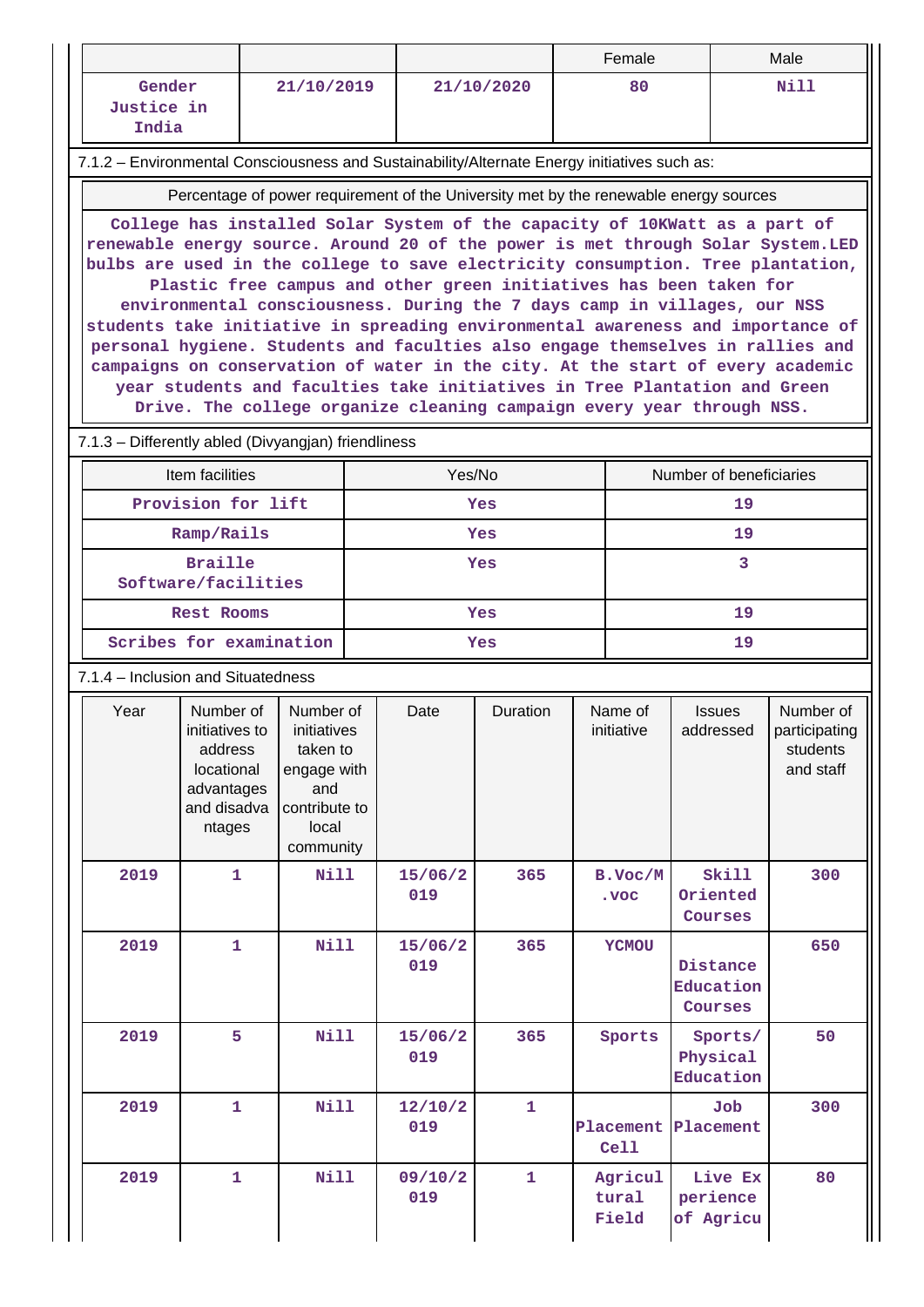|                                                                 |                                                                                                   |             |              |  |                |                |            | Visit                            | lture                                                                                                                                                                                                                                                                                                                                                                                                                                                                                                                                                                                                                                                                                                                                                    |     |
|-----------------------------------------------------------------|---------------------------------------------------------------------------------------------------|-------------|--------------|--|----------------|----------------|------------|----------------------------------|----------------------------------------------------------------------------------------------------------------------------------------------------------------------------------------------------------------------------------------------------------------------------------------------------------------------------------------------------------------------------------------------------------------------------------------------------------------------------------------------------------------------------------------------------------------------------------------------------------------------------------------------------------------------------------------------------------------------------------------------------------|-----|
|                                                                 | 2019                                                                                              | 1           | Nill         |  | 15/12/2<br>019 | $\overline{a}$ |            | Sea Exp<br>idition               | Marine<br>Life                                                                                                                                                                                                                                                                                                                                                                                                                                                                                                                                                                                                                                                                                                                                           | 80  |
|                                                                 | 2020                                                                                              | 1           | Nill         |  | 20/01/2<br>020 | $\overline{a}$ |            | Epicult<br>ure                   | Study<br>Tour                                                                                                                                                                                                                                                                                                                                                                                                                                                                                                                                                                                                                                                                                                                                            | 80  |
|                                                                 | 2019                                                                                              | <b>Nill</b> | 5            |  | 15/06/2<br>019 | 365            | <b>NSS</b> |                                  | Rural D<br>evelopmen<br>t, Female<br>Foeticide<br>, Aids<br>Awarenss,<br>CleaningC<br>ampaign,<br>Women Emp<br>owernment<br>٠                                                                                                                                                                                                                                                                                                                                                                                                                                                                                                                                                                                                                            | 200 |
|                                                                 | 2019                                                                                              | <b>Nill</b> | $\mathbf{1}$ |  | 01/08/2<br>019 | $\mathbf{1}$   |            | <b>Blood</b><br>Donation<br>Camp | Importa<br>nce of<br><b>Blood</b><br>Donation                                                                                                                                                                                                                                                                                                                                                                                                                                                                                                                                                                                                                                                                                                            | 75  |
|                                                                 |                                                                                                   |             |              |  |                | View File      |            |                                  |                                                                                                                                                                                                                                                                                                                                                                                                                                                                                                                                                                                                                                                                                                                                                          |     |
|                                                                 | 7.1.5 - Human Values and Professional Ethics Code of conduct (handbooks) for various stakeholders |             |              |  |                |                |            |                                  |                                                                                                                                                                                                                                                                                                                                                                                                                                                                                                                                                                                                                                                                                                                                                          |     |
| <b>Title</b><br>Date of publication<br>Follow up(max 100 words) |                                                                                                   |             |              |  |                |                |            |                                  |                                                                                                                                                                                                                                                                                                                                                                                                                                                                                                                                                                                                                                                                                                                                                          |     |
|                                                                 | LVHC Handbook of<br>HumanValues and<br>ProfessionalEthics                                         |             |              |  |                | 15/06/2019     |            |                                  | The UGC has clearly<br>mentioned from time to<br>time in its reports and<br>drafts the code of<br>conduct for various<br>stakeholders involved in<br>higher education<br>system. The code of<br>conduct has to be<br>followed by the Teachers,<br>students, and Management<br>according to the ideals<br>of the profession. The<br>following are the web<br>links of those drafts. ht<br>tps://www.ugc.ac.in/oldpd<br>f/pub/report/5.pdf<br>https://<br>www.ugc.ac.in//5323630<br>New_Draft_UGCRegulation<br>$-2018-9-2.pdf$ Based on<br>these drafts of code of<br>conduct, the college has<br>also prepared its own<br>handbook of human values<br>and professional<br>ethics. It has been<br>uploaded on the College<br>website and duly<br>followed. |     |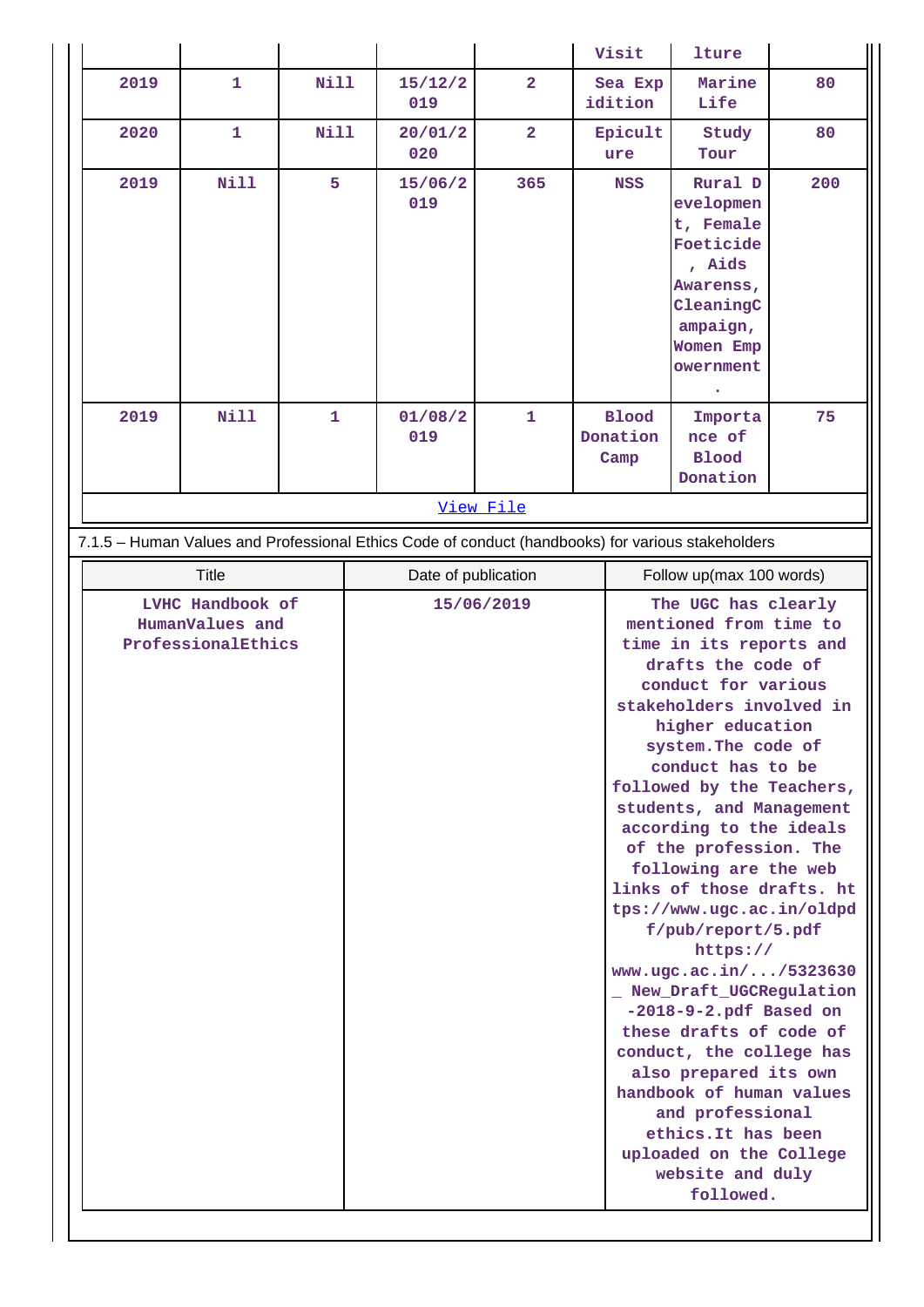| 7.1.6 – Activities conducted for promotion of universal Values and Ethics |                      |             |                        |  |  |  |  |  |  |
|---------------------------------------------------------------------------|----------------------|-------------|------------------------|--|--|--|--|--|--|
| Activity                                                                  | <b>Duration From</b> | Duration To | Number of participants |  |  |  |  |  |  |
| 1                                                                         | 01/08/2019           | 01/08/2019  | 200                    |  |  |  |  |  |  |
| 1                                                                         | 15/08/2019           | 15/08/2019  | 350                    |  |  |  |  |  |  |
| 1                                                                         | 05/09/2019           | 05/09/2019  | 250                    |  |  |  |  |  |  |
| 1                                                                         | 02/10/2019           | 02/10/2019  | 200                    |  |  |  |  |  |  |
| 1                                                                         | 26/11/2020           | 26/11/2020  | 500                    |  |  |  |  |  |  |
| 1                                                                         | 01/12/2019           | 01/12/2019  | 400                    |  |  |  |  |  |  |
| 1                                                                         | 10/12/2019           | 10/12/2019  | 450                    |  |  |  |  |  |  |
| 1                                                                         | 26/01/2020           | 26/01/2020  | 500                    |  |  |  |  |  |  |
| View File                                                                 |                      |             |                        |  |  |  |  |  |  |

7.1.7 – Initiatives taken by the institution to make the campus eco-friendly (at least five)

 **1) Tree Plantation 2) Plastic Free Campus 3) Use of Renewable Energy Resources 4) Use of Bicycles 5) Public Transport 6) Solid Waste Management**

#### **7.2 – Best Practices**

7.2.1 – Describe at least two institutional best practices

 **Title of the Best Practice 1: Community Service Objectives of the Best Practice: The broad objectives of the practice are to make students: • Understand the community in which they work • Understand themselves in relationship with their community • Identify the needs and problems of the community and involve them in problem solving process • Develop among them a sense of social and civic responsibility • Utilize their knowledge in finding practical solution to individual and community problems • Follow the footprints of great social reformers • Gain skills in mobilizing community participation • Acquire leadership qualities and democratic attitude • Develop capacity to meet emergencies and natural disasters • Practice national integration and social harmony The Context: Out of institutional social responsibility, our college is always keen on the grounds of doing community work in order to pay back to it what it has given to us. Our management has also established the parent institute with the motto of 'Bahujan Hitay, Bahujan Sukhay' which is also our vision statement. It also reflects that the prime intention of our institute is to work for the welfare of the common masses. Education is only one aspect of it. So, while educating the students of common masses, the college also tries to cover as many aspects as are possible of the social service in order to contribute in as many ways as is possible for the welfare of the community in which it is located. Out of this social sense, the college has adapted this practice. The Practice: Our college mainly works under this practice through our NSS unit whereby the students and teachers of all of the departments actively take part. NSS unit of the College was started in 1974 with about 100 Students. Presently, the NSS unit consists of 250 students and 50 students from Junior college unit. All this team always is engaged in some or the other activity that relates directly or indirectly to the society. The NSS winter camp was organized at Mauje Jategaon, Tal. Trambakeshwar, Dist. Nashik during 4th January to 10thJanuary 2020.The blood donation camp was organized on August 1, 2019 in which 52 students and faculty members donated blood which was handed over to the blood bank. On the same day, tree plantation programme was also organized by the Nature Club of the department of Botany through which new trees were planted. This initiative contributes to the environmental protection which ultimately benefits the community around. It also imbibes different values among our students who are going to be the pillars of the society after**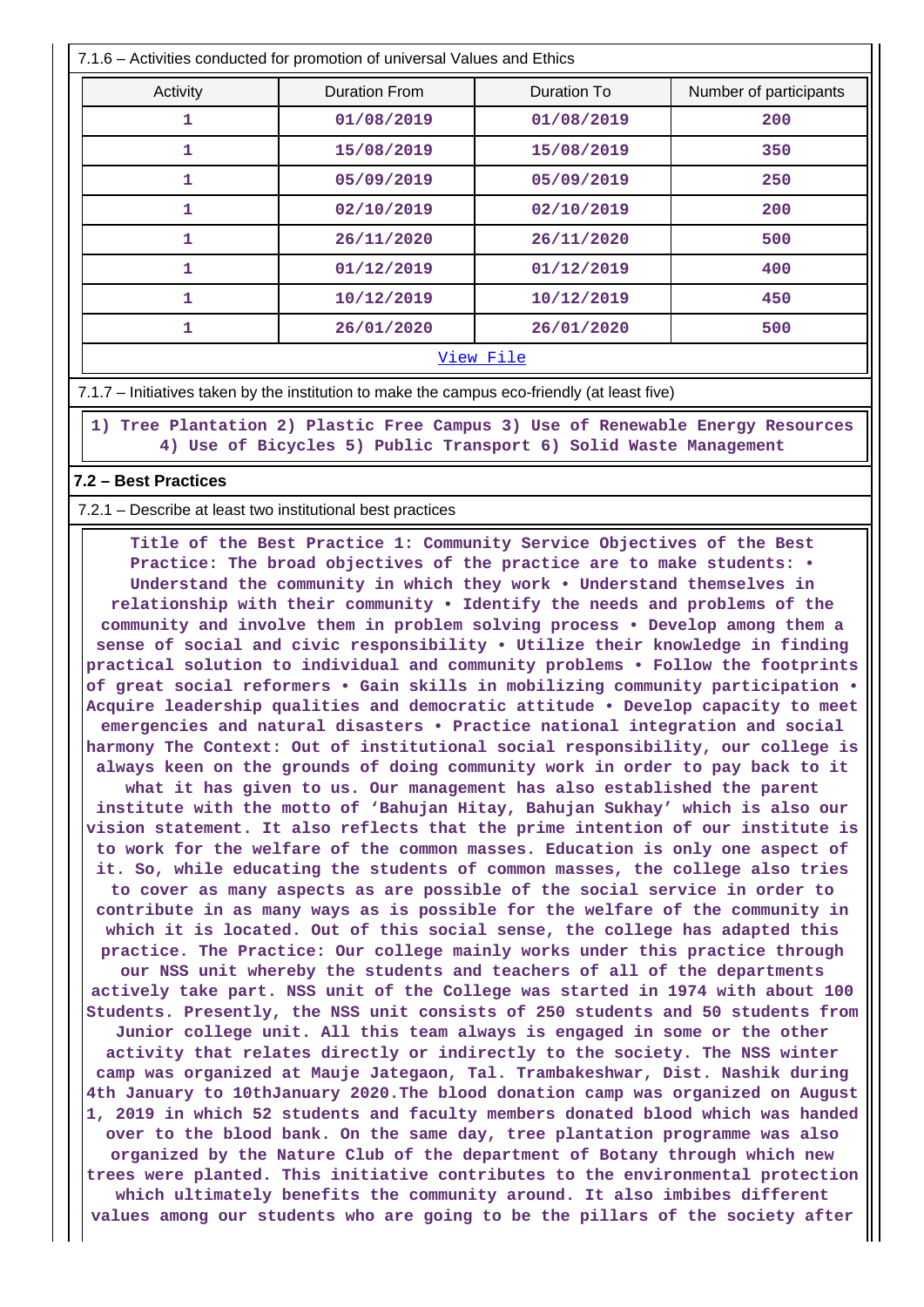**stepping into the practical life after completing their education. Besides these activities, Godavari river cleanliness, Ganesh idol collection in order to avoid water pollution, distributing sweets on the occasion of Deepawali to the people in Adhar Ashram at Panchavati, Nashik, participation in Road Safety Abhiyan and AIDS Awareness rally are the routine programmes conducted by the college every year. The college also bestows Panchavati Ratna Puraskar (award) to the individuals who have dedicated themselves for the betterment of the society. This practice encourages such individuals in the immediate society to keep going their social work which helps us to strengthen our spirit in practice as well as to widen the scope of our practice. Evidence of Success: Through this practice, during this academic year, the college has been able to: 1. Conduct the cleanliness drive for health and hygiene of society. 2. New trees are planted. 3. 52 students and faculty members donated blood. 4. Contributed to Godavari river cleanliness. 5. Contributed to avoid water pollution. 6. Spread awareness among people about road safety and AIDS. 7. All the stakeholders are exposed to different social values through these activities. Obstacle faced: Lack of satisfactory level of awareness among people that can help the college initiatives under this practice. Strategies adopted to overcome the obstacle: 1. The college is trying to create more awareness and our programmes itself, in the presence of the community people, help us to make them more aware about the daily issues of health and hygiene of society, environment, road safety, social values, etc. 2. Awareness programmes in the form of awareness rallies also help to overcome some of the problems faced. Title of the Best Practice 2: National Debate Competition Objectives of the Best Practice: The broad objectives of this practice are: 1. To generate among students effective critical and analytical thinking into primary issues of social relevance. 2. To know the opinions of the youth of the country regarding the current important issues. The Context: As discussion and expression both are crucial in an ideal democracy, it is very important to take care of the freedom of expression of thoughts and ideas of youth which are the valuable pillars of our democracy. Their opinions are of a greater relevance for the country in order to create a healthy social environment. Hence, through this debate, the college appeals the youth in the country that, from this platform, they shall reflect upon their concepts regarding the motion of debate that shall lead towards the bright future of Indian democracy. Out of this very humble expectation, the practice has been initiated. The Practice: The College organizes a national debate under the title 'Karmaveer Bhausaheb Hiray National Debate Competition' since the academic year 2013-14. The title of the debate is named after the great freedom fighter, educationist and visionary Karmaveer Bhausaheb Hiray, the founder father of our parent institute Mahatma Gandhi Vidyamandir. It is conducted through the mediums of English, Hindi and Marathi language. There is a Karmaveer Bhausaheb Hiray Trophy for the best team along with cash prizes of Rs. 1,19,000/- for individual best performances and language wise best performances. This academic year, it was organized during 10th to11th March 2020. The topic of debate was "There is a Need or No Need of Citizenship Amendment Act in India". Due to its ever widening scope and the challenging topics of this debate, it has been becoming a centre of attraction from debaters across the country. Providing a platform for the individuals to express their thoughts undauntedly is the sole purpose of this practice. The organizing committee meticulously probe into the relevant issue and passes a motion which is then called for the debate. Evidence of Success: The College has been successfully running this best practice by organizing the national debate since 2013-14. In every debate, students across the country take part with grater zeal and enthusiasm. Thus, ultimately, the youth from different corners of the country come together and share their opinions on the current topic of importance. This year also, total 167 participants took part in this competition. We received a team from the place like Jamia Milia Islamia**

**University, New Delhi also. Even the other students of the college also get**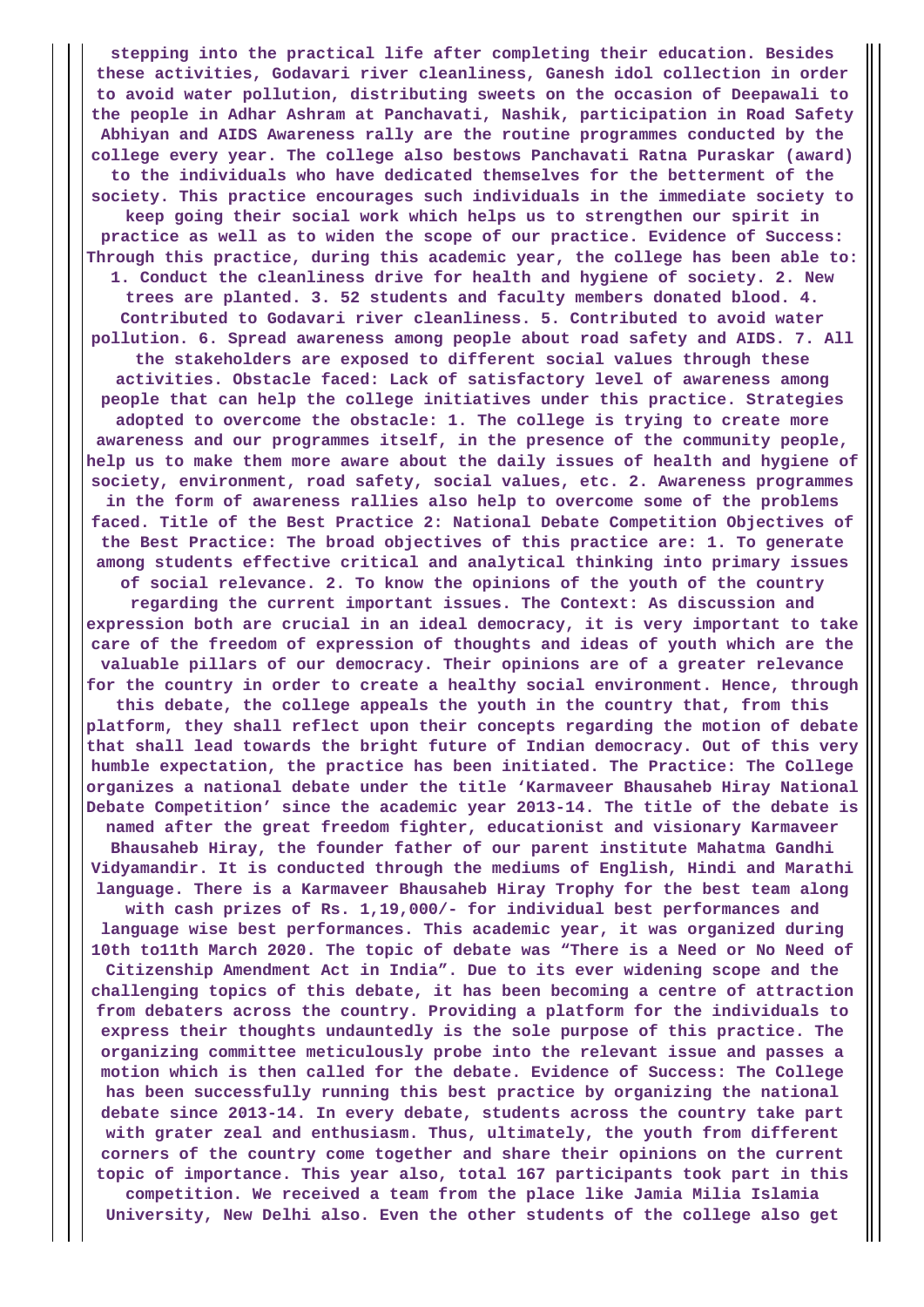**motivated and are made aware about the topic of debate which they reflect while being the member of society. Obstacle faced: Due to the problem of distance, the teams from other states do not come in number that we expect to be there. However, some of them are still coming every year barring this obstacle. This year, the inhibitions of arrival of COVID-19 pandemic also contributed to this problem. Strategies adopted to overcome the obstacle: 1. We have developed a strategy to choose a topic of high importance every year so that we can attract the most skilled debaters from others states also. 2. The cash prizes are made attractive. First prize of Rs. 50,000/-, second prize of Rs. 25,000/- and the third prize of Rs. 11,000/- for best individual performances and other Prizes for language wise performances are lucrative enough to catch the attention of students from all places and languages concerned. 3. Free accommodation and food facility is provided for the debaters.**

 Upload details of two best practices successfully implemented by the institution as per NAAC format in your institution website, provide the link

[https://lvhcollege.com/images/pdf/Best\\_%20practices\\_2019-20.pdf](https://lvhcollege.com/images/pdf/Best_%20practices_2019-20.pdf)

#### **7.3 – Institutional Distinctiveness**

 7.3.1 – Provide the details of the performance of the institution in one area distinctive to its vision, priority and thrust in not more than 500 words

 **The vision statement of the college states that we "…strive for academic excellence by exploring the potentialities of economically weaker sections…"Accordingly, we duly focus upon it while carrying out each and every development in the college. As far as the students admitted in the college are concerned, most of them are from the economically poor background. As per the student profile, more than 70 percent of the students are from ST category. Although the college is located at the district place, since the inception of college,the majority of enrollments of students have been from the neighbouring Tribal Tehsils of Nashik such as Peth, Surgana, Satana, Kalwan, Harsul and Trimbak.The college is very much conscious about the needs of these students and accordingly always strives for academic excellence in order to enable these under privileged students for the global competitions. The academic excellence is reflected in the facilities that we have created over the years for such students: 1. Our college imparts conventional education from UG to Ph.D. The college runs all the three streams of Arts, Science and Commerce and the English,Marathi, History, Geography, Psychology, Commerce, Chemistry, Physics,Mathematics, Electronic Science, Botany departments run the Post Graduate (PG) Programmes. Moreover, Psychology, Commerce, Chemistry, Physics and Electronic Science have the Ph.D. Research Centers of the affiliating Savitribai Phule Pune University (SPPU), Pune. 2. Apart from the conventional courses, College has simultaneously running the technical and skill oriented courses to impart and enhance the self-employability of students through Community College, B.Voc and M. Voc programmes. The college has initiated B. Voc programmes in Film Arts, Retail Management, Auto Mobile Technology, Food-Processing Technology and a Community College programmes in Two Wheeler Technology, Beauty and Wellness,Electrical and Electronics Devices Repairing, Travel and Tourism as well as M.Voc programmes in Retail Management and Auto Mobile Technology. 3. The College likewise has the centre of Yashwantrao Chavan Maharashtra Open University (YCMOU), Nashik, where students can enroll for distance education programmes like B.A., B.Com and MBA. 4. The Departments of the College offer various Certificate Courses to supplement their education along with the conventional degree which would be helpful in their personal, professional and overall development of personality, that too, at very nominal fees. 5. The college has well equipped labs for all the programmes concerned. 6. The faculties are very well qualified having good amount of research and experience. There are 35 faculty members who have been awarded with the**